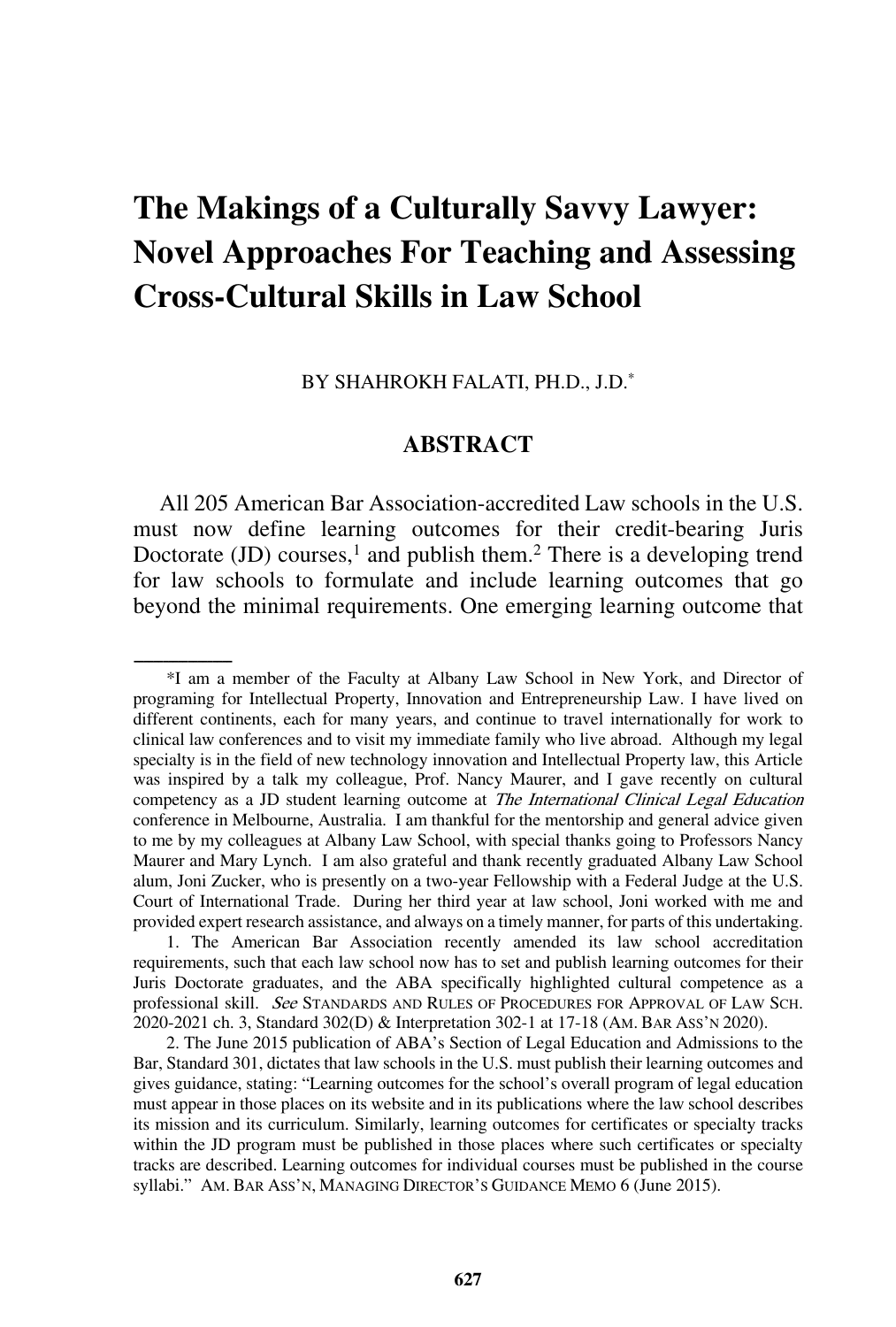is presently adopted by about a quarter of all U.S. law schools relates to teaching and assessing cultural competency as a JD learning outcome. <sup>3</sup> In this Article, I focus on this JD student learning outcome and develop three key points. First, I highlight and discuss why cultural awareness and intercultural skills is an increasingly critical skill set for all law students. Second, I review the various stages of cultural competency, highlight the barriers to acquiring a more nuanced cross-cultural skill set, and discuss habits that can foster law students' cross-cultural skills development. I next discuss the law school curriculum and how strategies could be adopted to introduce, or increase exposure to, "culture" in both nonclinical doctrinal law courses and law school clinics, providing options for law professors for incorporating and assessing these emerging student learning outcomes in a law school setting. The Article ends by offering options for more general intervention strategies that law school Deans and administrators can consider to raise cultural awareness on a law school campus-wide basis.

"Culture is like the air we breathe - it is largely invisible and yet we are dependent on it for our very being. Culture is the logic by which we give order to the world."4

## **I. INTRODUCTION**

Our understanding of the world around us is in large measure influenced by "culture". We all belong to at least one culture. At its core, culture is the pillar on which we stand when we experience the world. Some have described culture as being "invisible and yet we are dependent on it for our very being."5 Indeed, we interpret situations we face in reallife through our individual filters and react and behave with that cultural filter as our foundation. These filters and cultural skews through which

<sup>3.</sup> The author and his research assistant reviewed the learning outcomes as listed on the websites of all 205 ABA-accredited law schools. Any learning outcome related to cultural competence was taken and a table created to list the law school and the language used in that school's learning outcome as it relates to cultural competence. See Appendix B cited *infra* note 224. From this research, about a quarter of the 205 ABA-accredited law schools had listed a learning outcome related to cultural competence on their law school's website.

<sup>4.</sup> Susan Bryant, The Five Habits: Building Cross-Cultural Competence in Lawyers, 8 CLINICAL L. REV. 33, 40 (2001).

<sup>5.</sup> Id.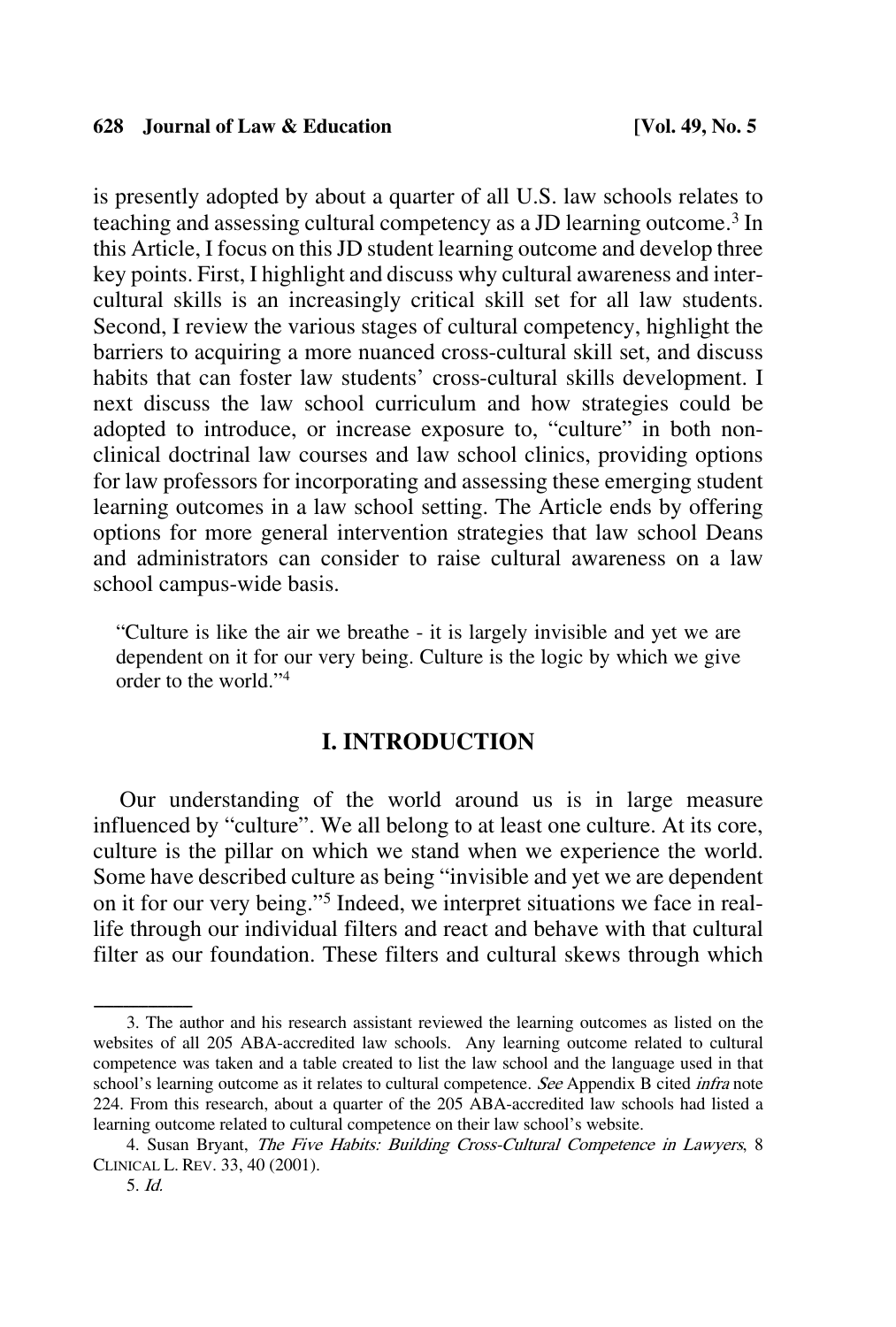we consciously and unconsciously see and react to the world around us develop over many years and are shaped by our families, friends, environment, communities and social networks, be it online or in-person, in which we live. Indeed, our community affiliations are often instructive and frame our cultural perspectives. <sup>6</sup> Thus, culture comprises the values and traditions that we learn from our community and our ability to learn and modify our behavior is premised upon the extent to which we understand our own and other peoples' cultures. Said differently, two people are never identical.7

The delivery of legal services has never been more in need of being in tune with the culture in which it is being delivered, predominantly because the composition of the residents of our cities in America is rapidly changing around us. Yet, although human mobility and new technologies continue to bring rapid changes to our living environments, the field of law can be said to be lagging behind other fields such as Anthropology, Psychology, Psychiatry, Medicine, and Social Work in adapting to the changing cultural landscape in which we live. <sup>8</sup> In particular, the field of law has been slower than some other fields to respond to the growing potential of cultural bias and to devise and adopt protocols that are designed to lessen the effects of such cultural bias when legal services are to be delivered. Indeed, the American Bar Association's new legal education standards have tied cultural competence to professional competence,<sup>9</sup> and increasingly parallel provisions are appearing in some state bar admission standards.<sup>10</sup>

<sup>6.</sup> Paul R. Tremblay, *Interviewing and Counseling Across Cultures: Heuristics and Biases*, 9 CLINICAL L. REV. 373, 380 (2002) (cross-cultural lawyering is discussed in the context of community affiliations and group dynamics, particularly as it relates to minority cultures that "tend to share certain preferences, styles, patterns, and values").

<sup>7.</sup> Bryant, supra note 4, at 33, 41 (2001) ("[N]o two people can have exactly the same experiences and thus no two people will interpret or predict in precisely the same ways").

<sup>8.</sup> See Elizabeth H. Fong et al., Developing the Cultural Awareness Skills of Behavior Analysts, 9 BEHAV. ANALYSIS PRAC. 84 (2016).

<sup>9.</sup> See id.

<sup>10.</sup> Frequently Asked Questions For New York's Skills Competency And Professional Values Bar Admission Requirement (RULE 520.18) (December 2019), http://www.nycourts.gov/ ctapps/news/skills.pdf ("In November 2015, the Task Force on Experiential Learning and Admission to the Bar recommended to the Court of Appeals that New York adopt a skills competency and professional values requirement for admission to practice. According to the Task Force, this separate admission requirement is necessary to ensure that prospective attorneys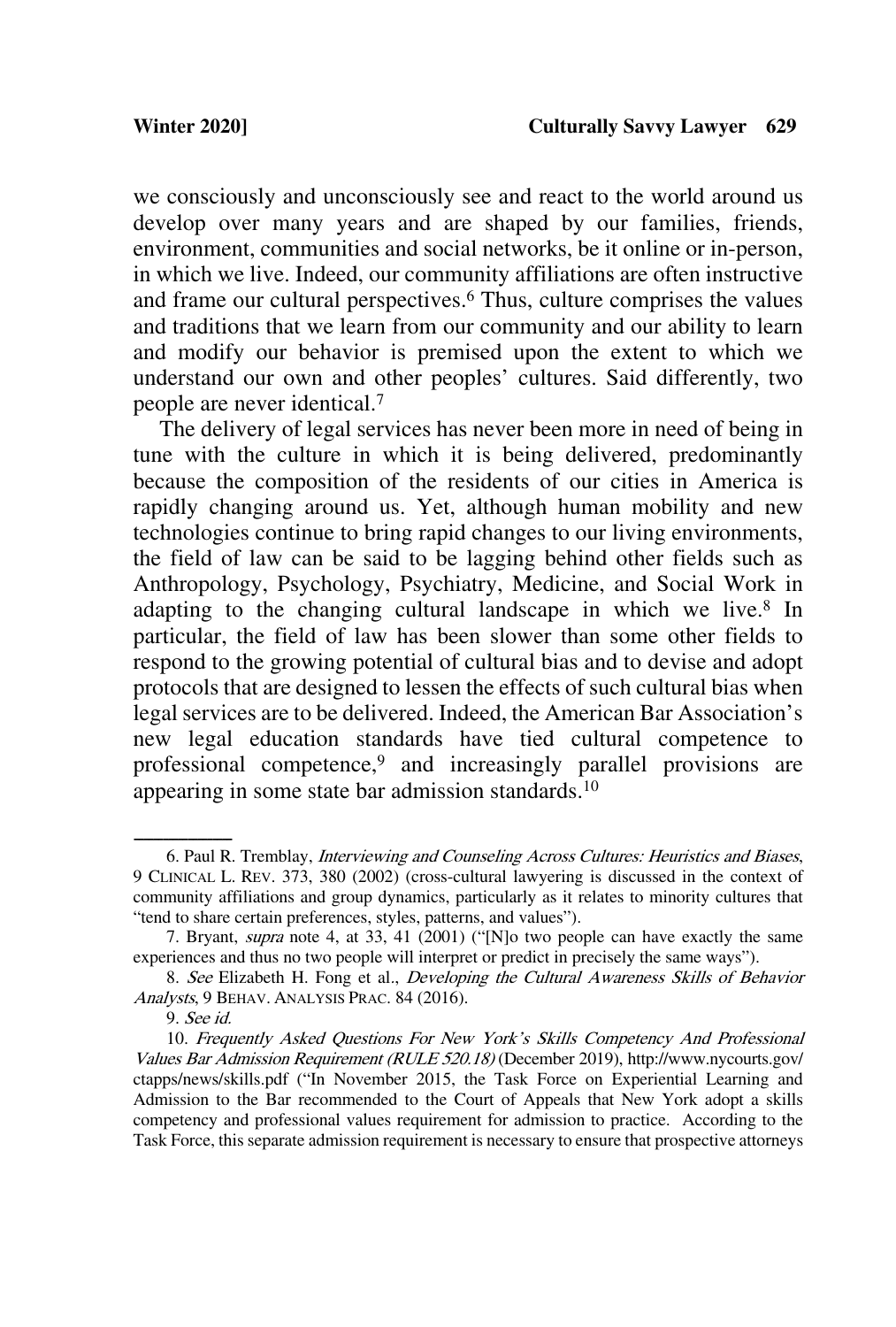Moreover, culturally skillful and respected attorneys play key roles in the civility and professionalism within the legal community. As is developed further in the next section of this Article, society and demographics in America are changing at a rapid pace and the field of law, unlike many other professions, has been slow to act. For example, although there is hope in some cases, $11$  the percentage of lawyers who are racial or ethnic minorities are growing slowly and far apart from the growth of these communities in the general public across the U.S. Indeed, according to a 2019 report by the American Bar Association, nearly all minorities are underrepresented in the legal profession.<sup>12</sup> Only 5% of lawyers in the U.S. are African American, 5% Hispanic, and 3% Asian, and not only has this percentage remained unchanged in the past decade for all of these minorities, this disconnect between law and society is best reflected by the fact that the U.S. population comprises a much higher percentage of these minorities and this gap continues to get wider.13

These numbers make it even more critical for law students of all backgrounds in the U.S. to learn about and better understand issues related to culture and how it can affect their practice of law upon graduation. Irrespective of the lawyer's background, it is imperative in

possessed the requisite skills and are familiar with the professional values required for effective, ethical, and responsible practice in New York. In December 2015, the Court of Appeals adopted the Task Force's recommendations, thereby making New York the first state to require applicants to the bar to separately demonstrate that they have had essential practical skills training and gained sufficient understanding of professional values."). A number of these practical skills are listed in the MacCrate Report of 1992, which is a useful starting point for identifying the skills and values with which future lawyers ought to be familiar. Yet, since this report was issued, newly emerging skill sets have been identified including "cross-cultural competency, collaboration in practice, use of technology to aid practice, knowledge and direct experience with improving access to justice for underrepresented individuals and groups, public administrative skills, professional self-development, developing and sustaining professional relationships, learning from experience through self-reflection and evaluation, and law practice management." See *id.* at 5.

<sup>11.</sup> For example, while the percentage of the total numbers of lawyers in the U.S. who were women was a mere 4% in 1960, this percentage has grown over time to be 8% in 1980, 20% in 1991, 28% in 2000, 31% in 2009, and 36% in 2019, and promisingly, among current younger lawyers aged 25-34, the pool of women is on par with men. See Jennifer C. Day, More than 1 in 3 Lawyers are Women, U.S. Census Bureau (May 8, 2018) https://www.census.gov/ library/stories/2018/05/women-lawyers.html.

<sup>12.</sup> ABA Profile of the Legal Profession, AM. BAR Ass'N, at 8 (2019) https://www.americanbar.org/content/dam/aba/images/news/2019/08/ProfileOfProfessiontotal-hi.pdf.

<sup>13.</sup> Id. 13.4% of the U.S. population is African American, 18.1% is Hispanic, and 5.8% are Asian. Id.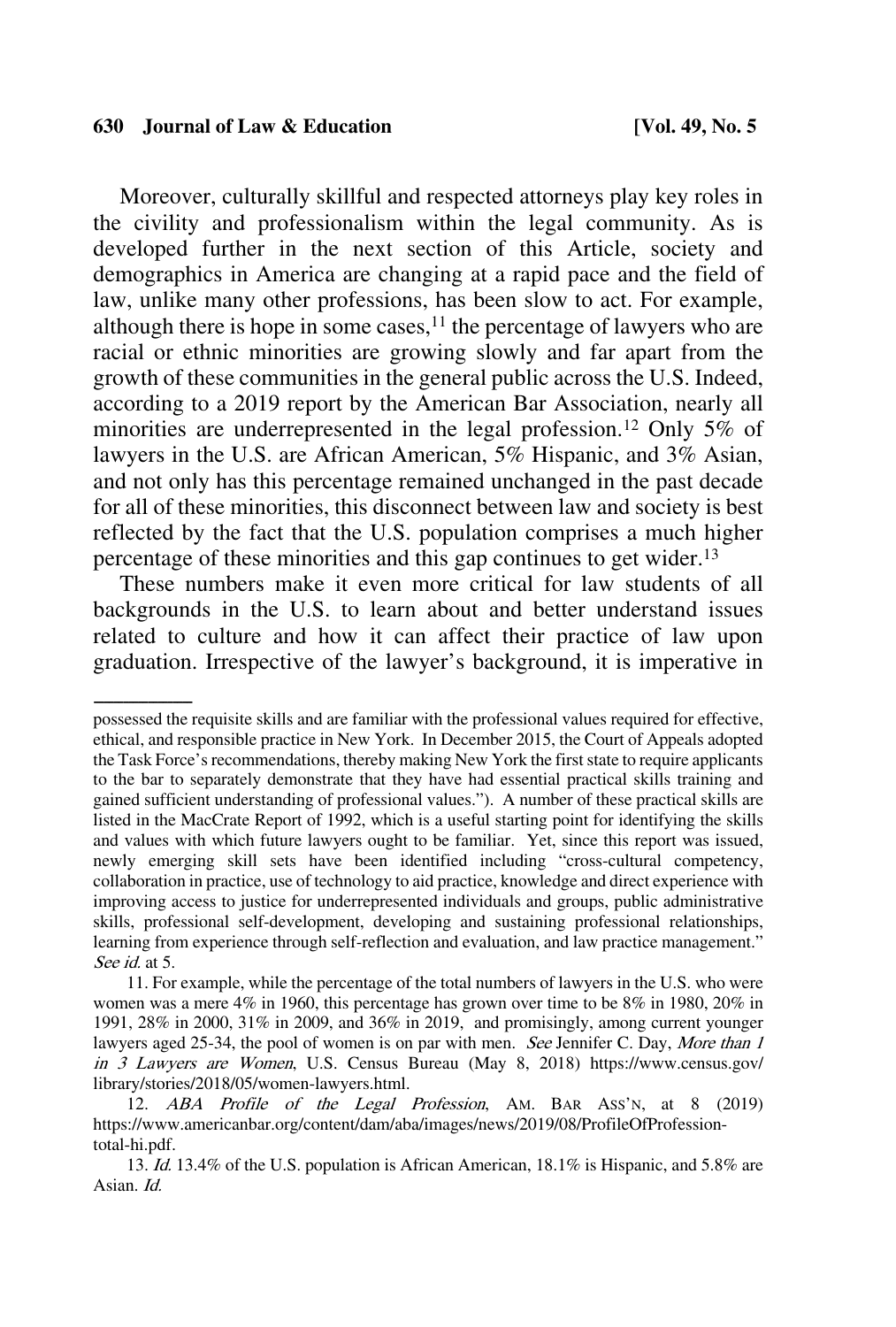today's society where lawyers are valued as facilitators to have lawyers be able to skillfully navigate cultural issues and work with clients of all backgrounds. Thus, on a global perspective, it bodes well for law students, law professors, and practicing attorneys to have a deeper understanding of culture and how it affects the practice of law.<sup>14</sup>

Because all 205 American Bar Association-accredited Law schools in the U.S. must now define learning outcomes for their credit-bearing Juris Doctorate courses<sup>15</sup>, and publish them,  $16$  I here set out preliminarily to determine which law schools have listed and published cultural competence, or related language focusing on cultural competence, as a Juris Doctorate student learning outcome. Because this JD student learning outcome goes beyond the minimal requirements for law schools, not all law schools have adopted and listed it on their website. Indeed, my research shows that presently only about a quarter of law schools in the U.S. have listed teaching and assessing cultural competency as a JD learning outcome<sup>17</sup>.

In this Article, I focus on cultural competency as a JD learning outcome and begin by highlighting and discussing why cultural awareness and inter-cultural skills are an increasingly critical skill set for all law students to have, especially in the context of current and future

<sup>14.</sup> A more global perspective may also indirectly encourage a more diverse intake into the legal community that better matches U.S. society and culture.

<sup>15.</sup> The American Bar Association recently amended its law school accreditation requirements, such that each law school now has to set and publish learning outcomes for their Juris Doctorate graduates and the ABA specifically highlighted cultural competence as a professional skill. See STANDARDS AND RULES OF PROCEDURES FOR APPROVAL OF LAW SCHOOLS 2020-2021 ch. 3, Standard 302(D) & Interpretation 302-1 at 17-18 (AM. BAR ASS'N 2020).

<sup>16.</sup> The June 2015 publication of ABA's Section of Legal Education and Admissions to the Bar, Standard 301, dictates that law schools in the U.S. must publish their learning outcomes and gives guidance, stating: "Learning outcomes for the school's overall program of legal education must appear in those places on its website and in its publications where the law school describes its mission and its curriculum. Similarly, learning outcomes for certificates or specialty tracks within the JD program must be published in those places where such certificates or specialty tracks are described. Learning outcomes for individual courses must be published in the course syllabi." See supra note 2.

<sup>17.</sup> The author and his research assistant reviewed the learning outcomes as listed on the websites of all 205 ABA-accredited law schools. Any learning outcome related to cultural competence was taken and a table created to list the law school and the language used in that school's learning outcome as it relates to cultural competence. See Appendix B cited infra note 224. From this research, about a quarter of the 205 ABA-accredited law schools had listed a learning outcome related to cultural competence on their law school's website.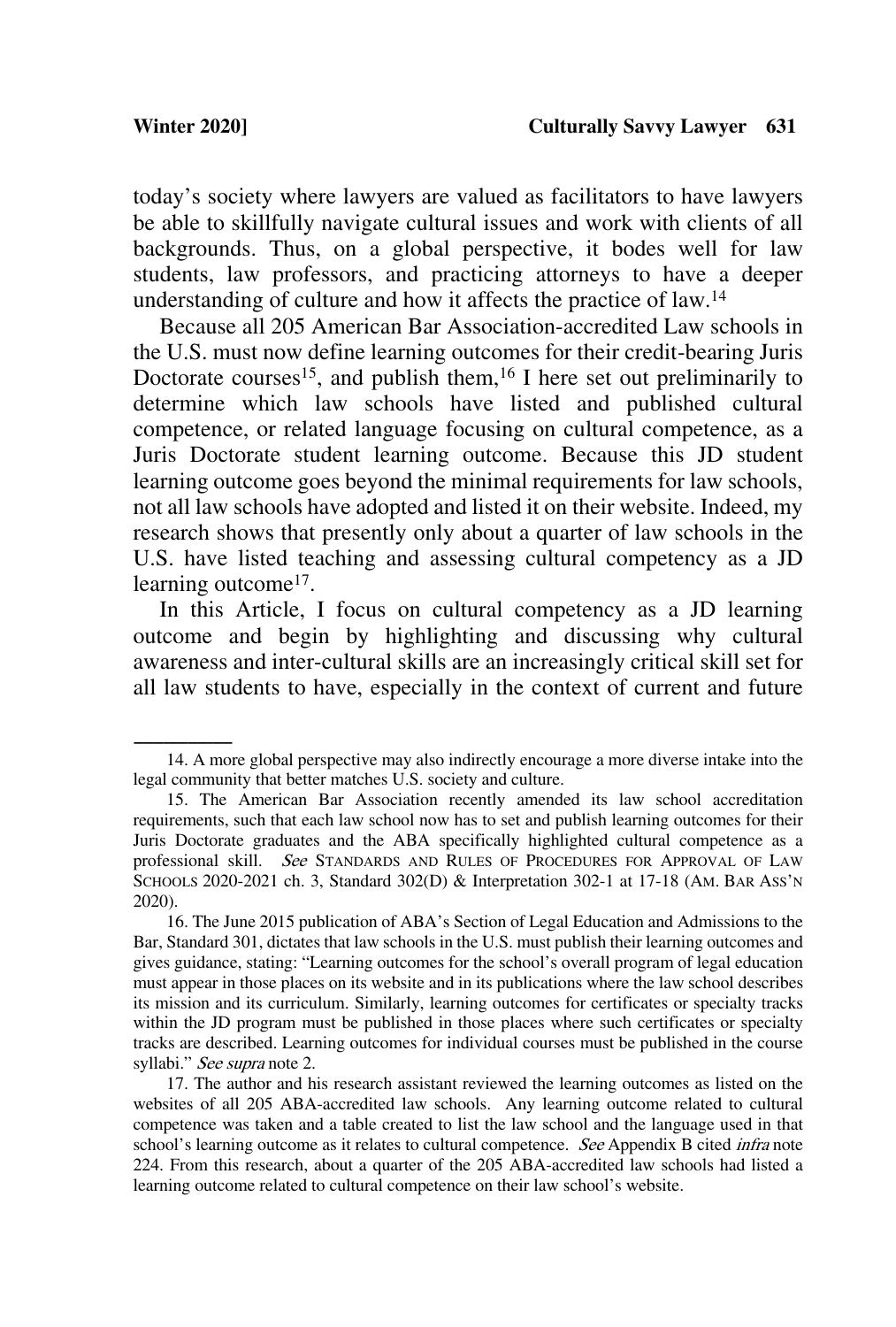U.S. demographics. Second, I delve deeper into the field of cultural competency, highlight the barriers to a multicultural education, and go on to showcase how through well-designed courses at law school, law professors and supervising attorneys can incorporate and assess these emerging skills sets relating to culture in both the non-clinical and clinical law school setting. I end by providing options for more general interventions law school Deans and administrators could adopt, to raise cultural awareness on a law school campus-wide basis.

## **II. DEVELOPING CROSS-CULTURAL COMPETENCE AS A REQUIRED SKILL**

## **A. Origins of Cultural Competancy and Legal Education**

The concept of "cultural competency" in the professional services industry arose from the health industry in the U.S.18 The literature in this industry routinely cites a definition in 1989 by Cross and colleagues<sup>19</sup>. This model of cultural competency first provides a definition that focuses on the individual and their place of work and connects this to principles of fairness and inclusion, and then provides a framework for cultural competency, asking participants to "self-assess" their own level of cultural competency and also of the place where they work.20

Although the field of law has lagged behind other fields such as Anthropology, Psychology, Psychiatry, Medicine, and Social Work in adopting protocols and ways to introduce the profession to cross-cultural issues, the legal field does have early pioneers. One of the early pioneer

20. *Id.* at 19.

<sup>18.</sup> The Need for Cultural Competence in Healthcare, HUSSON UNIV. ONLINE (2019), https://medcitynews.com/?sponsored\_content=the-need-for-cultural-competence-in-healthcare; see also Increasing Diversity In The U.S.: The Importance Of Cultural Competence In Healthcare, MEDCOM (2016), https://www.medcominc.com/new-nurse-topics/healthcarecultural-competence/.

<sup>19.</sup> Terry L. Cross et al., Towards a Culturally Competent System of Care, NAT'L INST. OF MENTAL HEALTH, CHILD AND ADOLESCENT SERV. SYS. PROGRAM (CASSP) TECHNICAL ASSISTANCE CTR., GEO. U. CHILD DEV. CTR., March 1989, at 13. Cultural competency is defined as "congruent behaviors, attitudes and policies that come together in a system, agency or among professionals and enable that system, agency, or those professionals to work effectively in cross cultural situations." This definition highlights the importance of focusing both on the individual and their place of work and having an integrated approach to issues related to cultural competency.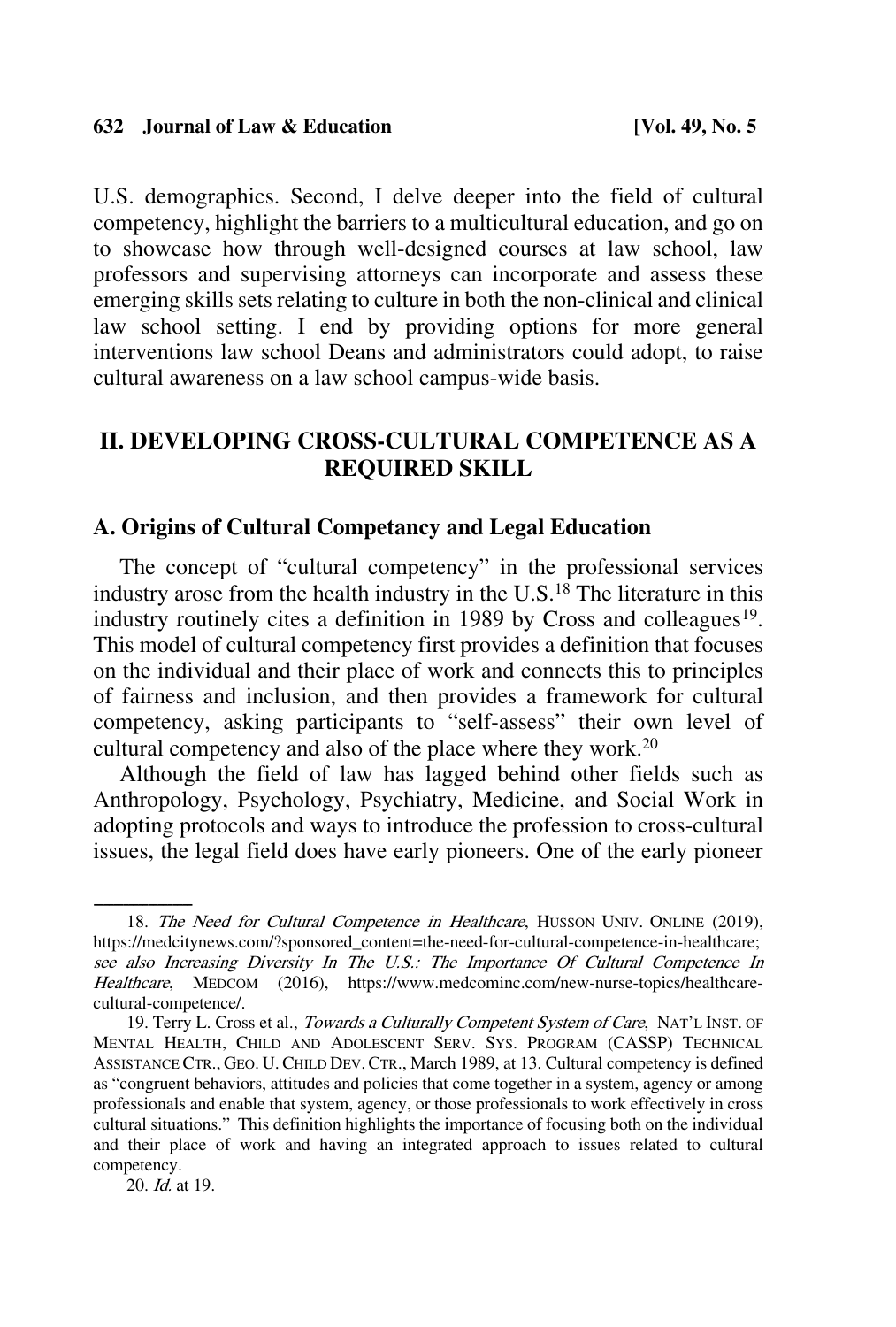teams addressing the concept of cultural competency within the legal field were professors Bryant and Koh. Bryant first published an oft referenced article on "the five habits" of cross-cultural lawyering in 2001.21 Although this model is generic and was designed in the context of a law school clinic with no particular minority group in mind, $22$  it does provide a mechanism to identify cultural issues in the attorney-client relationship and various versions of the five habits have been used by law schools in the U.S.<sup>23</sup> Indeed, so well-known is this model in clinical legal education, that although Professors Bryant and Koh retired in 2017 and 2019 respectively, they are leading other law professors in 2020 by putting together an internationally collaborative master teaching materials website on this topic of cultural competency at Yale Law School.24

Yet, these models aside, the elephant in the room question is why do we, as law professors with expertise in varying fields, need to even focus on this topic of cross-cultural competence? To answer this question, one must better understand the evolving composition of American society and our role in readying law students to better face the practice of law now and into the foreseeable future.

### **B. Composition of American Society**

According to the latest data released Census Bureau from 2017, roughly half (48.2%) of the residents in America's five largest cities now speak a language other than English at home.<sup>25</sup> The number of residents

<sup>21.</sup> See Bryant, supra note 4, at 64-78. Bryant's "Five Habits" include: (1) identifying areas of similarity and difference between lawyer and client (and reflecting on their potential significance for the relationship); (2) identifying areas of similarity and difference between the client and legal system and between the attorney and legal system; (3) brainstorming multiple alternative explanations for client conduct; (4) anticipating and planning for potentially problematic aspects of cross-cultural communication; and (5) becoming nonjudgmentally aware of one's own biases and stereotypes and learning to detect and minimize their impact on interactions.

<sup>22.</sup> This model is discussed in further detail *infra* in part V.

<sup>23.</sup> Id. (the pioneering law professors Bryant and Koh, best known for their Habits of Cross-Cultural Lawyering, recently retired in 2017 and 2019. Generously, in 2020, they have offered on Yale University's website a collection of their very useful materials. The website offers an invaluable resource for any clinical law professor wishing to explore this topic further).

<sup>24.</sup> Sue Bryant & Jean K Peters, Five Habits of Cross-Cultural Lawyering and More, Clinical Law Teaching Materials from Sue Bryant and Jean Koh Peters, YALE U. (2020), http://fivehabitsandmore.law.yale.edu/.

<sup>25.</sup> Comparing 2017 American Community Survey Data, U.S. CENSUS BUREAU (2017), https://www.census.gov/programs-surveys/acs/guidance/comparing-acs-data/2017.html.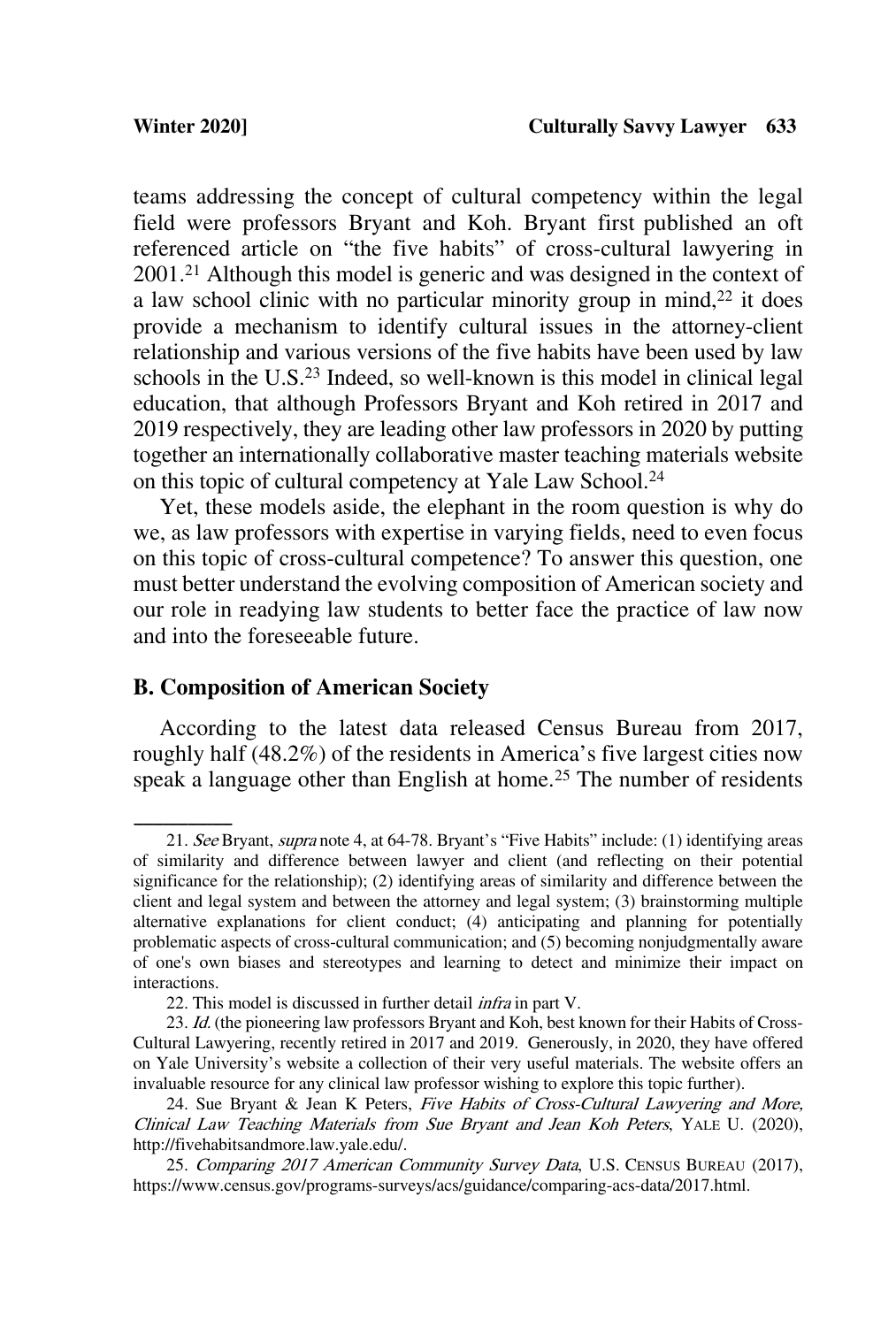across the U.S. speaking a foreign language at home was 35 million in 1990, nearly doubled to 60 million by 2010, and increased further to 67 million as of 2017.26 The diversity that is happening around us in America is unstoppable and not limited to language. For example, if we consider race, the U.S. Census Bureau estimates that ethnic minorities will become the majority within about 25 years of this publication.<sup>27</sup> Moreover, presently, more than half of all of the cities in America have majority non-white populations, and further still, ever since 2012, over half of all births in the U.S. have been to people of color.<sup>28</sup>

Having reviewed the United States Census Bureau's annual American Community Survey, which demographers consider the most comprehensive source for estimating the immigrant population, it is selfevident that the demographics are changing at a fast pace. According to figures published in Fall of 2018, the number of foreign-born people in the United States grew in 2017 to its highest share in over a century.29 Indeed, according to this 2018 publication from the U.S. Census Bureau, within the next ten years, the foreign-born share of the U.S. population is projected to be higher than any time since 1850.30

According to these latest figures, there are presently 44.5 million foreign-born residents in the U.S., translating to 13.7% of the U.S. population.31 This percentage of immigrants in the United States is the highest since 1910, when they made up 14.7 percent of the population.<sup>32</sup> This percentage is also in line with an earlier study from 2015 that found

29. Comparing 2017 American Community Survey Data, U.S. CENSUS BUREAU (2017), https://www.census.gov/programs-surveys/acs/guidance/comparing-acs-data/2017.html.

31. Jonathan Vespa et al., Demographic Turning Points for the United States: Population Projections for 2020 to 2060, U.S. CENSUS BUREAU (Mar. 2018), https://www.census.gov/ content/dam/Census/library/publications/2020/demo/p25-1144.pdf (Explaining that "[t]he nation's foreign-born population is projected to rise from 44 million people today to 69 million in 2060, growing from about 14 percent to 17 percent of the population. The previous historic high was in 1890, when almost 15 percent of the population was foreign born.").

32. Id. The Pew Research Center has estimated that the actual immigrant population is likely 3 percent to 5 percent higher than the number in the Census Bureau's American Community Survey.

 $26. \text{Id.}$ 

<sup>27.</sup> Id.

<sup>28.</sup> See AMERICA BY THE NUMBERS, www.americabythenumbers.org (last visited Oct. 21, 2020).

<sup>30.</sup> Id.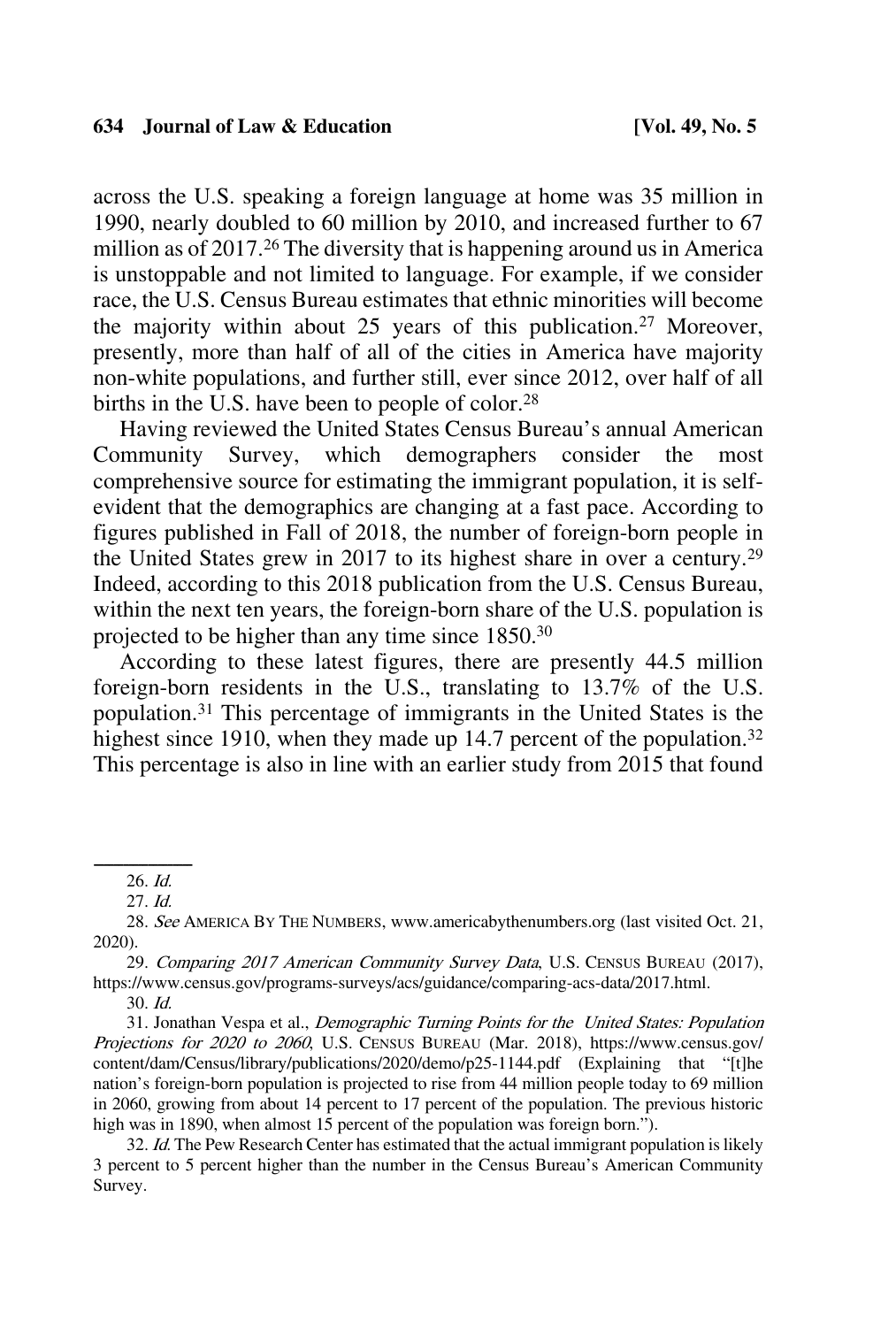over 13.3% of the population are born outside of the U.S.33 In some States, the workforce (who represent a sizable segment of clients for lawyers) comprises 34% of people born in another country. <sup>34</sup> For example, in New York, where I teach law, this figure is 28%.35 This translates to the fact that about one in three potential clients for lawyers, at least in New York and California, are potential clients who are presently in the workforce and who were born outside of the U.S. Future lawyers beware: a significant portion of your future clients will have different heritage and backgrounds than you.

These facts all point to a change that is steadfastly occurring in society in the U.S. and this poses opportunities and challenges for servicefocused industries such as law. Said differently, and from a business perspective, irrespective of whether an attorney in the future represents an individual or a large entity, the customer base (that is, client base from which the legal work will emanate for the lawyer) is changing. Thus, the legal profession ought to adapt to align the necessary skill sets such that the service provider (future lawyer) will be better positioned to offer services to this emerging new marketplace.

A less apparent factor related to culture is that citizens in the U.S. at large are becoming more globally minded and aware of cultures and the ways of life of others. Whereas in 1989 only 3% of U.S. citizens held a U.S. passport,<sup>36</sup> approximately half of the U.S. citizen population now own a passport, allowing them to travel abroad. Indeed, many U.S. citizens are traveling abroad, setting a record recently, according to the National Travel & Tourism Office, where 67 million U.S. citizens used their passports to travel abroad in  $2016<sup>37</sup>$  The reason this is significant, yet less obvious in the context of the present publication, is because even if the future client of a current law school student is from the majority and does not immediately raise cultural awareness issues, the expectation is

<sup>33.</sup> See Sandra Colby & Jennifer Ortman, Projections of the Size and Composition of the U.S. Population: 2014 to 2016, U.S. CENSUS BUREAU (Mar. 2015), https://www.census.gov/ content/dam/Census/library/publications/2015/demo/p25-1143.pdf.

<sup>34.</sup> Id. 35. Id.

<sup>36.</sup> See Reports and Statistics: U.S. Passports, U.S. DEP'T OF STATE – BUREAU OF CONSULAR AFFAIRS, https://travel.state.gov/content/travel/en/passports/after/passportstatistics.html (last visited Oct. 30, 2020).

<sup>37.</sup> See Jennifer Wood, A Record Number of Americans Traveled Abroad in 2016, THE POINTS GUY (Jan. 4, 2017), https://thepointsguy.com/2017/01/record-number-of-americanstraveled-abroad-2016/.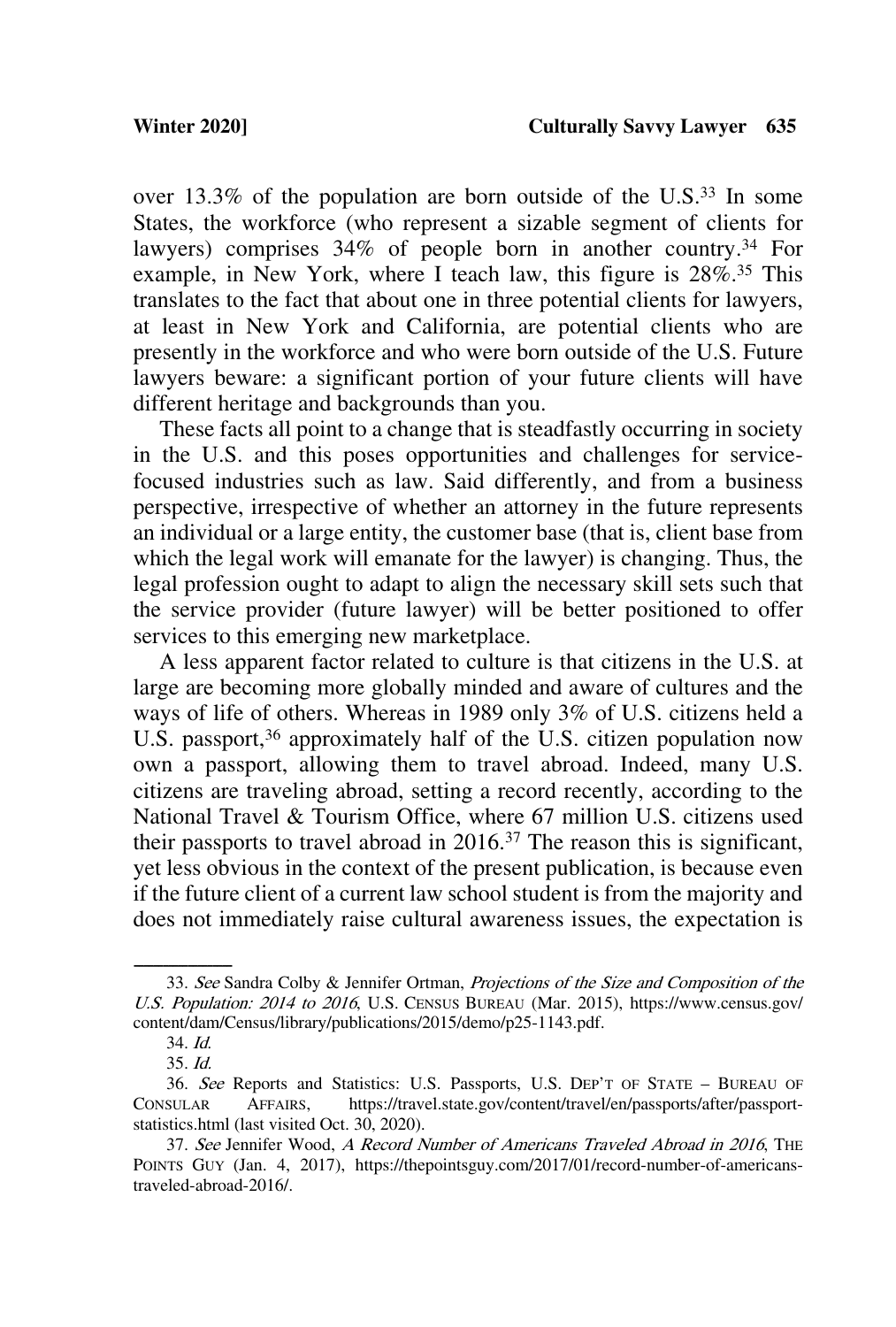now increasing on the part of the client pool who are becoming more culturally aware themselves because of increased international travel.

This will translate to an expectation that their lawyer should also have a certain level of cultural awareness, and if anything, this can provide the future lawyer the opportunity to connect with that potential client. That is not to say that future U.S. lawyers have to embrace foreign travel or indeed ever travel abroad, <sup>38</sup> however, it bodes well to prepare future U.S. lawyers of the evolving future clients' mindsets and expectations. This would better equip law students to connect with their future clients, even if on a personal common interest level before/during professional representation.

America is becoming more diverse by race and ethnicity. Although, the population of non-Hispanic whites is slowly shrinking, <sup>39</sup> all other race and ethnic groups grew between July 1, 2016, and July 1, 2017. Based on the latest figures, the U.S. population now comprises 198 million non-Hispanic white population, a growing Hispanic population of 60 million<sup>40</sup> (18% of the U.S. population), a growing population of black or African-American population of 47 million (14% of the U.S. population), followed by the fastest growing racial group being the Asian population whose numbers total 22 million in the U.S.<sup>41</sup> Said different, in approximately twenty five years, the U.S. will become a "minority white" country.42

Thus, as law students get ready for a career practicing law, the importance of knowing about cultural issues and being competent and understanding towards such concerns will only grow as students graduate and progress in their careers. Moreover, law professors and other legal educators must proactively respond to changes in society by prioritizing

<sup>38.</sup> According to the State Department, as of 2018, there are 137,588,631 valid passports in circulation, which means 42% of Americans own a valid passport (and therefore 58% of Americans do not have a passport and therefore cannot travel abroad). See supra note 36.

<sup>39.</sup> Non-Hispanic white population decreased by 0.02%, according to figures from 2017 of the U.S. Census Bureau. See supra note 25.

<sup>40.</sup> Id. 15.5 million of the U.S. Hispanic population represented by this figure live in California. The increase in the Hispanic population was mainly due to natural causes (births versus deaths), not net migration. Id.

<sup>41.</sup> The increase in the Asian population is primarily due to net migration. Interestingly, in Hawaii, Asians represent the majority of the population. See id.

<sup>42.</sup> William H. Frey, The US Will Become 'Minority White' in 2045, Census Projects, BROOKINGS (Mar. 14, 2018), https://www.brookings.edu/blog/the-avenue/2018/03/14/the-uswill-become-minority-white-in-2045-census-projects/.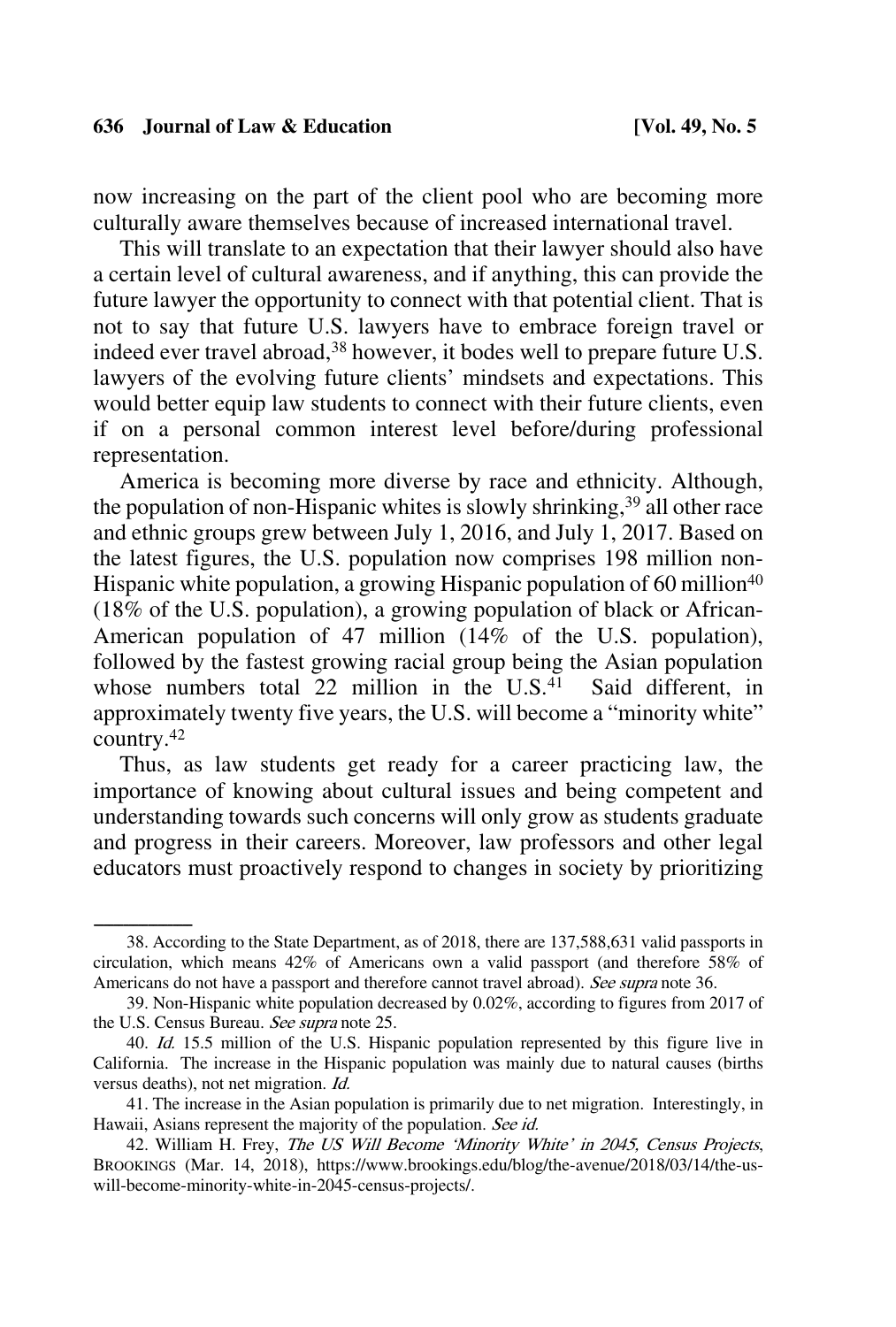the teaching of cultural competence as a crucial lawyering skill and not an optional soft skill to tangentially mention during a class. There are, of course, challenges to teaching and assessing cultural competence as a formal JD law student learning outcome.43 First, in order to discuss the wider topic of cultural competence and the challenges and educational opportunities it provides, it is key to step back and unravel what cultural competence means.

## **III. THE CONTINUUM MODEL OF THE STAGES OF CULTURAL COMPETENCE: FROM ETHNOCENTRISM TO ETHNORELATIVISM**

To elucidate how people consider cultural difference, Dr. Milton Bennett developed the Developmental Model of Intercultural Sensitivity ("DMIS"). <sup>44</sup> This DMIS can be used as a framework to explain how people experience and respond to cultural difference. In this model, his thesis is that intercultural skills are developed over a period of time as increasing number of cultural experiences lead an individual to more sophisticated and nuanced view of their surroundings. The DMIS describes six different phases that people transition in towards an increasingly more state of awareness of and reaction to cultural concerns.45

The six DMIS stages include Denial, Defense Reversal, Minimization, Acceptance, Adaptation, and Integration.<sup>46</sup> To better teach and assess cultural competence as a learning outcome, it bodes well to be aware of these six developmental stages of intercultural sensitivity development.

The first three stages of intercultural sensitivity development are more ethno*centric*, meaning the individual's experience of his/her own culture is central to his/her reality.47 The first stage, Denial, is when the individual only sees and experiences their own culture as the *real* culture and although discrimination against other cultures is not necessarily present, the denial of other cultures will typically include a disinterested

<sup>43.</sup> These will be explored in further detail *infra* in Parts IV and VI.

<sup>44.</sup> Milton J. Bennett, A Developmental Approach to Training for Intercultural Sensitivity, 10 INT'L J. OF INTERCULTURAL REL., 179, 179-95 (1986).

<sup>45.</sup> Id. at 180.

<sup>46.</sup> Id. at 181-82.

<sup>47.</sup> *Id.* at 182; see also Figure 1 *infra*.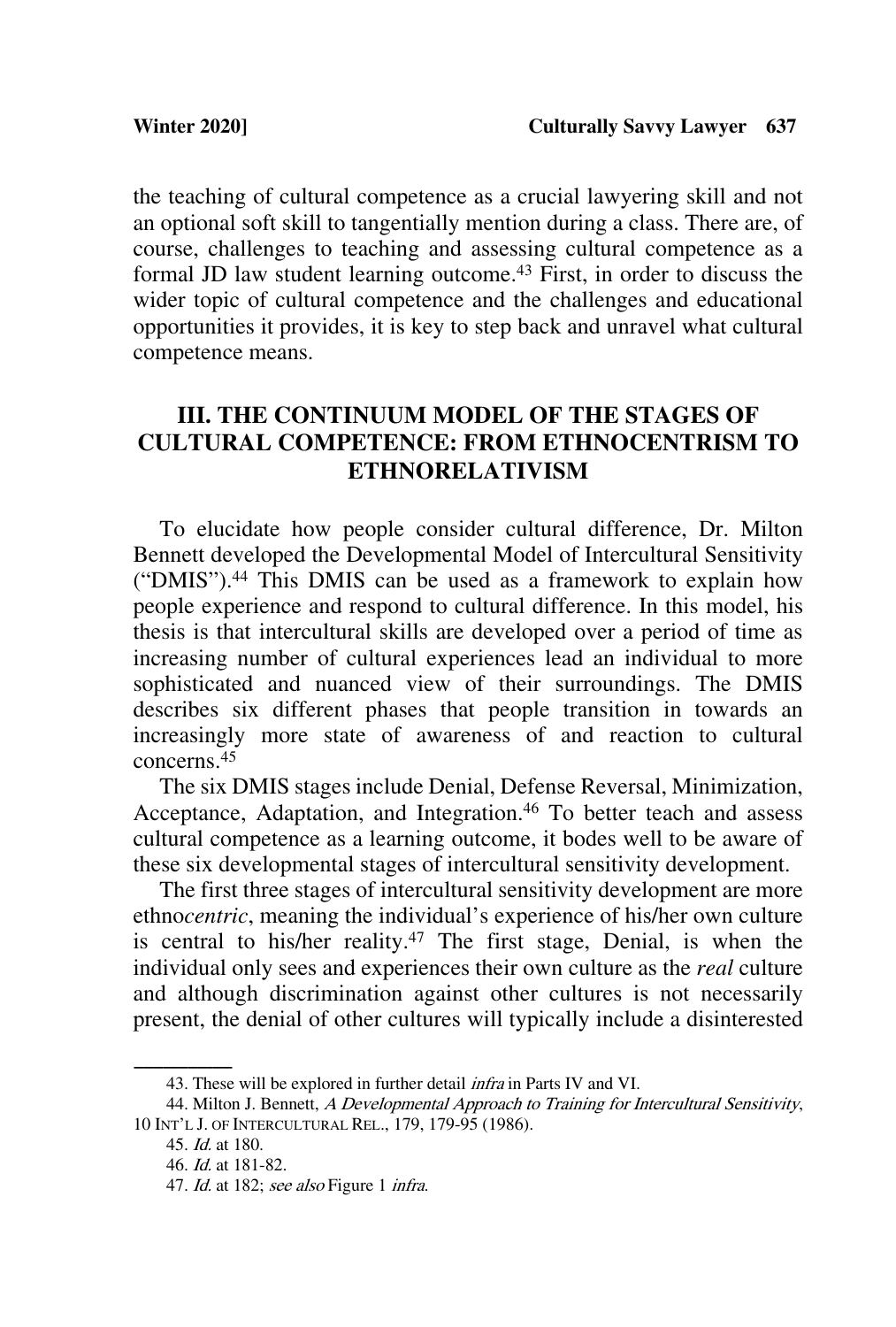posture towards other cultures.48 The Defense stage includes someone who does not yet have a complex worldview to understand the "other" and feels threatened by other cultures and sees them as inferior.<sup>49</sup> The Minimization stage aims to pacify the significance of cultural differences, such that it is not a threat.<sup>50</sup> In this stage, the individual, rather than seeing the world from high up and treating culture as a universal issue, the individual instead prefers to minimize the extant differences present, for example, in people with different races, religions, buying power, etc. If a person is in the dominant culture, this minimization stage will also typically include masking of the dominance he/she enjoys and ignoring the institutional privilege it provides.

The second three stages of intercultural sensitivity development are more ethno*relative*, meaning the individual's experience of his/her own culture is in the context of other cultures. <sup>51</sup> At its core, the Acceptance stage will involve the individual accepting that there are many different viewpoints which are not necessarily inferior to the individual's viewpoint emanating from their own cultural lens.52 In the Adaptation stage to cultural difference, the individual adapts by recognizing the difference in the cultures and adopting behavior consistent with some identifiable norms for that culture.<sup>53</sup> So, it is not just appreciating the difference, but acting on it by transforming one's attitude or doing something more than just showing an understanding or acceptance of the difference. This adaptation is not akin to assimilation, but rather the individual's worldview is expanded to now also include other cultural worldviews. Finally, the stage of Integration includes one in which the individual molds his or her identity at the cusp or edge of two separate cultures with an ease to fully associate with one or the other depending on the context.54

54. Id. Sometimes this is felt by immigrants who come to the U.S. from another country and, after years of living in the U.S., feel part and at the cusp of two separate cultures, especially when communicating with immediate family abroad. For disclosure purposes, I can associate with this feeling firsthand because I too am an immigrant to the U.S., some 20 years fresh.

<sup>48.</sup> Bennett, *supra* note 44, at 183.

<sup>49.</sup> Id.

<sup>50.</sup> Id.

<sup>51.</sup> *Id.* at 181-82; see also Figure 1 *infra.* 

<sup>52.</sup> Bennett, supra note 44,. at 184.

<sup>53.</sup> Id. at 186.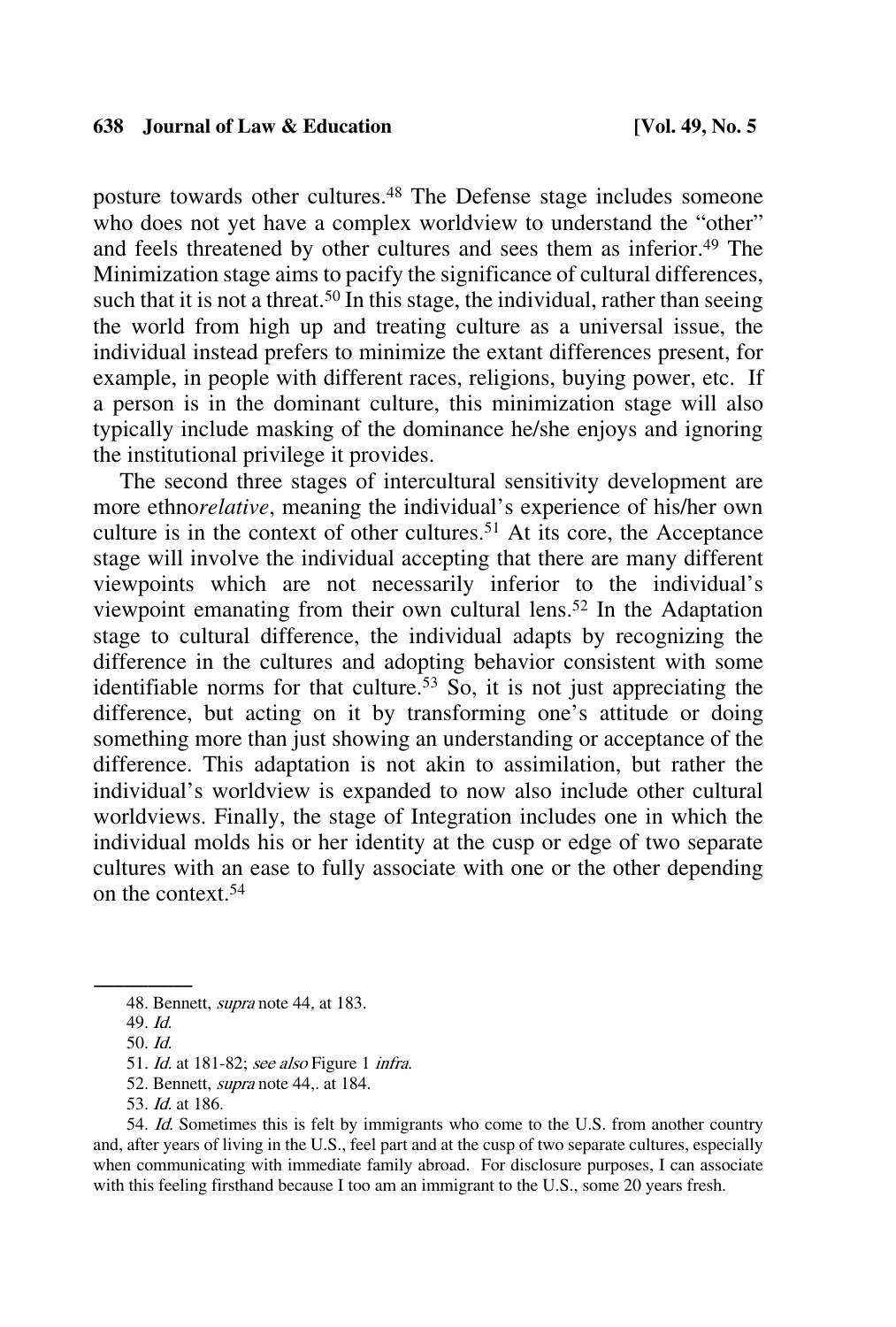

Stages For The Development of Cultural Competency

The above stages to different levels of cultural competency are not merely an academic exercise. It provides a framework for teaching and assessing law students on cultural competency learning outcomes in law school clinics or simulated non-clinic exercises in classrooms. For example, if a student were to confide to a Faculty member that she fully supported a military operation in Venezuela to get rid of President Maduro because he is a monster and his clique are corrupt, he/she is making ethnorelative judgments. The test then is to ask the student questions to see if he/she is giving the requisite humanity to all Venezuelans. This can be done by asking the student to identify what would be considered "good" about President Maduro from the perspective of some Venezuelans. It is through this process that one can teach the law student that he/she is imposing his/her values on others by assuming that his/her values were the most real and minimizing the differences and potentially labeling all who support President Maduro as being evil.

This is how one can attempt to move the student from an ethnocentrist posture to a more enthorelative posture by discussing how every human being is complex and will have behavior that is "good" to some (for example, Venezuelans who like President Maduro because they see him as standing up to America and the West in this current example), and yet that same behavior will be considered as "bad" by many Americans as well as a large portion of the Venezuelan public.

Importantly, the position taken on any such hot topic issue is not important because what is important in the context of this teaching opportunity is that the law professor can highlight that it is key for the law student to support his/her position in a more nuanced ethnorelative way. Thus, the position taken becomes irrelevant, so long as there is clear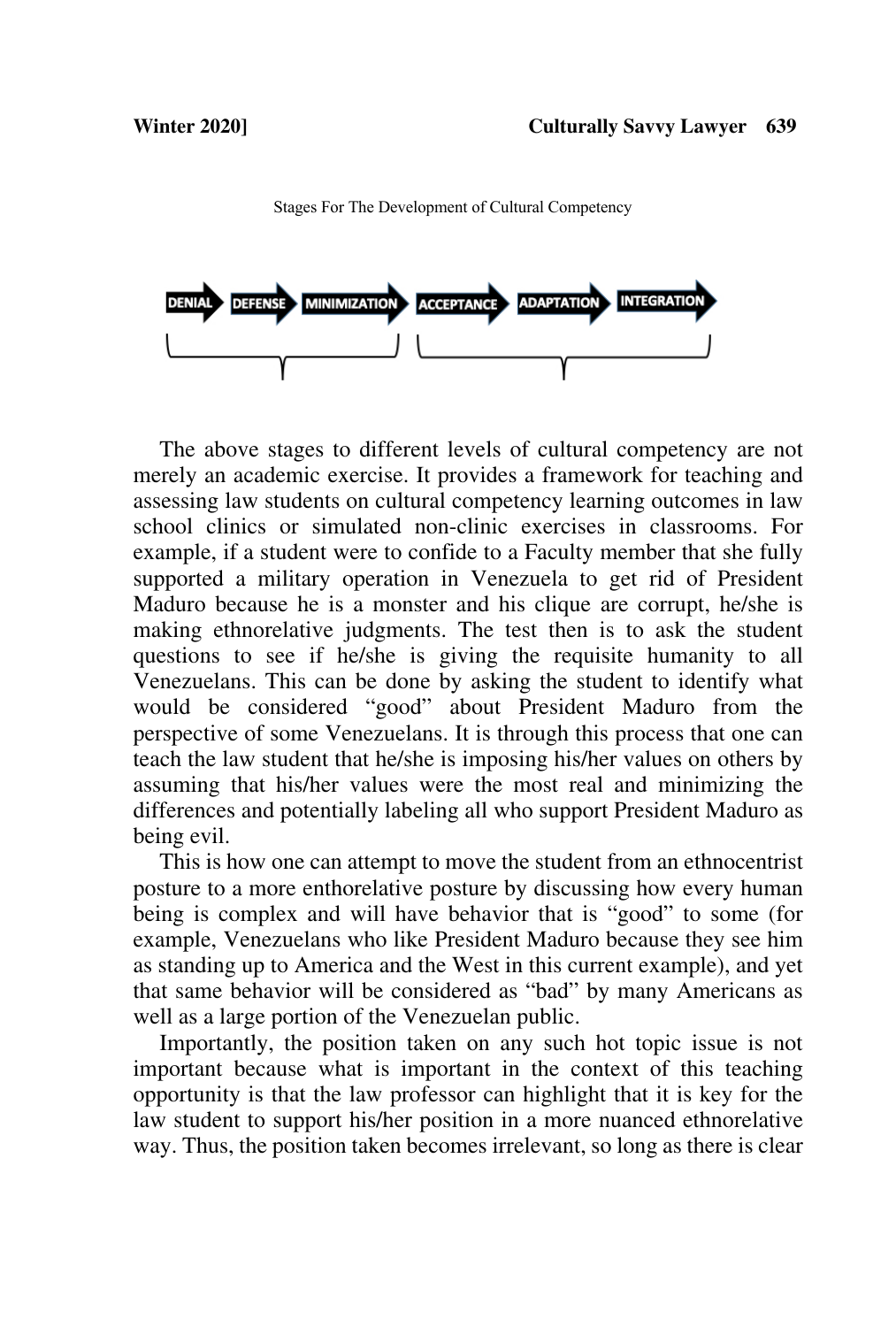demonstration of a more skilled law student who is more advanced in the developmental stages of cultural competency.55

Others have also proposed a similar continuum to cultural competency as the stages for the development of cultural competency discussed *supra*. For example, Nuri-Robins *et al.* focus on the fact that this continuum to cultural proficiency has six stages and each indicates unique ways of acknowledging and responding to difference.56 In their book on how to teach cultural proficiency, the first category described is the culturally destructive person who seeks to eliminate what is different to the dominant group.57 In the second category, the person is culturally incapacitated, meaning he/she can tolerate cultural differences without actually accepting it.<sup>58</sup> In the next stage, the person is culturally blind, preferring to discount and dismiss the difference as inconsequential.59 In this culturally blind stage, a teacher will, for example, indicate that he/she does not see color or race and treats all students the same.<sup>60</sup> Here, the culturally blind teacher fails to note the difference between equality (having equal rights, regardless of background or situation) and equity (being impartial and fair, with individual differences in mind). $61$ 

In the fourth stage of Nuri-Robins' model, the person is culturally precompetent and understands the importance of developing skills to respond to differences and yet this person is unable to respond appropriately to differences.<sup>62</sup> In this stage, a professor may try, for example, to say a small phrase in a foreign language to make a connection with certain foreign students in the class, but due to his/her accent the students hear something considered offensive.<sup>63</sup> In the penultimate stage of this continuum, the culturally competent person interacts with and understands differences and is able to act appropriately.<sup>64</sup> The final stage

<sup>55.</sup> I deliberately take short "discussion/practical lawyering detours" in my doctrinal classes and facilitate a short debate amongst students in the class on such issues before returning to our substantive IP-related doctrinal learning.

<sup>56.</sup> NURI-ROBINS ET AL., CULTURALLY PROFICIENT INSTRUCTION: A GUIDE FOR PEOPLE WHO TEACH 80 (3rd ed. 2012).

<sup>57.</sup> Id. at 80-82.

<sup>58.</sup> Id. at 85.

<sup>59.</sup> Id. at 89-91.

<sup>60.</sup> Id. at 90.

<sup>61.</sup> Id.

<sup>62.</sup> Id. at 94-95.

<sup>63.</sup> Id.

<sup>64.</sup> Id. at 98-100.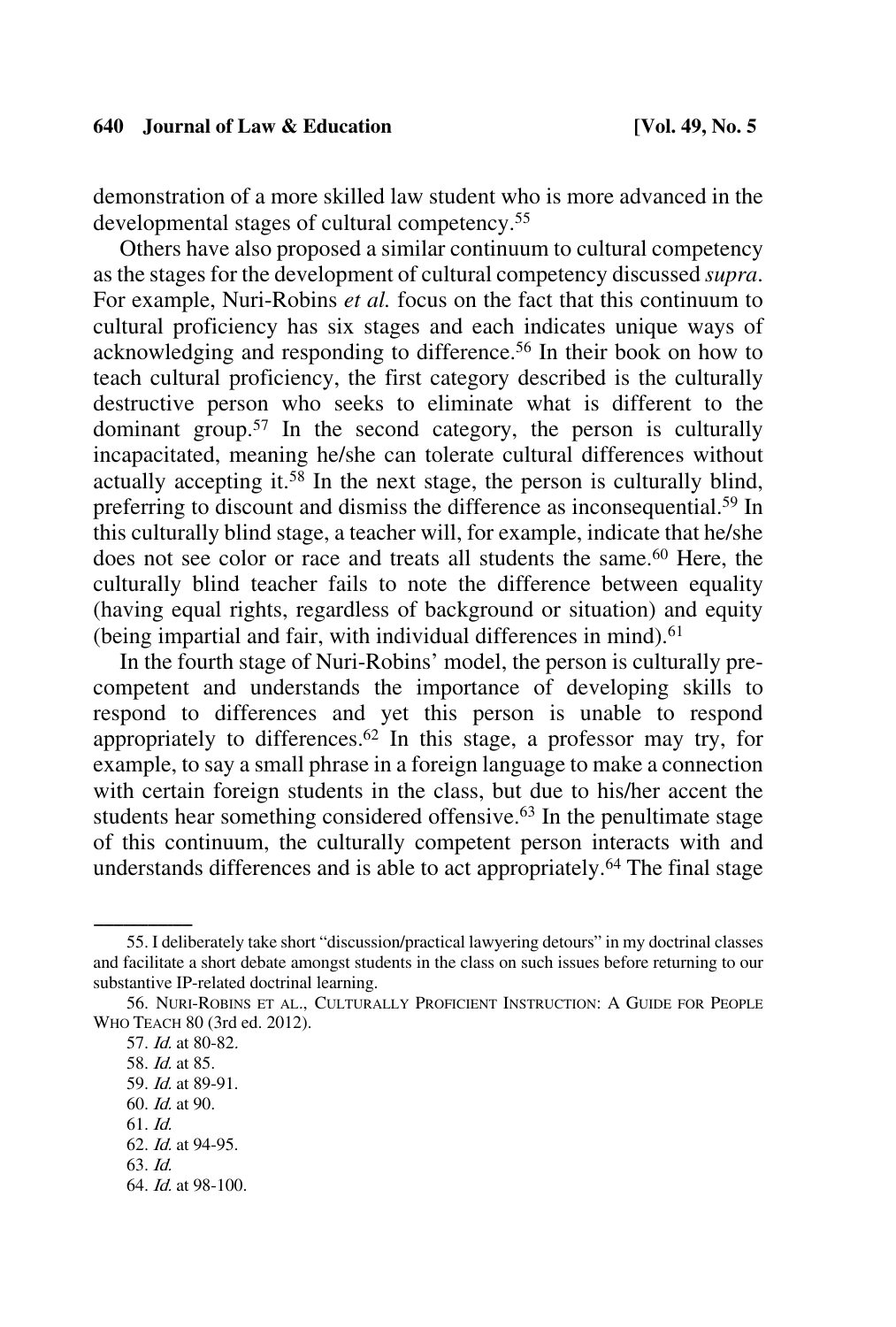of this continuum is the culturally proficient individual, a person who appreciates both differences and similarities between cultures and is able to learn from both.65

Similar to Dr. Bennett's Developmental Model of Intercultural Sensitivity, in which he describes six different phases that people transition through to become increasingly more aware of and reactive to cultural concerns, <sup>66</sup> Nuri-Robins *et al.* also describe personal or institutional barriers to becoming culturally proficient.67 Such barriers include being unaware of the need to adapt, resisting change, systematic oppression, and a sense of entitlement.68 The mindset for educators and institutions desiring to become culturally proficient includes being able to assess culture, value diversity by demonstrating an appreciation for difference in the community, managing the dynamics of this difference by responding appropriately in normal and conflict situations, adapting to diversity by updating and incorporating policies to support diversity and inclusion, and finally by institutionalizing cultural knowledge such that it becomes infused as part of the system.69

What is evident from the literature on the developmental stages of cultural competency is that there are multiple phases to cultural competency/proficiency,70 and that it is important for the law professor to have the correct mindset and to interact with and identify at which stage each student is in as a first step. From this foundation, the task begins of working with the law student, in a clinical or non-clinical setting, with the goal being to help the law student progress forward along the cultural competency spectrum. 71

But the next big question arises as to how can a clinical or doctrinal law professor do this? There is no magic bullet with this, not least because

<sup>65.</sup> *Id.* at 101-03.

<sup>66.</sup> See MILTON J. BENNETT, BASIC CONCEPTS OF INTERCULTURAL COMMUNICATION: PARADIGMS, PRINCIPLES, & PRACTICES (2d ed. 2013).

<sup>67.</sup> See NURI-ROBBINS ET AL., supra note 56.

<sup>68.</sup> See NURI-ROBBINS ET AL., supra note 56.

<sup>69.</sup> See Mitchell R. Hammer, The Intercultural Development Inventory: A New Frontier in Assessment and Development of Intercultural Competence, in STUDENT LEARNING ABROAD 115, 115-36 (M. Vande Berg et al., eds., 2012).

<sup>70.</sup> See Milton J. Bennett, Towards Ethnorelativism: A Developmental Approach to Training for Intercultural Sensitivity, 10 INT'L J. OF INTERCULTURAL REL. 179, 179-96 (1986).

<sup>71.</sup> See Milton J. Bennett, Becoming Interculturally Competent, in TOWARD MULTICULTURALISM: A READER IN MULTICULTURAL EDUC. 62, 62-77 (J. Wurzel ed., 2nd ed. 2004).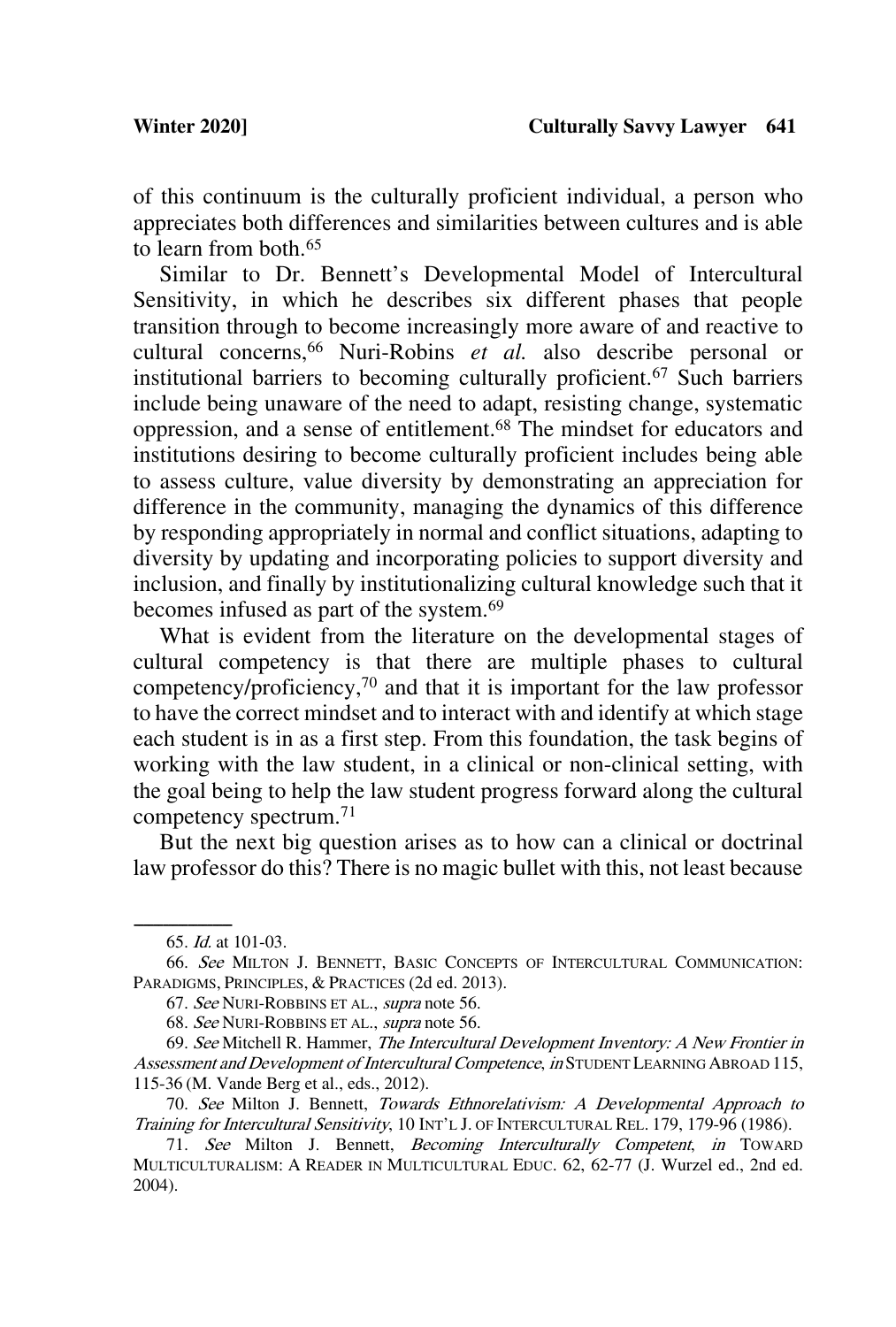the destination, cultural competence, is more amorphous than merely an end point. Indeed, it is not a destination but, rather, a way of existing where you remain curious and always open to learn about yourself and the people around you and share with others the cultural issues and expectations of varying environments you know well.72 But how does one progress themselves and help law students towards this level of cultural competence? To answer this, we must take an important detour first before we explore possible strategies for law classroom intervention, both in a clinical and non-clinical environment.

### **IV. BARRIERS TO MULTICULTURAL EDUCATION**

Multiple non-exclusive factors—language, education, cultural beliefs, socioeconomic status, unfamiliarity with the law, conscious and unconscious bias, age, ethnicity, race, gender identity, feelings of being a minority—all make it difficult for people from diverse cultural backgrounds to access the legal system. As a profession, legal services have been slower than other professions, such as Medicine and Social work, in adopting measures to mitigate the effects of cultural bias that can arise due to lawyers representing individuals who have different cultural backgrounds and experiences.

However, there are many significant barriers to addressing the lack of a concerted effort to teach cultural competence to law students, not least of which is that law professors may have to face their own personal and professional challenges first before becoming comfortable engaging in dialogue and teaching in this field. For example, a white professor teaching a first-year law class may feel not particularly comfortable teaching cultural competence or be perceived as not the appropriate person to teach it if they have limited relevant background, particularly when the class may be a diverse and young first-year law school intake. Also, separately on a professional level, the law professor may feel there is little time during a busy semester of substantive law teaching to take time away to devote to cultural competence issues. To make the barrier even higher, depending on how law students perceive the topic of cultural competence when compared to more traditional law taught in a doctrinal

<sup>72.</sup> See Travis Adams, Cultural Competency: A Necessary Skill for the 21st Century Attorney, 4 WM. MITCHELL L. RAZA J. 1, 1-22 (2012), https://open.mitchellhamline.edu/ lawraza/vol4/iss1/2.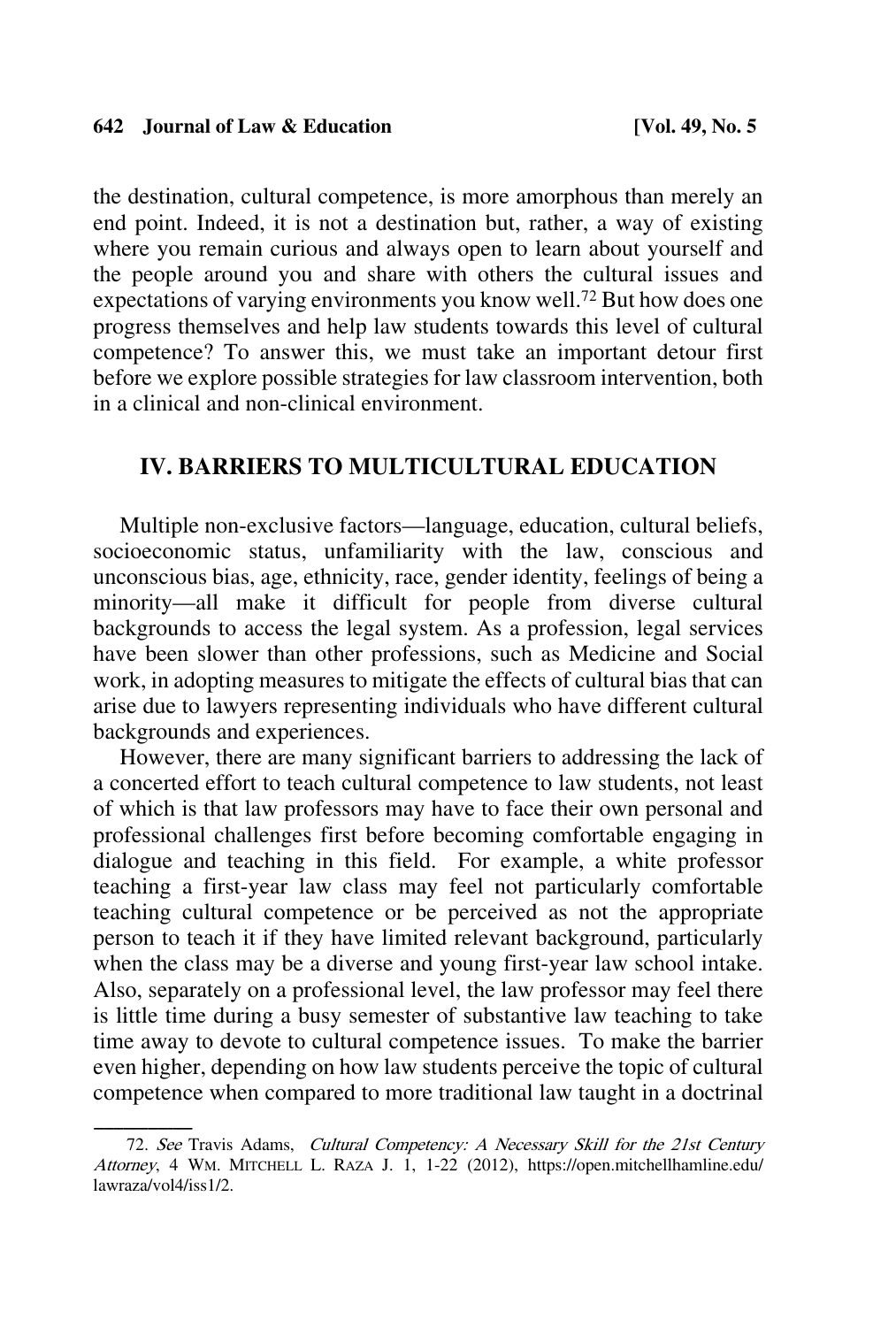class, law professors may experience significant student resistance to learning cultural competence as a lawyering skill at the expense of what they perceive to be more important substantive law.

Thus, there are extrinsic barriers to teaching multicultural competence at law schools and it will be left to progressive law professors to stand on the shoulders of pioneers such as Professor Bryant and Peters to push for early adoption of the inevitable infusion of cultural competence throughout the entire the law school curriculum. Outwith these extrinsic barriers mentioned *supra*, there are yet other more intrinsic barriers to teaching issues related to cultural competence. To begin, as a preliminary step on this journey, it is important to understand one's own culture and the biases one brings to the table.

## **A. Being Aware of One's Own Cultural Background as a First Step**

There are many layers to a deep concept such as "culture" and everyone has multiple cultural backgrounds that shape the way that a person views and behaves in the world around them.73 Although culture is a critical factor in the delivery of legal services,<sup> $74$ </sup> law does not define what culture is<sup>75</sup> and instead legal scholars have drawn from other fields such as Anthropology, Medicine, Psychology and Social Studies to develop an appropriate concept applicable to the legal field.<sup>76</sup>

The awareness-knowledge-skills triad, common in the wider field of counseling, identifies components of cultural competence training.<sup>77</sup> Counseling professor Wanda Lee developed a rubric through which cultural competency skills and this triad can be addressed,78 focusing on three domains: awareness of one's own cultural values and biases; an

<sup>73.</sup> See Andrea A. Curcio, Teresa E. Ward & Nisha Dogra, A Survey Instrument to Develop, Tailor, and Help Measure Law Student Cultural Diversity Education Learning Outcomes, 38 NOVA L. REV. 177 (2014); see also Alexis Anderson, Lynn Barenberg & Carwina Weng, Challenges of "Sameness": Pitfalls and Benefits to Assumed Connections in Lawyering, 18 CLINICAL L. REV. 339 (2012) (discussing the pitfall of assuming "sameness").

<sup>74.</sup> Id.

<sup>75.</sup> See Culture, BLACK'S L. DICTIONARY (2nd ed., last visited Oct. 21, 2020) https://thelawdictionary.org/search2/?cx=partner-pub-2225482417208543%3A5634069718&cof= FORID%3A11&ie=UTF-8&q=&x=6&y=7 (demonstrating how the word "culture" is not defined in Black's Law Dictionary).

<sup>76.</sup> See Christine Zuni Cruz, [On the] Road Back in: Community Lawyering in Indigenous Communities, 5 CLINICAL L. REV. 557, 566 (1999).

<sup>77.</sup> WANDA M.L.LEE, AN INTRODUCTION TO MULTICULTURAL COUNSELING 194-95 (1999). 78. See id. at 207-10.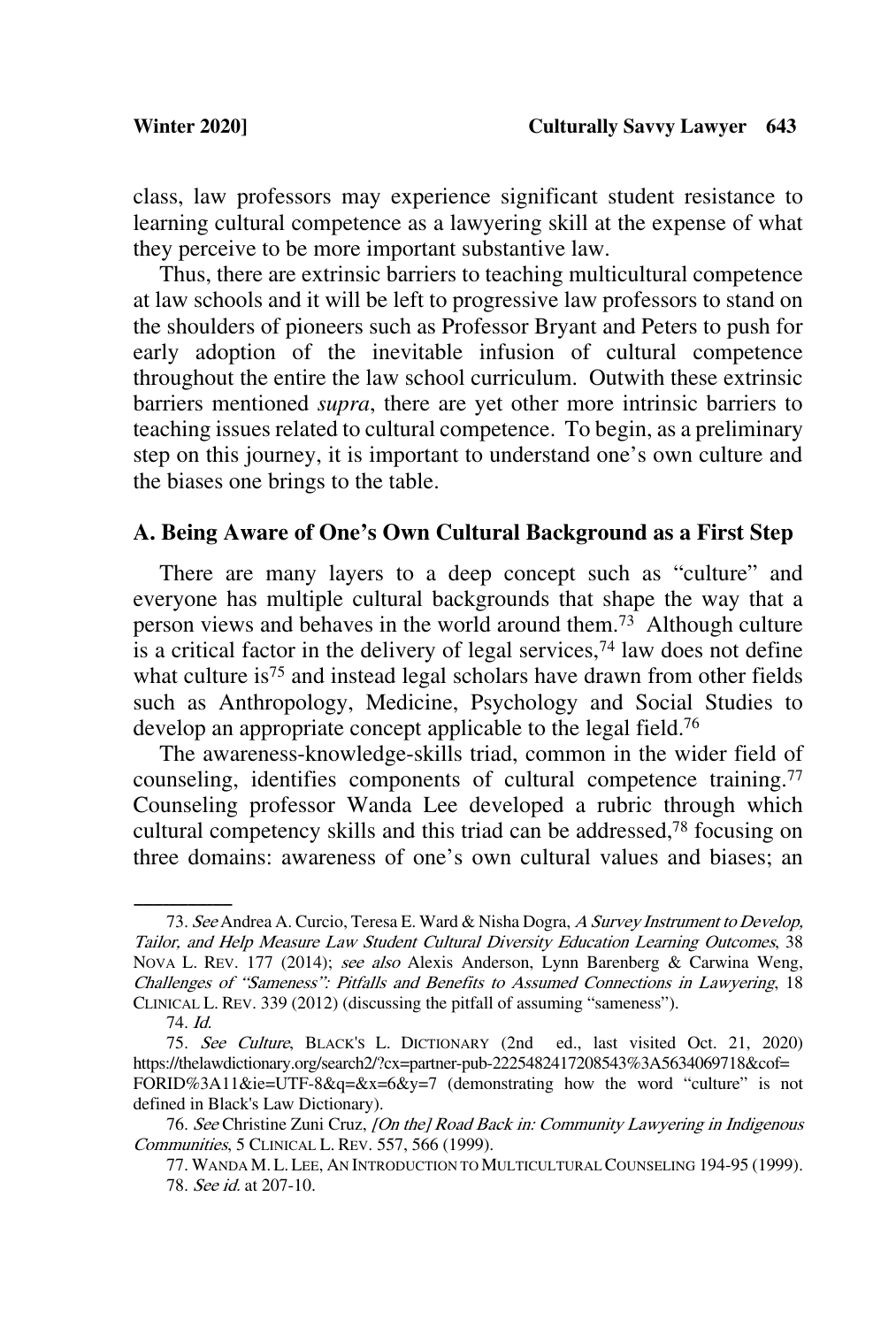awareness of the client's worldview; and culturally appropriate intervention strategies.79 Thus, as a first step, it is critical to be aware of one's own background, upbringing, beliefs, values and biases.80 This can help law students and lawyers examine their own attitudes on a host of issues that maybe of relevance to the client situation before them.<sup>81</sup>

The key at this first step is not just identifying and assessing one's own cultural background, but also seeing what potential impact that could have and ultimately respecting and valuing the differences between the lawyer and the client. $82$  A skilled law student or lawyer would then be able to acknowledge and feel comfortable about the differences between their client and themselves.83 The journey of self-assessment and how one's own cultural background, attitudes and beliefs have been formed and how it can taint one's effective lawyering of a client from a diverse background is an on-going life-long journey for the future lawyer in which the professional must seek out relevant educational and training opportunities.84 Only by taking this first step of becoming aware of one's own cultural background, can the law student or lawyer begin to effectively represent clients from all kinds of backgrounds.<sup>85</sup> And yet, many law students feel they already know this and that it is common for law students and lawyers to not appreciate that they are biased.<sup>86</sup>

### **B. Are We Really All Biased?**

At some level, yes. To properly address the topic of cultural competency and representing clients that are different to ourselves, one cannot escape the topic of implicit bias. This form of bias has its roots in

81. See LEE, supra note 77.

84. Id.

86. See Hamilton & Maleska, supra note 82.

<sup>79.</sup> See id. at 207-12.

<sup>80.</sup> See Anastasia M. Boles, Seeking Inclusion from the Inside Out: Towards A Paradigm of Culturally Proficient Legal Education, 11 CHARLESTON L. REV. 209, 246 (2017), see also, LEE, supra note 77.

<sup>82.</sup> See Neil Hamilton & Jeff Maleska, Helping Students Develop Affirmative Evidence of Cross-Cultural Competency, 19 THE SCHOLAR 187, 204 (2019).

<sup>83.</sup> Id.

<sup>85.</sup> E.g., LEE, supra note 77. Professor Lee's model was also consulted in this research, before a scoring rubric was formed for assessing the cultural competency skills of law students, as is discussed infra. The cultural competency scoring rubric I devised builds on the key work of others, including Professors Lee and Curcio among others; the scoring rubric is provided in the Appendix section of this paper.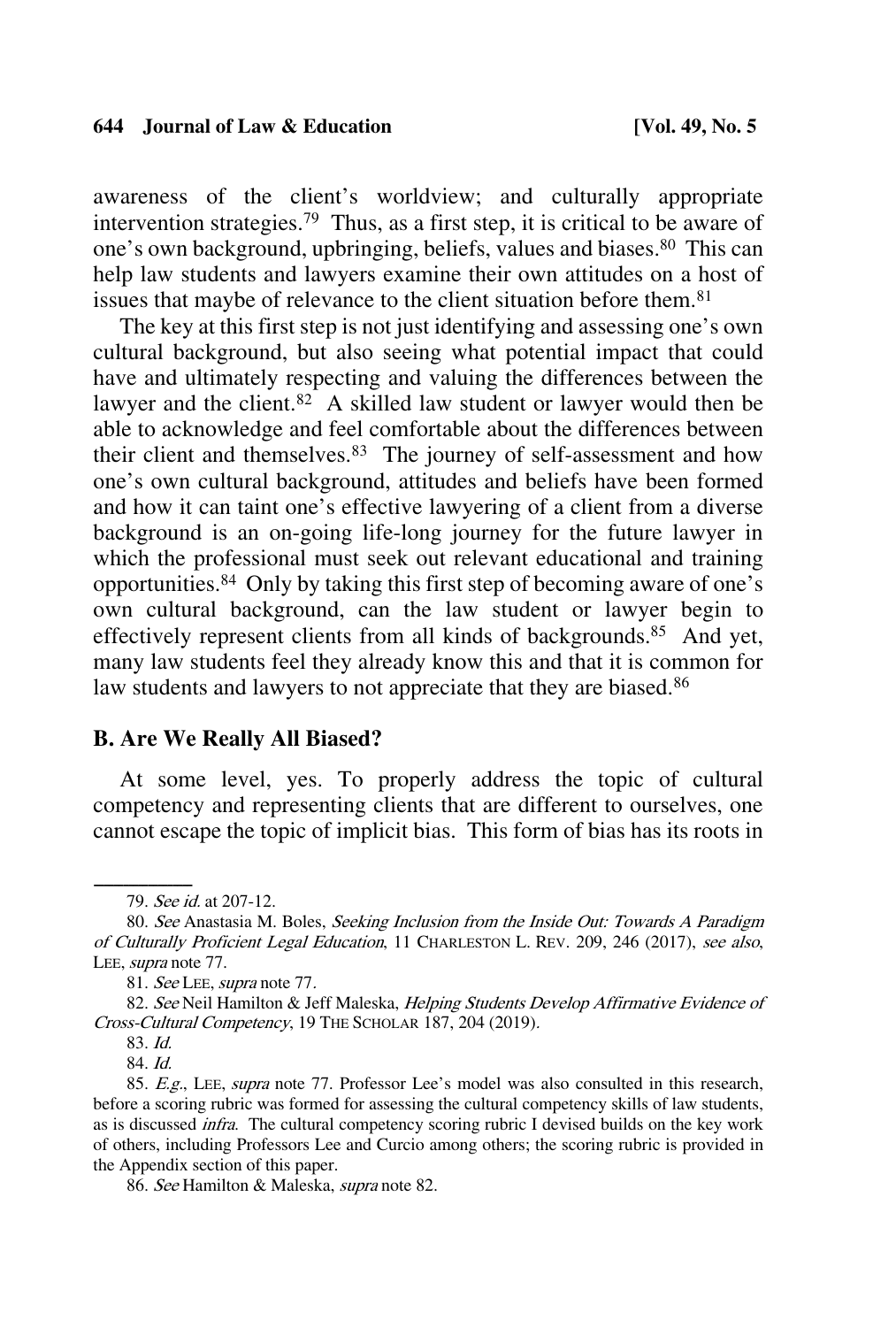discriminatory behavior and is showcased by the unintentional act of grouping and/or considering a group of people together. This unconscious way of negatively judging others is wound into one's own cultural background.87 That is, it is commonplace for people to think of others and mentally place them into social categories divided by, for example, traits, including age, nationality, gender, race, bodily appearance, educational background, socioeconomic status and others.88

One of the current thought leaders in clinical practice on the issue of educating future lawyers to be culturally sensible is Professor Andrea Curcio. In a revealing survey of law students, she and colleagues showed that law students believed their legal training somehow makes lawyers less prone to thinking about and acting on stereotypes or biases than other people.89 Interestingly, the survey results indicated that law students believed they understood their own biases and could identify them and know when they were acting upon their own perceptions.<sup>90</sup> And yet, in a second study of law students, the authors suggest how social cognition theory can be used as a foundation for self-awareness and the role that culture plays in lawyer-client interactions.<sup>91</sup>

Literature from theory on social cognition indicates that when one reports self-bias, it is generally inaccurate because implicit biases operate on a subconscious level. 92 Social cognition theory, thus, can help law students, lawyers, law professors and judges appreciate that our own legal training fails to make us unbiased and highlights the issue of implicit bias and why it is critical for lawyers to understand the cultural biases they bring to the table during the lawyering process.<sup>93</sup> Indeed, this theory allows a way for law professors to assist their students appreciate the role cultural biases play on their own interactions and in the lawyer-client professional relationship.94

<sup>87.</sup> See Curcio, Ward, and Dogra, supra note 73.

<sup>88.</sup> See Debra Chopp, Addressing Cultural Bias in the Legal Profession, 41 N.Y.U. REV. L. & SOC. CHANGE 367, 378 (2017).

<sup>89.</sup> See Andrea A. Curcio, Addressing Barriers to Cultural Sensibility Learning: Lessons from Social Cognition Theory, 15 Nev. L. J. 537, 540 (2015).

<sup>90.</sup> See id.

<sup>91.</sup> Id. at 562.

<sup>92.</sup> Id.

<sup>93.</sup> Id.

<sup>94.</sup> See Carwina Weng, Multicultural Lawyering: Teaching Psychology to Develop Cultural Self-Awareness, 11 CLINICAL L. REV. 369 (2005) (discussing how social cognition theory can help law students develop cross-cultural skills).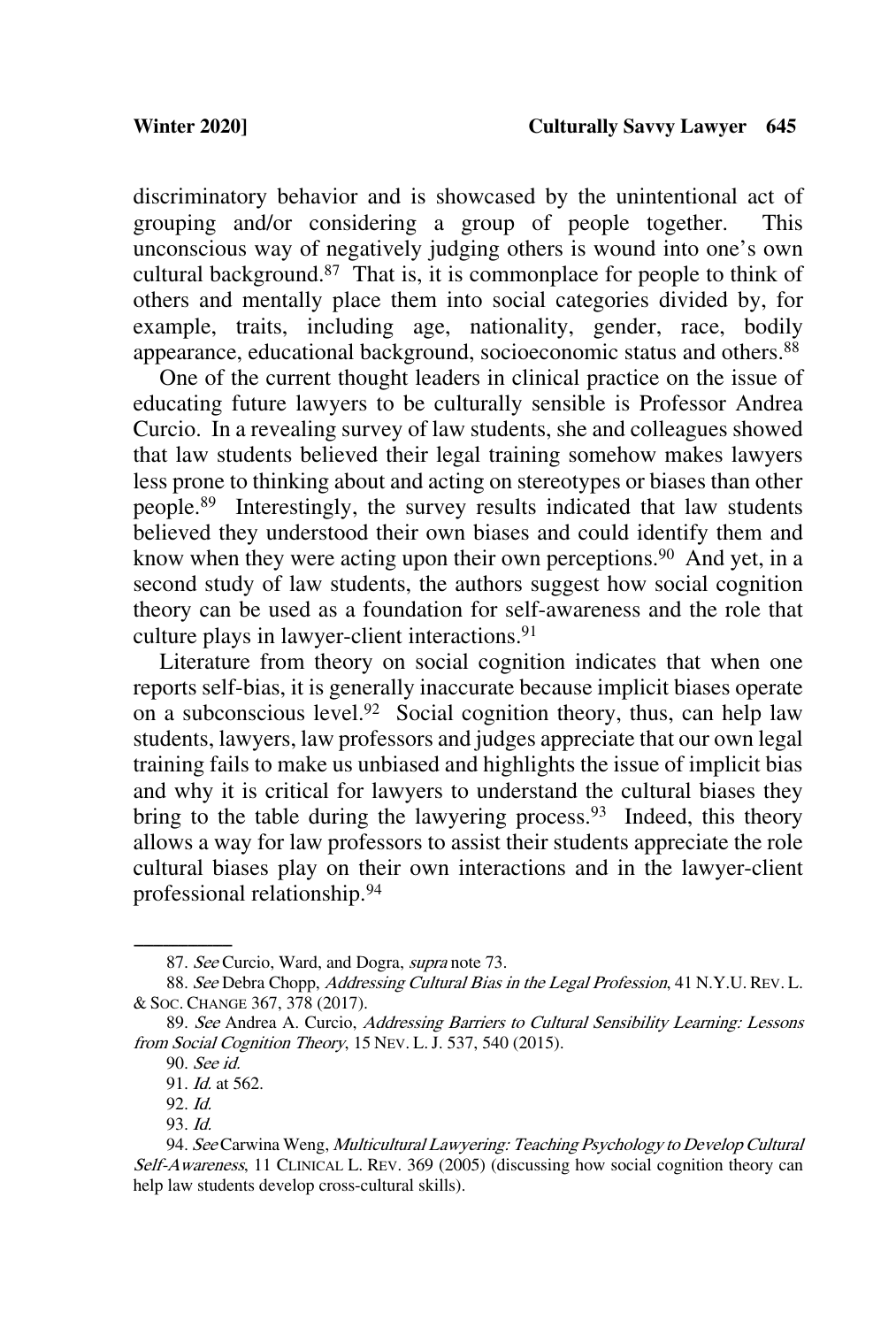The reality is that all people have biases, and these may relate to one or more topics such as gender, religion, race, nationality, accent, age, ethnicity, economic wealth and the like.<sup>95</sup> We are able to use social cognition theory to understand how we all have stereotypes, biases, and prejudices. <sup>96</sup> As one can imagine, these biases affect the way we approach matters and interactions and, therefore, can be of concern for effective lawyering. The human mind handles extensive input it absorbs daily by taking mental shortcuts and grouping information together (schemas). $97$ Stereotypes are schemas in which we group people in our perceptions based on our own experiences and background, and this has been referred to as "a faulty generalization about a group or its members."98 If one then applies stereotypes to individuals or groups of people, this is the showing of one's biases or prejudices. 99 It is common for people to be unaware of their own biases and prejudices because at some level these develop slowly over time and are subconscious part of one's personality.<sup>100</sup>

To explore the topic of bias, several tests have been developed by psychologists that focus on certain indicators instead of the self-reporting of bias.101 A well regarded and validated test is the Implicit Association Test ("IAT").<sup>102</sup> This test has been routinely used to uncover hidden implicit biases under its interesting premise that it can take a fraction longer for the unconsciously biased individual to associate positive words to a group the person has a prejudice against.<sup>103</sup> Interestingly, this test also exposes situations where the person may have implicit biases that

98. Pamela A. Wilkins, Confronting the Invisible Witness: The Use of Narrative to Neutralize Capital Jurors' Implicit Racial Biases, 115 W. VA. L. REV. 305, 324 (2012); see also, Katharine T. Bartlett, Making Good on Good Intentions: The Critical Role of Motivation in Reducing Implicit Workplace Discrimination, 95 VA. L. REV. 1893, 1908 (2009).

99. See Jody Armour, Stereotypes and Prejudice: Helping Legal Decisionmakers Break the Prejudice Habit, 83 CALIF. L. REV. 733, 742 (1995); see also Boles, supra note 80.

100. See id.

101. See Jerry Kang & Kristin Lane, Seeing Through Colorblindness: Implicit Bias and the Law, 58 UCLA L. REV. 465, 471 (2010).

102. PROJECT IMPLICIT has a list of IAT tests. PROJECT IMPLICIT, https://implicit.harvard.edu/implicit/selectatest.html (last visited Oct. 22, 2020).

<sup>95.</sup> Id.; see also Chopp, supra note 88.

<sup>96.</sup> See Michelle R. Gomez, The Next Generation of Disparate Treatment: A Merger of Law and Social Science, 32 REV. LITIG. 553, 568-69 (2013).

<sup>97.</sup> See Jeffrey J. Rachlinski & Cynthia R. Farina, Cognitive Psychology and Optimal Government Design, 87 CORNELL L. REV. 549, 555-56 (2002); see also Curcio, supra note 89.

<sup>103.</sup> See Deana A. Pollard, Unconscious Bias and Self-Critical Analysis: The Case for a Qualified Evidentiary Equal Employment Opportunity Privilege, 74 WASH. L. REV. 913, 919 (1999).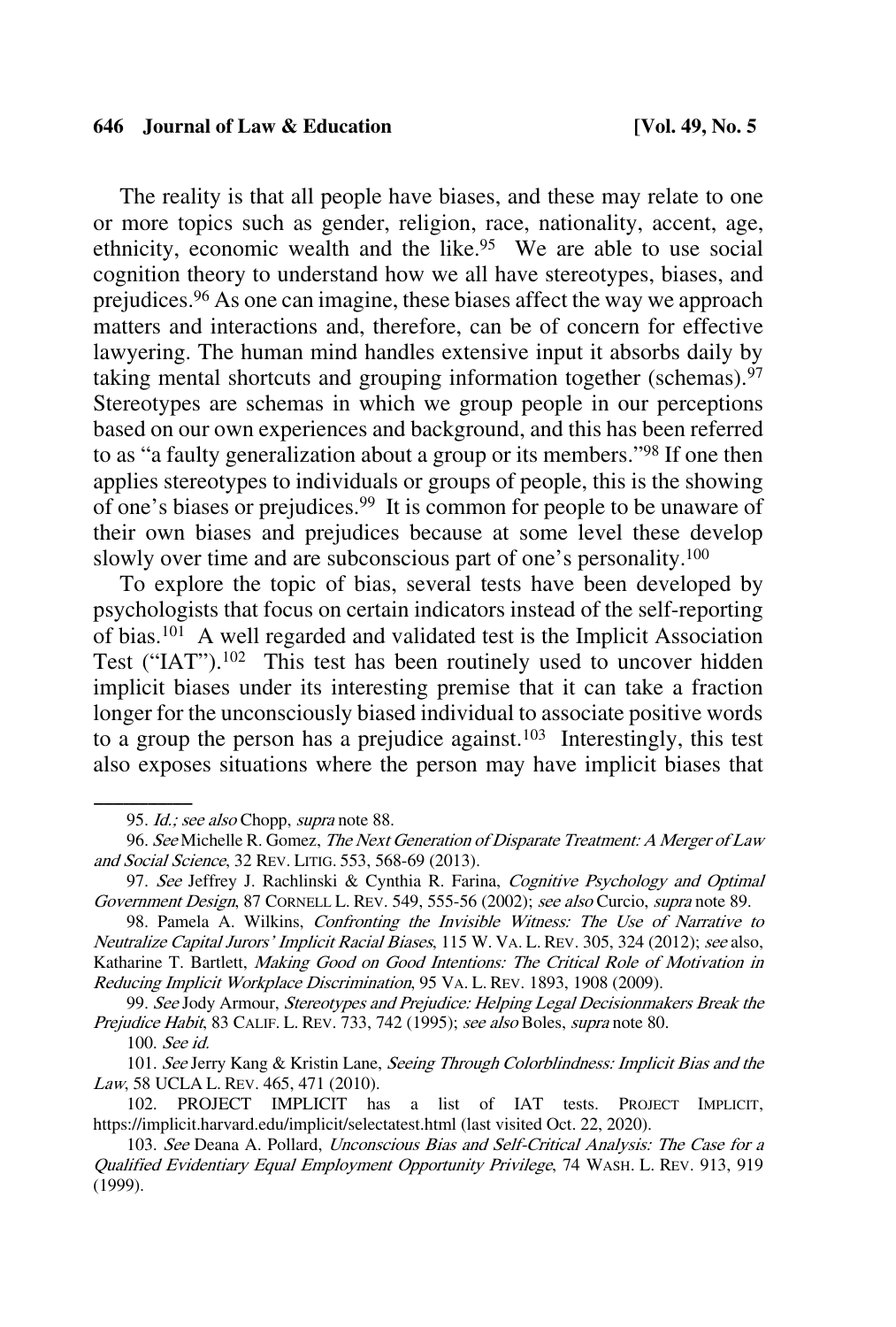directly conflict with that individuals express values.<sup>104</sup> This is such a powerful issue to explore and consider at depth with law students, not least reflected by the fact that even judges<sup>105</sup> deciding legal disputes have been shown to harbor implicit biases that affect their judgments.<sup>106</sup>

Yet, implicit bias is not the only type of subconscious form of bias; another form of subconscious bias is confirmation bias. This other kind of bias has been defined as "the tendency to seek out evidence consistent with one's views, and to ignore, dismiss, or selectively reinterpret evidence that contradicts them."107 This form of bias helps explain how we subconsciously judge people and their interactions and work with us.

These manifestations of bias are associated with cultural stereotypes and certain of these stereotypes are so deeply rooted in our own culture that, without knowing it, it affects how we behave.<sup>108</sup> These unconscious forms of bias can lead to discriminatory behavior, even by individuals who expressly reject stereotypes and discrimination. Recognizing this fact and being able to discuss and explore this topic at a deeper level with law students is an important part of reflective aspects of clinic practice, albeit it is not void of its own pitfalls. For example, this kind of test and self-analysis may force students to confront realities about their subconscious biases and make them defensive and resist learning and gaining greater skills to handle cultural issues during client representations. Moreover, as another example, law students may not judge others' biases and avoid introspectively assessing their own biased

<sup>104.</sup> See Patricia G. Devine, Implicit Prejudice and Stereotyping: How Automatic Are They? Introduction to the Special Section, 81 J. PERSONALITY & SOC. PSYCHOL. 757, 757 (2001).

<sup>105.</sup> See Pat K. Chew & Robert E. Kelley, Myth of the Color-Blind Judge: An Empirical Analysis of Racial Harassment Cases, 86 WASH. U. L. REV. 1117, 1156–58 (2009).

<sup>106.</sup> See Jeffrey J. Rachlinski et al., Does Unconscious Racial Bias Affect Trial Judges?, 84 NOTRE DAME L. REV. 1195 (2009) (discussing a study of over one hundred judges that took the IAT, with the test showing that a significant percentage of white judges demonstrated a white preference); see also Judicial Diversity: a Work in Progress, N.Y. ST. BAR Ass'N, JUD. SEC. (Sept. 17, 2014), https://cdn.ymaws.com/www.albanycountybar.org/resource/resmgr/docs/ Balancing\_-\_Compiled\_Materia.pdf (a reference the Honorable Rachel Kretser brought to my attention concerning the ongoing efforts to address such issues by Judges in the state of New York – a State that ranked 4th in diversity in the U.S. in 2011).

<sup>107.</sup> Scott O. Lilienfeld et al., Giving Debiasing Away: Can Psychological Research on Correcting Cognitive Errors Promote Human Welfare?, 4 PERSP. ON PSYCHOL. SCI. 390, 391 (2009).

<sup>108.</sup> See Christina A. Zawisza, Teaching Cross-Cultural Competence to Law Students: Understanding the 'Self' as 'Other', 17 FLA. COASTAL L. REV. 185 (2016), https://ssrn.com/ abstract=2622138.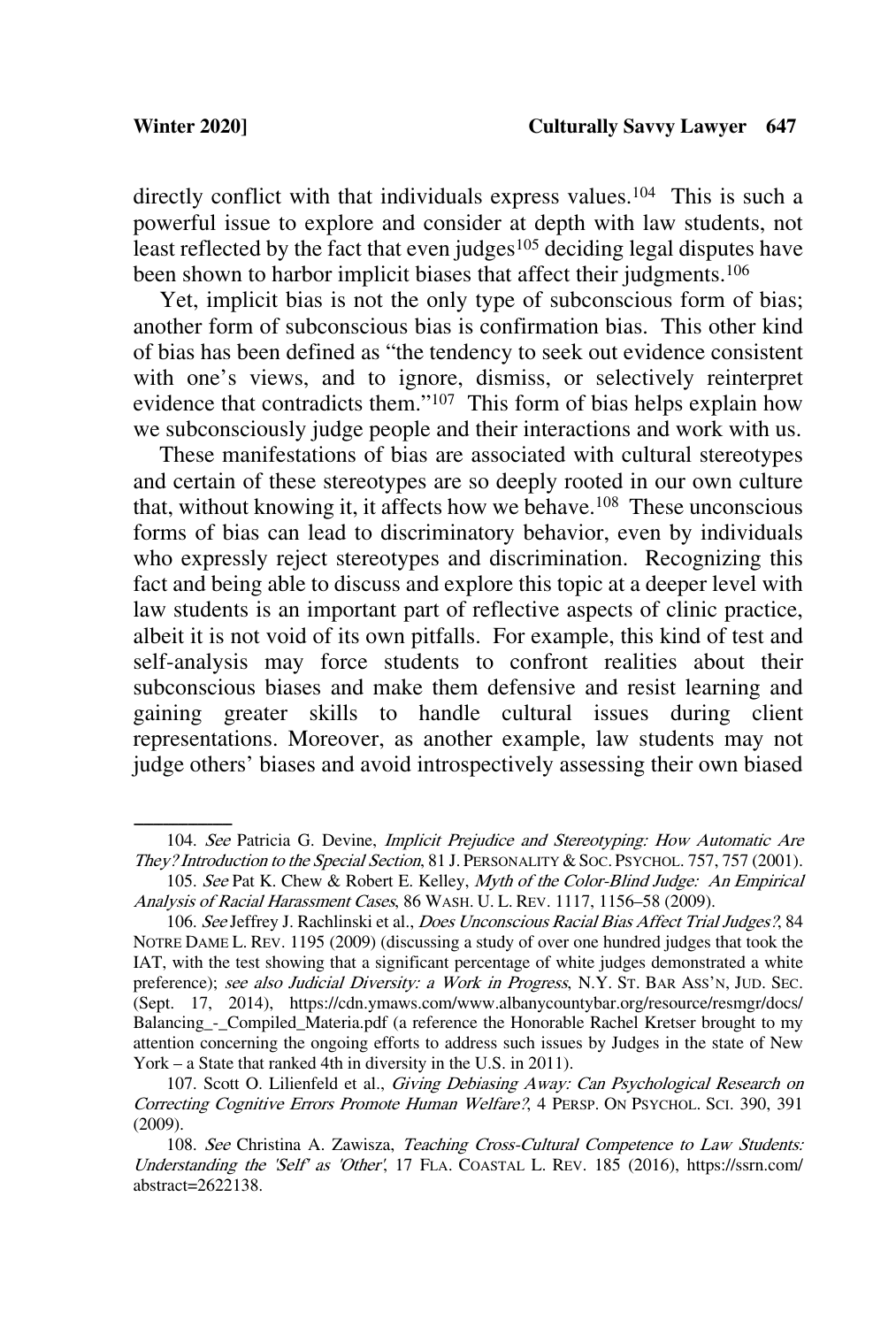feelings.109 In such a scenario, any self-reflection by the law student without a deeper appreciation for and understanding of literature in the social cognition theory can have undesirable outcomes because it can give the false belief to the law student that others are biased while the student is not. Thus, it is best to design the law course to first cover some key aspects of social cognition theory for the law student to understand their own biases before having self-reflection and introspection.

Professor Curcio's proposal to include the use of social cognition theory in the law school cross-cultural teaching pedagogy is illuminating.110 It can provide law students and their professors a better foundation from which to explore key topics of implicit bias,<sup>111</sup> the Implicit Associations Test,<sup>112</sup> confirmation bias,<sup>113</sup> and see how these principals affect law practice and the lawyering process.

## **V. FIVE HABITS FOR BUILDING CROSS-CULTURAL COMPETENCE**

The seminal work in the field of cross-cultural training of lawyers was done by law professors Susan Bryant and Jean Koh Peters.114 Their article laid the foundation and has served as a valuable model for clinical law professors and other legal educators to explore with their students, within the law school environment, the topic of culture in the delivery of legal services. Other scholars have built on this work to explore further how students can be taught to appreciate and comprehend how critical cultural outlook is on the lawyer-client professional relationship.115 Yet,

<sup>109.</sup> See Jerry Kang et al., *Implicit Bias in the Courtroom*, 59 UCLA L. REV. 1124, 1173 (2012) (discussing subjects were *primed* to feel objective when they were more likely to exhibit gender-based discrimination during hiring decisions).

<sup>110.</sup> See Curcio, supra note 89.

<sup>111.</sup> See Joyce Ehrlinger et al., Peering into the Bias Blind Spot: People's Assessments of Bias in Themselves and Others, 31 PERSONALITY & SOC. PSYCHOL. BULL. 680 (2005).

<sup>112.</sup> See Anthony G. Greenwald, Implicit Association Test: Validity Debates, U. OF WASH., http://faculty.washington.edu/agg/iat\_validity.htm (last visited January 22, 2020)(Dr. Greenwald lists multiple IAT validity studies).

<sup>113.</sup> See Raymond S. Nickerson, Confirmation Bias: A Ubiquitous Phenomenon in Many Guises, 2 REV. GEN. PSYCHOL. 175 (1998).

<sup>114.</sup> See Bryant, supra note 4, at 39.

<sup>115.</sup> See Lisa Bliss et al., Client and Patient Relationships: Understanding Cultural and Social Context, POVERTY, HEALTH AND L.: READINGS AND CASES FOR MED.-LEGAL PARTNERSHIP 125, 147 (Elizabeth T. Tyler et al. eds., 2011).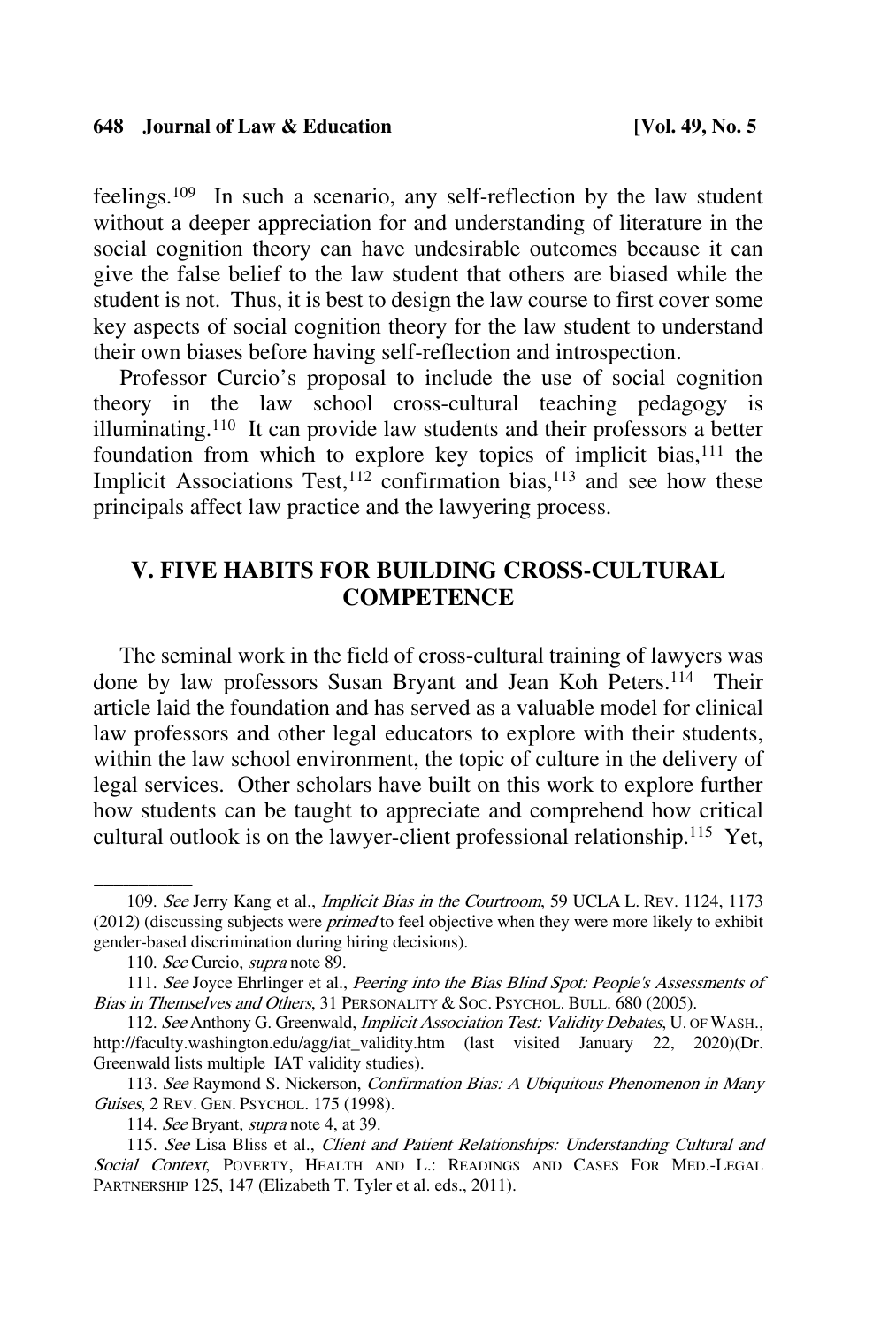Bryant and Peters' five habits can act as a framework for law professors wishing to implement cross-cultural competency training into their classes.

The first of the five habits asks law students to identify what makes them similar and different to a potential client. Thereafter, the teacher asks the wider class for input on how each of the identified differences and similarities can affect the way the lawyer communicates with the client to gather information about the legal issue at hand. This first habit allows law students to appreciate, think and identify a whole host of differences and explore how these can give rise to cultural biases and misunderstandings.<sup>116</sup> The differences are sometimes just as important as the similarities because being able to connect through shared cultural background can be a powerful tool in the client representation. This first habit encourages an exploration of the similarities between the lawyer and the client.<sup>117</sup>

The second habit explores the effects such similarities and differences can have on the "three rings,"118 namely the lawyer, the client and the legal decisionmaker such as a judge. Here, it is expected that law students take time to think about and discuss what kinds of cultural values are each of the parties bring into the professional relationship and how that can impact how the parties work or how the judge decides. This can take the form of exploring the topic of bias and stereotypes and how that can affect how the "three rings" work together and thinking of strategies to best place client's interest forward.119

The third habit focuses on an exploration of the client's behavior and trying to list and understand all the possible explanations and alternatives for the way the client behaves. This indirectly also allows the law student to also explore his or her own negative assumptions when approaching whichever behavior the law student considers as different or alternative. This kind of issue becomes immediately relevant in situations where the client does not speak English well and/or comes from a strict religious upbringing.120

<sup>116.</sup> See Bryant, supra note 4, at  $52$ .

<sup>117.</sup> See id.

<sup>118.</sup> Id. at 68.

<sup>119.</sup> Id. at 69.

<sup>120.</sup> See Bliss et al., *supra* note 115 at 145; and see Bryant supra note 4, at 70-71.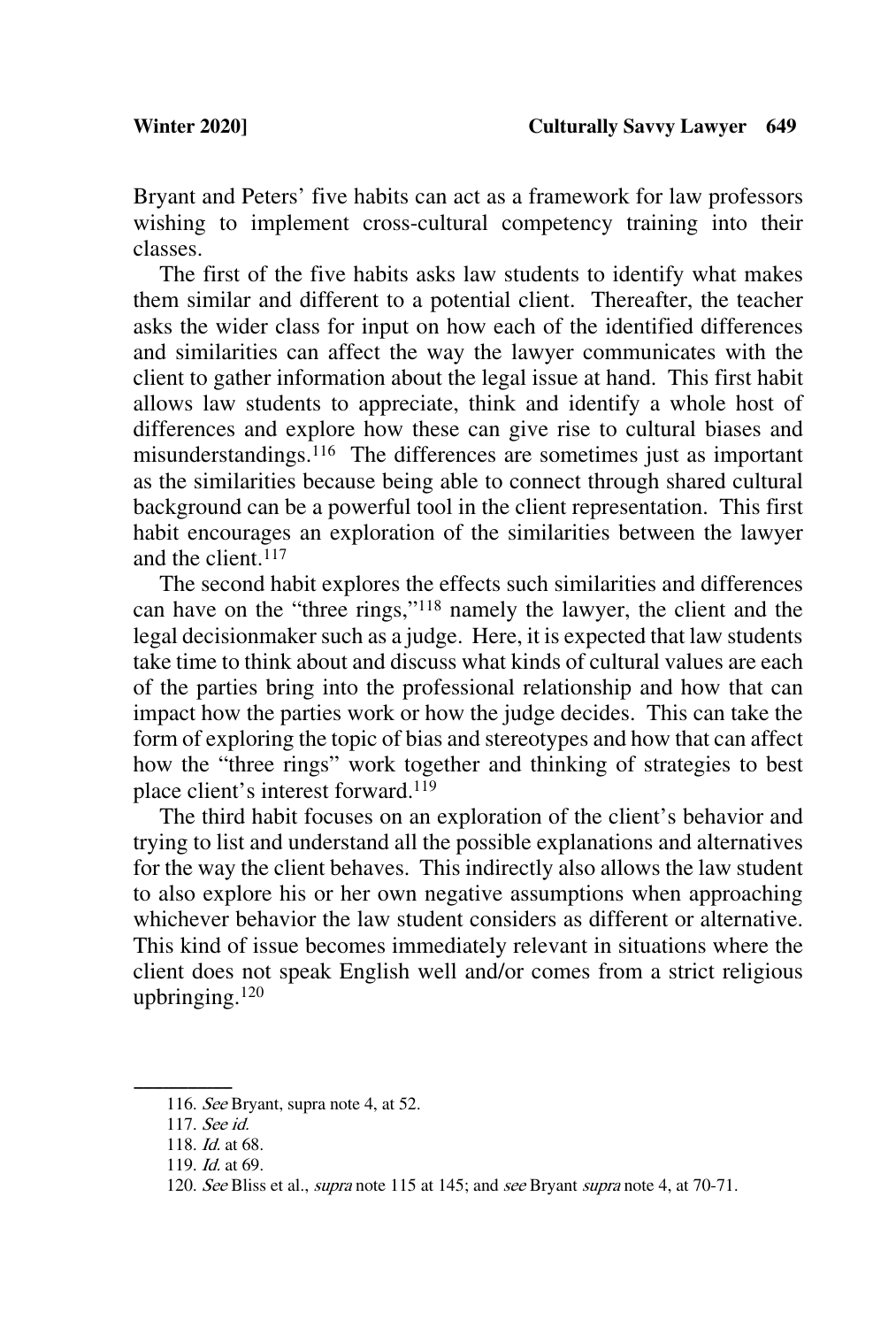The fourth habit to developing cross-cultural training for lawyers involves developing culturally sensible communication skills.121 In this phase, the teacher can help the law student in preparing for the client meeting and asking the law student to list any potential culture related pitfalls or red flags that can get in the way of a more typical lawyer-client meeting and representation and how these can be potentially mitigated. The first three habits can help with this fourth one because the law student has already thought about issues related to possible misunderstandings.

Finally, the fifth habit is focused on self-reflection and exploring all of one's own biases by breaking down and identifying each of the stereotypes that can get in the way of skillful representation of a client who hails from a diverse and less typical background. During this last habit, the student is encouraged to address their biases and stereotypes in two ways: first, by structuring situations that discourage biases and stereotypes to play roles, and second by promoting constant selfreflection to better identify and aim to eradicate bias from the legal representation process.122 For example, triggers such as being tired and hungry could push a law student to fall into traps of stereotyping clients. These triggers should be identified by each law student and steps taken to remove or lessen the likelihood of those triggers during the work with the client in the law clinic.

## **VI. TEACHING AND ASSESSING CULTURAL SKILLS IN LAW SCHOOLS**

Although lawyers interface with people of diverse backgrounds in practice, especially in the globalized economy we live in and the everchanging demographics of the U.S. population, law schools have yet to develop a systematic method for aiding in the development of cross cultural skills for law students to help them appreciate how this can affect all facets of the client representation.123 Professor Lynch argues that the time is ripe for law schools to identify, teach and assess intercultural effectiveness outcomes because not only has the American Bar Association adopted new student learning outcomes, but that the demand

<sup>121.</sup> See Bryant, supra note 4, at 72.

<sup>122.</sup> Id. at 77.

<sup>123.</sup> See Beverly I. Moran, Disappearing Act: The Lack of Values Training in Legal Education - Case for Cultural Competency, 38 S.U. L. REV. 1, 24-26 (2010).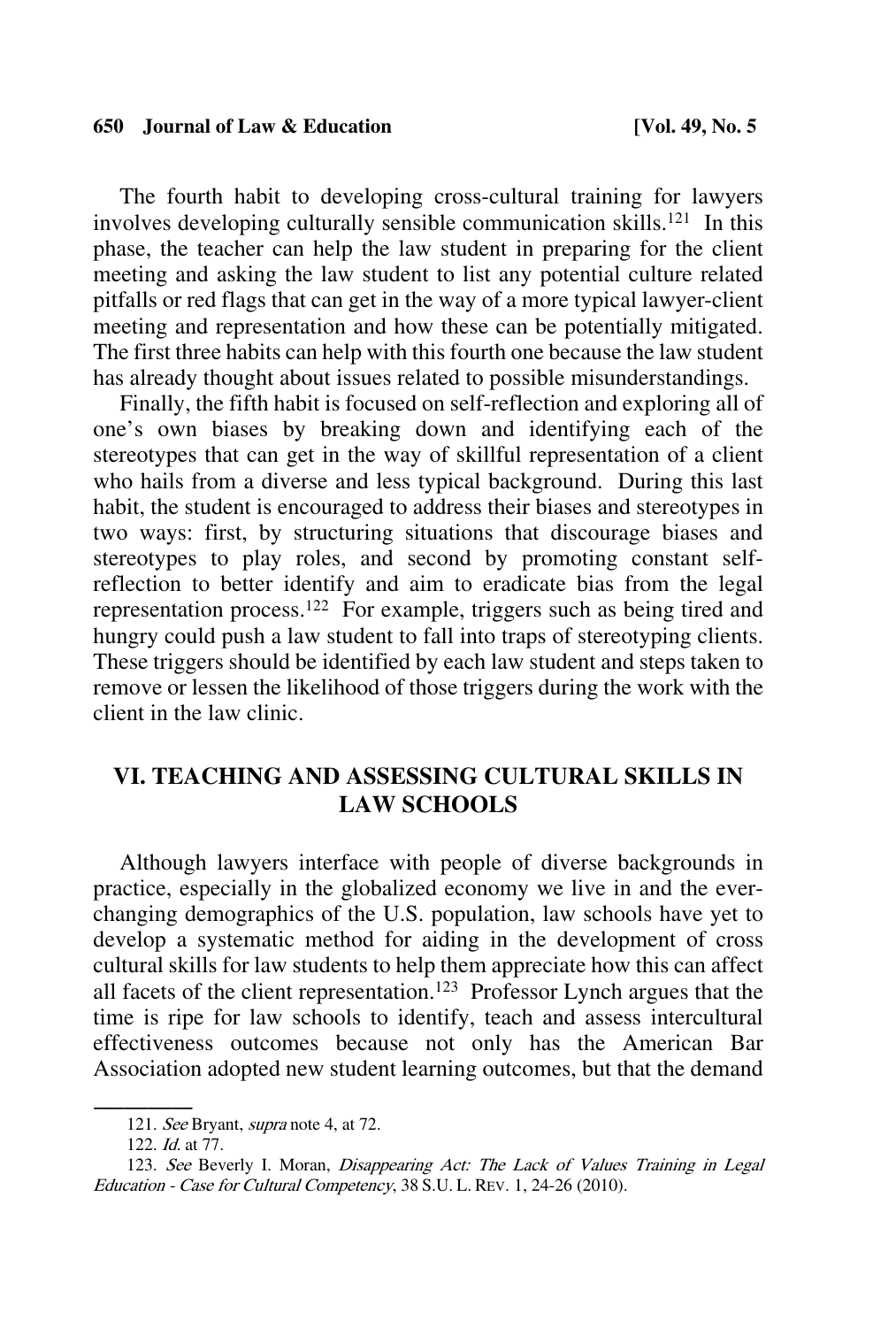for inter-culturally effective professionals is rising as the legal employment landscape evolves to an increasingly globalized environment.<sup>124</sup> It is on this premise and the foundational work of law Professors Bliss, Boles, Bryant, Curcio, Koh, Lynch, Maurer, Miller, Piomelli, Sedillo Lopez, Weng, Zawisza and many others that this work is based.125

### **A. Cultural Competency and The Law School Curriculum**

Law school accreditors have in the past focused on input measurements, requiring law schools to teach their students particular kinds of knowledge, skills and values.<sup>126</sup> This way of accreditation has been criticized for failing to better help students be practice ready upon graduation, and for being unlike accreditation methods of other professions.127 However, this traditional focus on input measurements is evolving and more law schools and accreditors are increasingly acknowledging the critical nature of focusing instead on an outcomebased way of approaching legal education.128 Indeed, ever since the publication of a report by an internal Committee of the American Bar Association ("ABA") that encouraged re-visiting the ABA's Accreditation Standards and shifting the focus from input measurement to outcome measurements,129 the focus has now become "Learning

<sup>124.</sup> See Mary A. Lynch, The Importance of Experiential Learning for Development of Essential Skills in Cross-Cultural and Intercultural Effectiveness 1 ALB. J. OF EXPERIENTIAL LEARNING 129, 129-47(2015), https://papers.ssrn.com/sol3/papers.cfm?abstract\_id=2595464; see also Laurie Shanks, Whose Story Is It, Anyway? - Guiding Students to Client-Centered Interviewing Through Storytelling, 14 CLINICAL L. REV. 509 (2008).

<sup>125.</sup> This list is non-exhaustive, but a discussion of some of the contributions of these authors is mentioned throughout this Article.

<sup>126.</sup> See Maureen A. Rourke, The "Law" and "Spirit" of the Accreditation Process in Legal Education, 66 SYRACUSE L. REV. 595, 595-610 (2016).

<sup>127.</sup> See A. Benjamin Spencer, The Law School Critique in Historical Perspective, 69 WASH. & LEE L. REV. 1949, 1951-53 (2012).

<sup>128.</sup> See Mary A. Lynch, An Evaluation of Ten Concerns About Using Outcomes in Legal Education, 38 WM. MITCHELL L. REV. 976 (2012); see also Janet W. Fisher, Putting Students at the Center of Legal Education: How an Emphasis on Outcome Measures in the ABA Standards for Approval of Law Schools Might Transform the Educational Experience of Law Students, 35 S. ILL. U. L.J. 225, 225-26 (2011).

<sup>129.</sup> See Mary Crossley & Lu-in Wang, Essay, Learning by Doing: An Experience with Outcomes Assessment, 41 U. TOL. L. REV. 269, 272 (2010).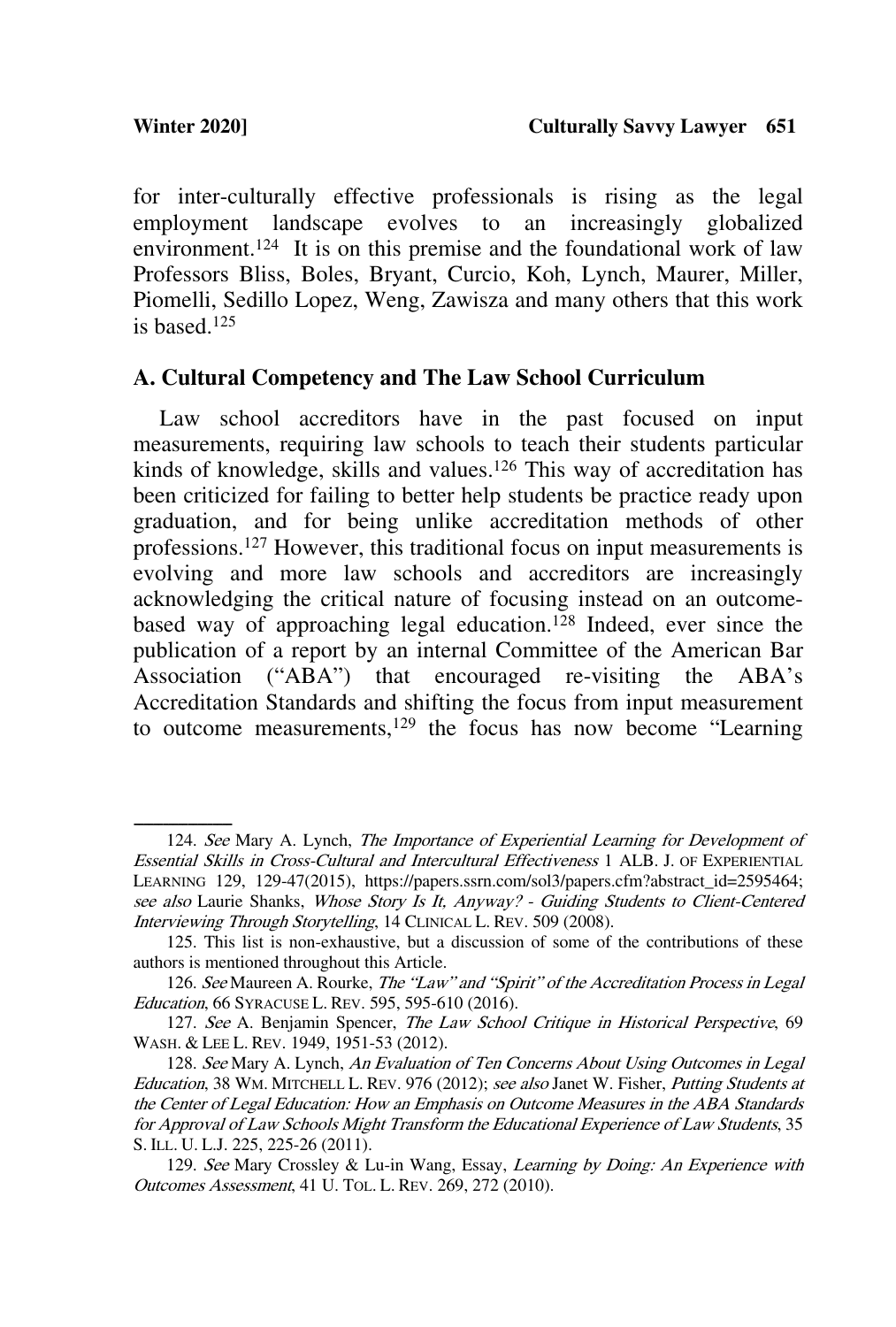Outcomes." These require law schools to list learning outcomes that focus on developing student competency in a number of areas.130

As a result, there is now a growing chorus of advocacy from law professors for more overt outcome-orientated legal education because it is thought to not only be beneficial for law students, but to better enable law faculty and students to have clear stated learning objectives and simultaneously also better allow the law school itself to assess its curricula at large.<sup>131</sup> The shift towards assessing what students have learned has resulted in the need to identify and ultimately assess learning outcomes. Based on the research conducted for this Article, reviewing information provided by all of the ABA-accredited law schools, approximately a quarter of the law schools in the U.S. have listed cultural competence or culture-related instruction as a Juris Doctor learning outcome.132

Although the focus for some has been on highlighting the importance of law school clinics in fostering and providing a platform to teach and assess such inter-cultural skills, I here advocate for and attempt to think outside the box to propose options for mainstreaming cross-cultural skills development and assessment across the entire law school curriculum including non-clinical courses. This ought not to be a topic confined to law school clinic environments, much like communication skills as a separate learning outcome is not. To that end, I here have also created a scoring rubric that law professors and supervisors can use to assess law students on cultural competency.<sup>133</sup>

## **B. Mechanism for Assessing Law Students' Cultural Competency**

Exposing law students to cultural competency issues and teaching in both a clinical and non-clinical setting is of paramount importance if law schools value preparing their law students to the practice of law in the U.S. in the 21<sup>st</sup> century. Unlike other more traditional Jurist Doctorate learning outcomes such as communication skills, this topic of cultural competence can be difficult to address and assess in the law school

 $130.$  Id.

<sup>131.</sup> See Lori A. Roberts, Assessing Ourselves: Confirming Assumptions and Improving Student Learning by Efficiently and Fearlessly Assessing Student Learning Outcomes, 3 DREXEL L. REV. 457, 461, 466-67 (2011).

<sup>132.</sup> See research results provided *infra* in the Appendix.

<sup>133.</sup> See Appendix A.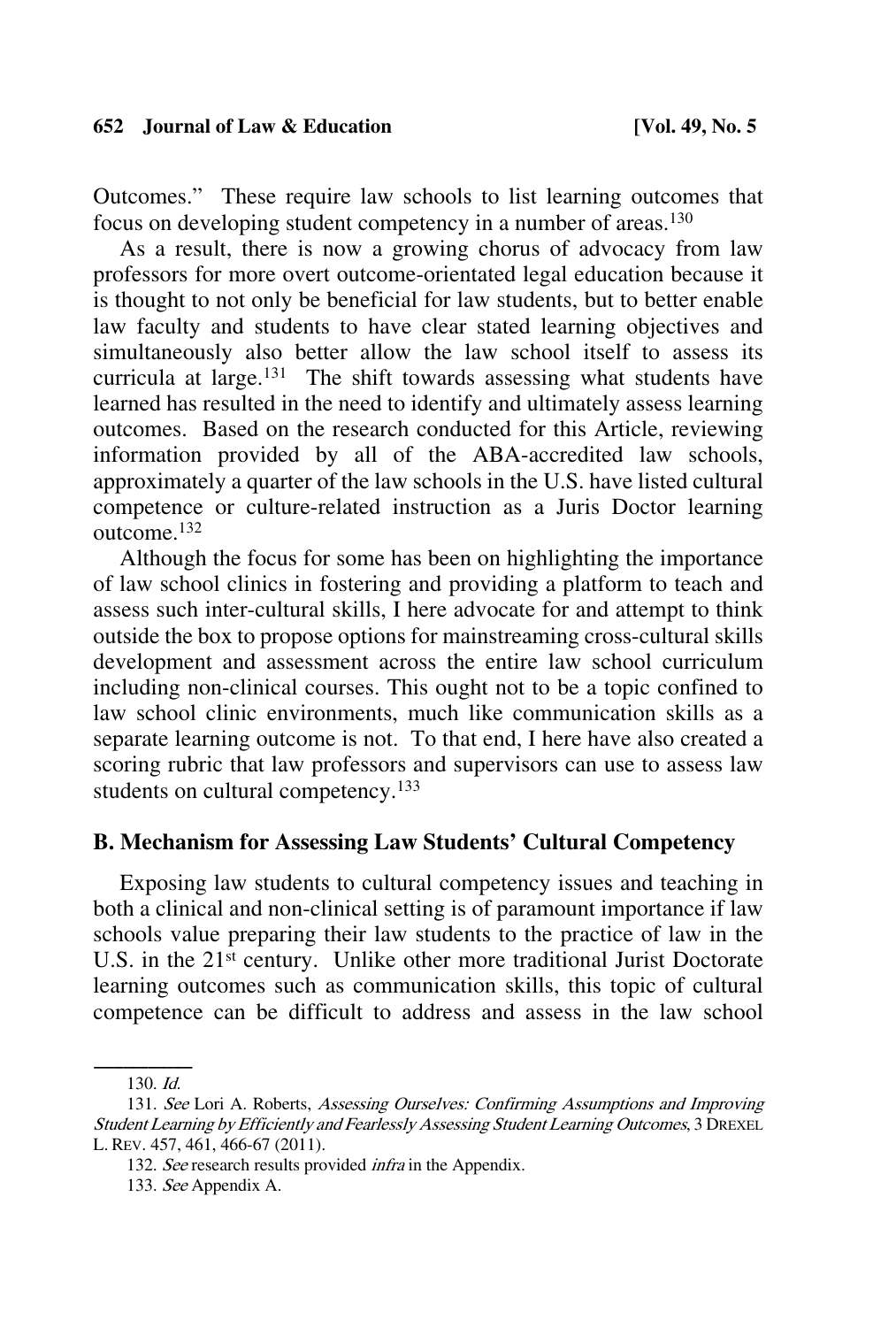environment, namely because it is still newly emerging and only a progressive fraction of U.S. law schools have listed this as a Juris Doctorate learning outcome for their students. Thus, the pertinent question is how to uniformly assess law students on issues related to cultural competence. 134

Having reviewed multiple rubrics that can be used to assess issues related to cultural competence in different educational settings, this Article provides a check-list score card that has been devised and provided herein for possible use by law professors and supervising attorneys to assess their law students' proficiency on matters related to their cultural competence.<sup>135</sup>

In this proposed rubric provided *infra*, <sup>136</sup> the law student would be assessed on six topics that inform on where the law student lies on the spectrum of cultural competency. First, the approach of the student is assessed in the rubric, focusing on the curiosity and openness of the student; second, how aware and knowledgeable the law student is of his/her own culture; third, how aware and knowledgeable the law student is of others' culture; fourth, how well is the law student able to demonstrate cultural empathy and an ability to relate to multiple world views; fifth, the law student's cross-cultural communication skills; and lastly, how able is the law student to influence other people's cultural understanding. In each of these six topics, the law student is graded as either beginner (1 point), developing (2 points), advanced (3 points), and mastering (4 points) for a total maximum cultural competency score of 24 points.

## **VII. HOW NON-CLINICAL AND CLINICAL LAW SCHOOL CLASSES CAN HELP GROW THE "CULTURALLY SAVVY" LAW GRADUATE**

To address this topic of growing the "culturally savvy" law graduate at a root level, this Article seeks to highlight the challenges at the intersection of law and culture, and provide for a number of ways in which cultural sensibility training can be incorporated into law school

135. See Appendix (showing a proposal for a rubric for law professors and legal educators and supervisors to use in order to assess the cultural competence of law students).

<sup>134.</sup> See Hammer, supra note 69.

<sup>136.</sup> Id.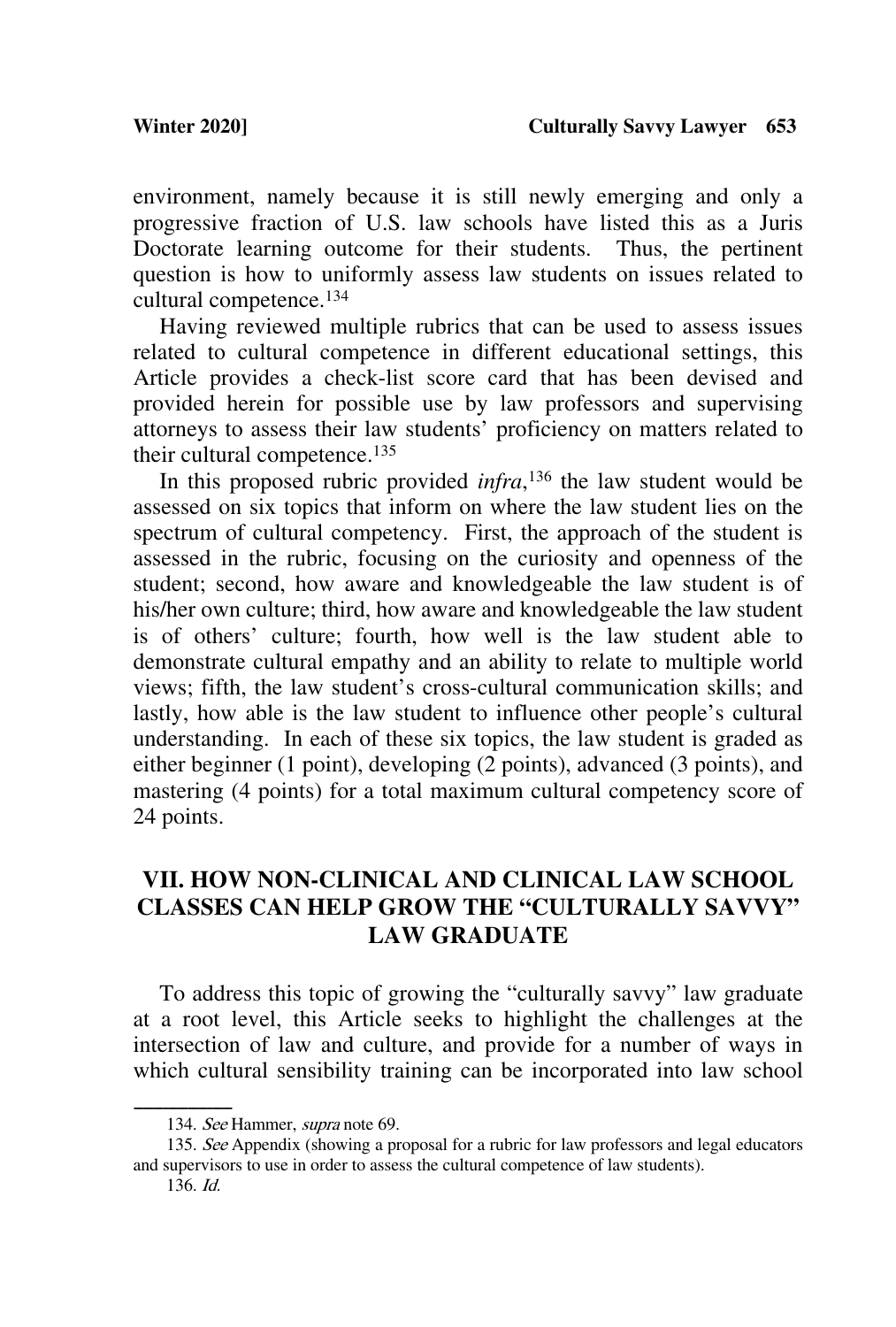classrooms and clinics with the intention of better equipping law graduates to represent clients from varying backgrounds in an ever diversifying world.137

A survey of 450 lawyers (300 private practice attorneys and 150 corporate counsel) and 100 law students in the U.S. in 2009 revealed that 90 percent of lawyers and 65 percent of law students stated that law schools "do[] not teach the practical business skills needed to practice law in today's economy."138 Given this perception, state bar regulators have explored requiring more exposure of law students to clinical settings which is often ripe ground for exposure of law students to the topic of diversity and culture. For example, New York's high court adopted, as part of its rules for admission, a requirement that "on or after January 1, 2015, … every applicant shall complete at least 50 hours of qualifying pro bono service prior to filing an application for admission."139 Other states have also been "critical of law schools for not preparing students better for the practice of law," and some have additional admission requirements.140

The ABA's 2014 Task Force on the Future of Legal Education reported that recent law graduates felt that "they received insufficient development of core competencies that make one an effective lawyer, particularly those relating to representation and service to clients."141 The ABA now has pivoted to focus on the value of skills-based education, and has now revised its standard regarding learning outcomes for law

<sup>137.</sup> See Antoinette S. Lopez, Beyond Best practices for Legal Education: Reflections on Cultural Awareness – Exploring the Issues in Creating a Law School and Classroom Culture, 38 WM. MITCHELL L. REV. 1176 (2012).

<sup>138.</sup> LEXISNEXIS, STATE OF THE LEGAL INDUSTRY SURVEY 7 (2009), http://www.managingpartnerforum.org/tasks/sites/mpf/assets/image/MPF%20-%20WEBSITE %20-%20WHITE%20PAPER%20-%20LN%20State%20of%20the%20Profession%20-%201- 12-10.pdf.

<sup>139.</sup> State of New York, Rules of The Court of Appeals for Admission of Attorneys and Counselors At Law, § 520.16 (2012).

<sup>140.</sup> Several states have pre-admission requirements for law graduates who have graduated from an ABA-approved law school and passed their state's bar exam, or requirements that must be fulfilled with one year of bar admission. See Comprehensive Guide to Bar Admission Requirements, NAT'L CONF. OF BAR EXAMINERS AND A.B.A. SEC. OF LEGAL EDUC. & ADMISSIONS TO THE BAR 17–19 (2017).

<sup>141.</sup> A.B.A TASK FORCE ON THE FUTURE OF LEGAL EDUC., REPORT AND RECOMMENDATIONS (2014).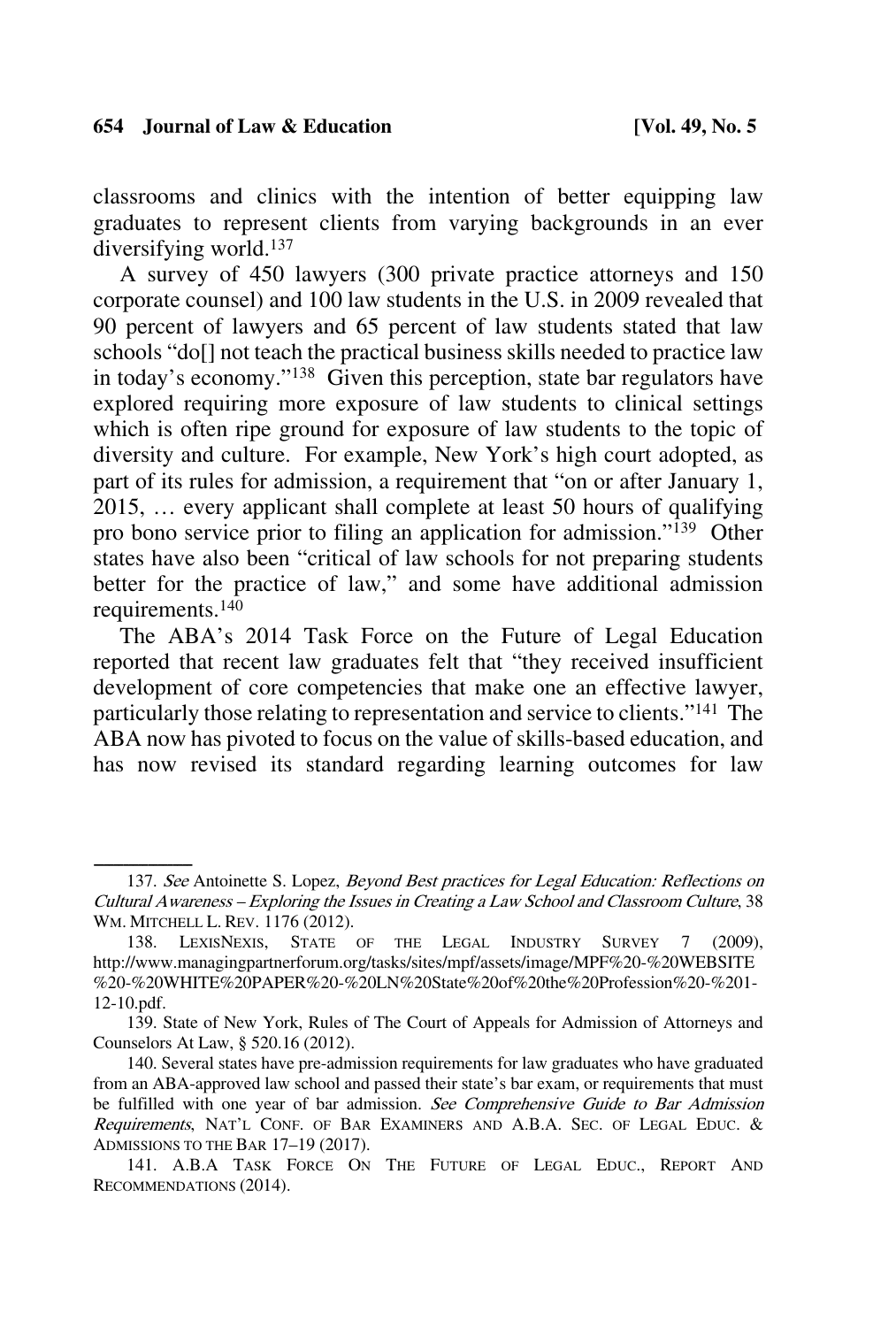students.142 The ABA issued a guidance memo in June 2015 that explains the standard.143 That standard provides:

A law school shall establish learning outcomes that shall, at a minimum, include competency in the following:

(a) Knowledge and understanding of substantive and procedural law;

(b) Legal analysis and reasoning, legal research, problem solving, and written and oral communication in the legal context;

(c) Exercise of proper professional and ethical responsibilities to clients and the legal system; and

(d) Other professional skills needed for competent and ethical participation as a member of the legal profession.

#### Interpretation 302-1

For the purposes of Standard 302(d), other professional skills are determined by the law school and may include skills such as, interviewing, counseling, negotiation, fact development and analysis, trial practice, document drafting, conflict resolution, organization and management of legal work, collaboration, *cultural competency*, and self-evaluation. **[emphasis added]**

This recent addition of "cultural competency" is new. Progressive and entrepreneurial law schools, including Albany Law School in upstate NY where I work, have taken note and have already begun to explore ways of addressing issues related to cultural competence as a Juris Doctorate learning outcome. This Article is an attempt to help in that effort, and to mainstream cultural competency teaching and assessment across the law school curriculum in similar ways that communication skills are taught and assessed.

Professor Lynch and other scholars have observed that most law schools "do little to address the insights of the growing research on crosscultural competency…or student preparation for the multicultural needs

<sup>142. 2014-2015</sup> Standards and Rules of Procedure For Approval of Law Schools, AM. BAR ASS'N 15, 15-25 (2014), http://www.americanbar.org/content/dam/aba/publications/misc/ legal\_education/Standards/2014\_2015\_aba\_standards\_chapter3.authcheckdam.pdf .

<sup>143.</sup> A.B.A SEC. OF LEGAL EDUC. AND ADMISSIONS TO THE BAR MANAGING DIRECTOR'S GUIDANCE MEMO – STANDARDS 301, 302, 314 AND 315, 1, 1-7, (2015), https://www.americanbar.org/content/dam/aba/administrative/legal\_education\_and\_admissions \_to\_the\_bar/governancedocuments/2015\_learning\_outcomes\_guidance.pdf.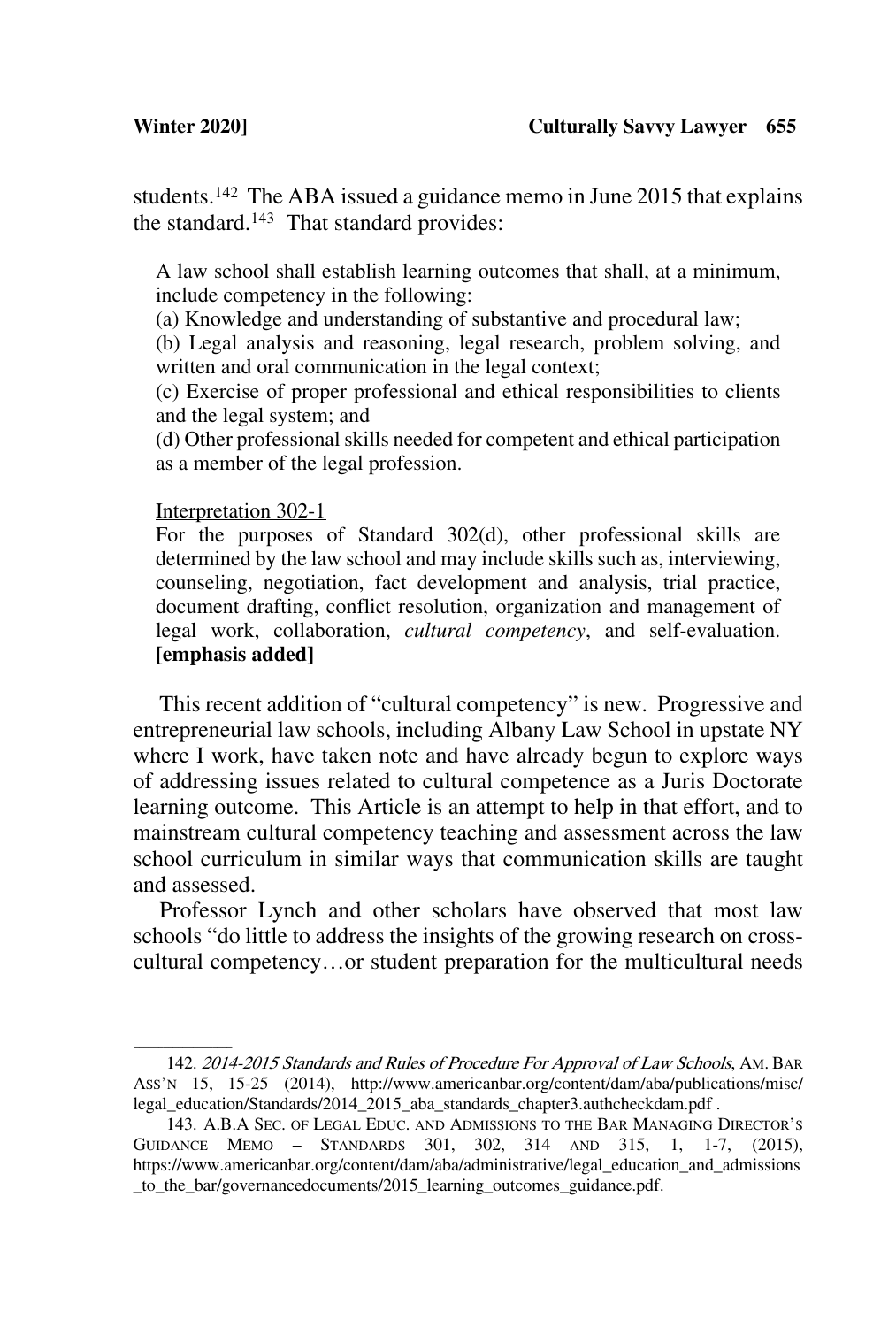of our changing world."144 Although the legal field may be behind other fields such as Medicine, there have been some significant inroads made by clinical law professors to explore and experiment with ways in which to teach and assess intercultural competence.145 These best practices for teaching cultural competency are only now becoming better understood and being adopted by a small number of progressive law schools.146

## **A. Classroom Interventions I: Strategies for Introducing Cultural Sensibility into A Non-Clinical Law Course**

As mentioned *supra*, there are significant barriers to teaching cultural competence to law students.147 Although law professors teaching traditional doctrinal courses may not particularly feel appropriate teaching cultural competence or fear being perceived by students as skipping other pertinent sections of their syllabus, it is important for the law professor to carve out time and opportunities to explore this topic in their course because to do so is to place their students in a better position for the practice of law upon graduation. There are strategies that can be adopted in this light, albeit this is not a one size fits all approach, but rather some ideas worthy of consideration.

Although teaching and training law students on cultural competency skills have traditionally been reserved to a law school clinic or seminar setting, <sup>148</sup> including examples given *infra* of how Harvard, Stanford,

147. See supra Part IV.

148. See Kathleen Kelly Janus and Dee Smythe, Navigating Culture in the Field: Cultural Competency Training Lessons from the International Human Rights Clinic, 56 N.Y.L. SCH. L. REV. 445 (2011-2012) (discussing how to train law students on cultural competency issues in a human rights law clinic); see also Serena Patel, Cultural Competency Training: Preparing Law Students for Practice in Our Multicultural World, 62 UCLA L. REV. DISC. 140, 149-56 (2014); Muneer Ahmad, Interpreting Communities: Lawyering Across Language Difference, 54 UCLA

<sup>144.</sup> See Mary A. Lynch et al., Intercultural Effectiveness, in Building on Best Practices: Transforming Legal Education, A CHANGING WORLD 338 (2015).

<sup>145.</sup> See id.

<sup>146.</sup> See Appendix herein for a list of all ABA-accredited law schools and in what language each school lists cultural competence as a learning outcome. This research shows that presently well less than half of the law schools have not listed cultural competence as a learning outcome on their websites, even though all learning outcomes must now be listed by law schools on their websites. This means only a progressive fraction of all law schools in the U.S., including many of the top 50 U.S. law schools, are leading on and exploring ways to adopt ways to teach and assess law students on their cultural competence.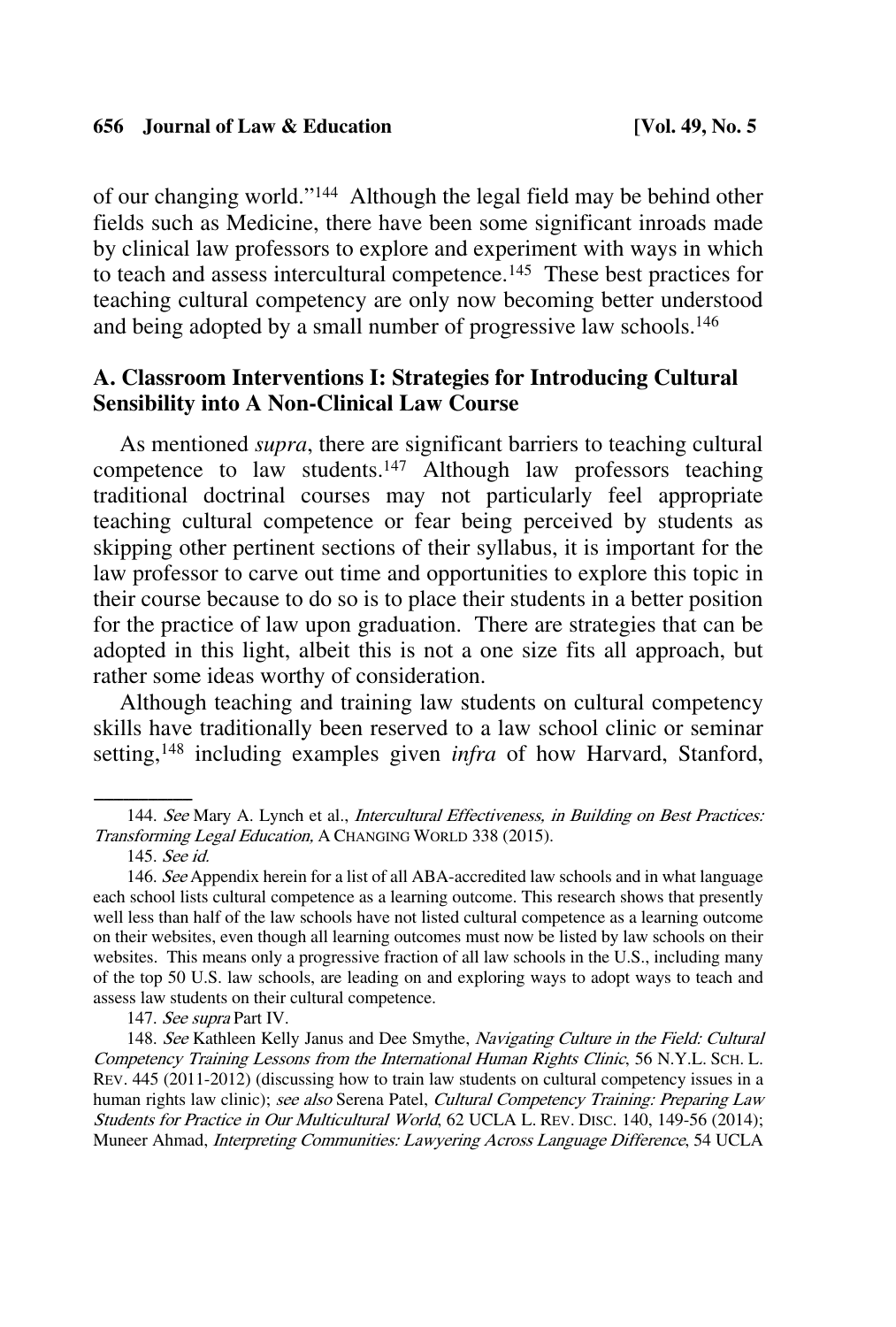Columbia and Fordham Law Schools are addressing this topic head on in their clinics,  $149$  creative thinking must be put into action by law educators to include cultural competency training as a necessary skill set in the nonclinical, doctrinal law school setting. As an example, let's consider the doctrinal class of Trusts and Estates. While traditionally an attorney's majority client base may have been an all-white husband and wife and two children, with the attorney assisting on all matters related to trusts for the children, wills and health care proxies, that dynamic is becoming less so. That all-white family will be the minority in the U.S. within the next 25 years.150

The client pool for that Trusts and Estates attorney is changing rapidly.151 No longer will he/she be able to fall back on the assumption that as long as he/she performs their tasks competently and promptly, effective counseling of the client has occurred. Now, and for the foreseeable future, any attorney developing such a Trusts and Estates practice will have to contend with the dizzying changes that are happening to U.S. demographics<sup>152</sup> because that is where the clients of 21st century will be. Also, whereas cultural issues surrounding samegender couples and related adoption of children were rare for the Trusts and Estates attorney one generation ago, it is now more commonplace and the lawyer will have to have a strategy for learning and skillfully navigating such cultural issues. And so, the question becomes how can one help the law student interested in Trusts and Estates as a future legal career develop such cross-cultural skills.

Ideas for infusing cultural competence into doctrinal law school classes such as the above-mentioned Trusts and Estates example include asking law students to conduct research about a particular cultural issue that may have been relevant in a case. Irrespective of which doctrinal

151. Id.

L. REV. 999 (2007); Alexis Anderson, et. al., Challenges of "Sameness": Pitfalls and Benefits to Assumed Connections in Lawyering, 18 CLINICAL. L. REV. 339 (2012); and Christine Jolls and Cass R. Sunstein, The Law of Implicit Bias, 94 CALIF. L. REV. 969 (2006).

<sup>149.</sup> See infra Part VIIb.

<sup>150.</sup> See William H. Frey, The US Will Become 'Minority White' in 2045, Census Projects, BROOKINGS (Mar. 14, 2018), https://www.brookings.edu/blog/the-avenue/2018/03/14/the-uswill-become-minority-white-in-2045-census-projects/.

<sup>152.</sup> See supra Part II (discussing, for example, that approximately a third of the current workforce in America, who represent a sizable segment of clients for lawyers, are people who were born in another country. That is, a third of the client pool is of a different cultural background and upbringing than U.S. born attorneys).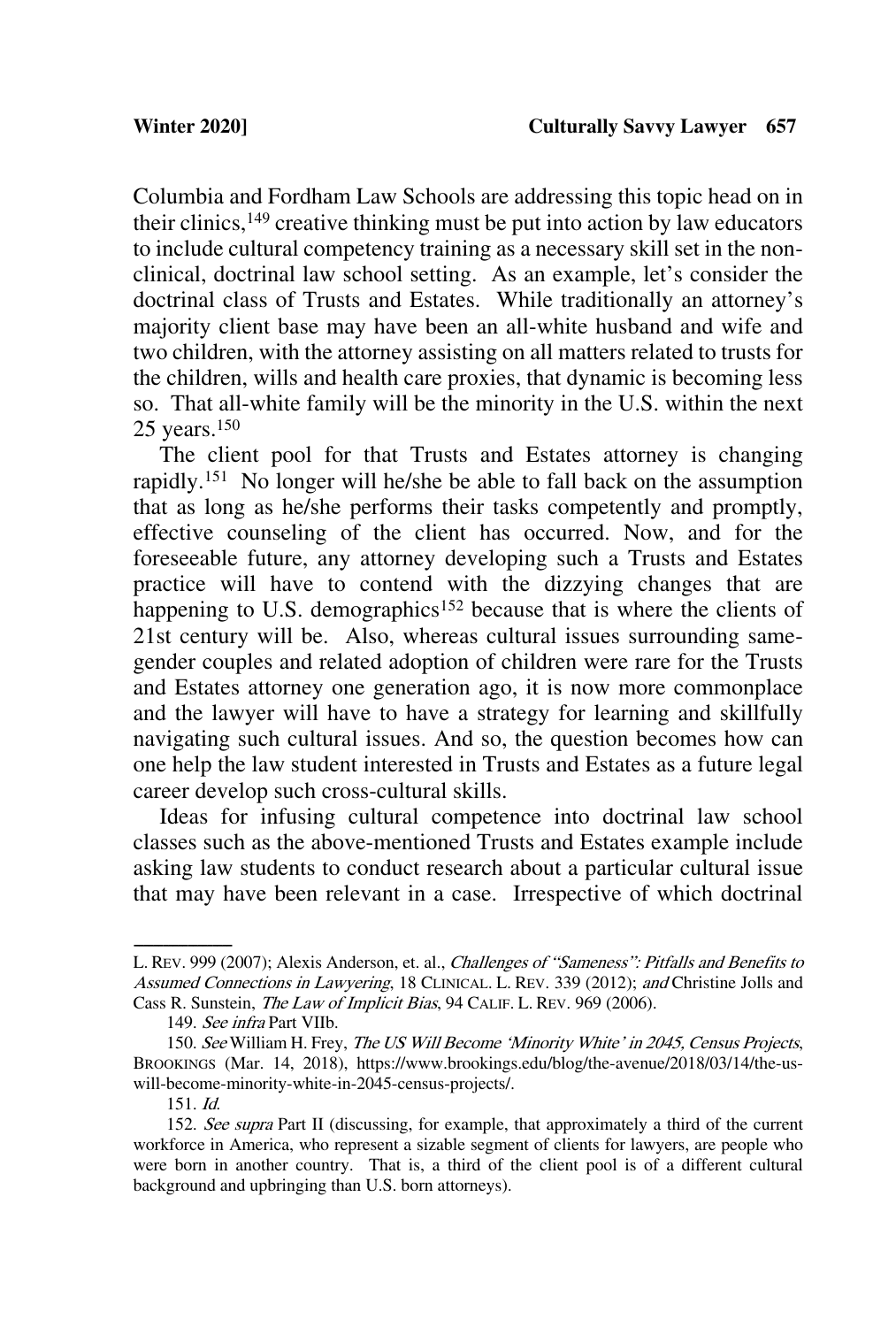class and the holding of a particular case aside, law professors could identify certain cases as presenting interesting facts related to cultural issues and ask law students to research particular cultural issues and write a memo on at least two cultural issues that the lawyers litigating the case ought to have addressed privately with their clients. This form of teaching also gives law students an insight into not just the legal holding of a case, but how the litigating parties would have been advising their clients both from a substantive level and from this culturally savvy perspective.

Other ideas can be taken and adopted from the approach other law schools take for addressing cultural competence in doctrinal classes. For example, the University of New Mexico School of Law includes a learning outcome that assesses students' abilities to address cross-cultural considerations. 153 They do this by requiring all first-year law students to take a one credit practicum that focuses on topics related to emotional intelligence, mindfulness practices and cultural competence, especially in the context of race, gender, sexual identity, ethnicity, economic background, etc. 154 To supplement the teaching and learning experience, clinical law professors are asked to engage with each student, coach them and provide feedback to help the student move to a more advanced level of cultural competency.155

Other law schools likewise are experimenting with infusing cultural competence teaching into their doctrinal courses. In another example, first-year law students are required to take a "Foundations of Justice" course that focuses in part on cultural competency as an essential skill for lawyers.<sup>156</sup> In this course, students review relevant articles and work in groups to discuss their life experiences and backgrounds and explore cultural issues and biases.157 Another course is a second-year course focusing on mentorship, where the class is required to read literature on different forms of bias, how it affects practice of law, and how to seek out strategies for eliminating it.<sup>158</sup> In both of these classes, students write

<sup>153.</sup> See Our Unique First Year Curriculum, UNM Sch. of L., https://perma.cc/Z4TE-92CJ (last visited Oct. 31, 2020).

<sup>154.</sup> Id.

<sup>155.</sup> Id.

<sup>156.</sup> Full-Time J.D. Program, UST. THOMAS SCH. OF LAW, http://www.stthomas.edu/ law/jd/full-timeprogram (last visited Oct. 31, 2020).

<sup>157.</sup> Id.

<sup>158.</sup> Id.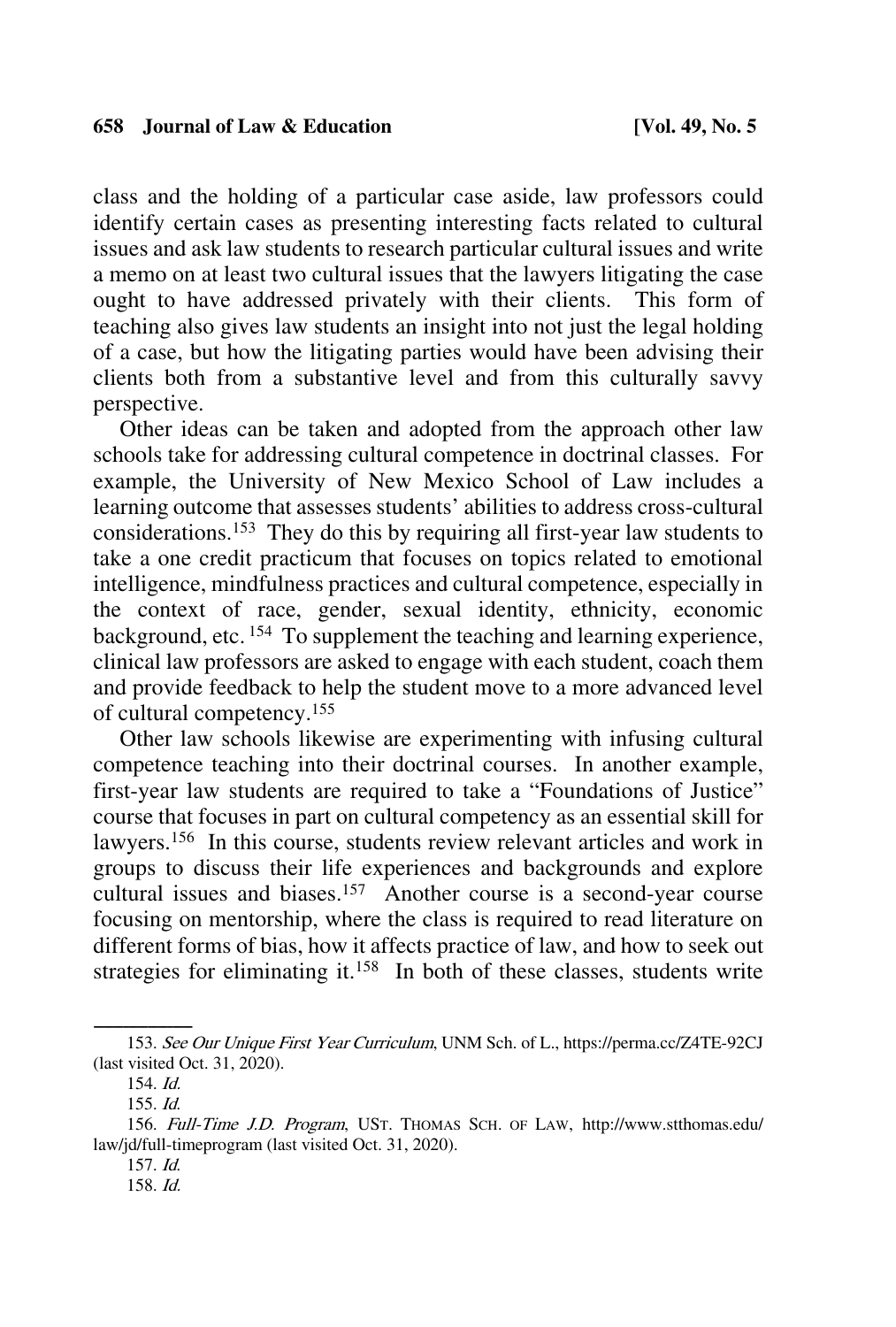reflections on their readings as part of their learning experience related to cultural competence.159

As the above suggestions highlight, with careful course design, it is possible for doctrinal law professors to use a number of opportunities to infuse cultural competency as a part of what their doctrinal course will teach and assess.<sup>160</sup> Although this is difficult for some doctrinal law professors and coupled with the fact that sometimes there will be student resistance to this kind of teaching in such a class,<sup>161</sup> it is key that the law professor recognize they stand to do a service to their students. It may be difficult to implement, and their students may not appreciate it at the time, however, careful coverage of cultural competency concerns in a doctrinal law class will be a memorable experience for law students and one that is applicable and relevant to their careers in law post-graduation.162

## **B. Classroom Interventions II: Strategies for Introducing Cultural Sensibility into a Clinical Law Course**

The concept of educating law students in a law clinic within law schools has evolved greatly and is now a growing area for academic research and scholarship. The educational value of this clinical setting cannot be understated, as law students are encouraged, and indeed required at Albany Law School where I teach, to take at least one clinical course to be exposed to real-life situations. Under these circumstances, students learn to apply the theory and doctrines learned in a more traditional classroom setting and/or under the tutelage of the clinical law professor and the professor's practicing attorney contacts with whom the student will train.

The ABA-accredited law schools are currently required to teach at least six credits of experiential courses to every law student. <sup>163</sup> Several

 $159. \textit{Id}.$ 

<sup>160.</sup> Bidish J. Sarma, Challenges and Opportunities in Bringing the Lessons of Cultural Competence to Bear on Capital Jury Selection, 42 U. MEM. L. REV. 907 (2012) (discussing, for example, opportunities that criminal law professors can take from and use in their classes on matters related to cultural competence).

<sup>161.</sup> See id. at 930.

<sup>162.</sup> Neil Hamilton & Gerome M. Organ, Thirty Reflection Questions to Help Each Student Find Meaningful Employment and Develop an Integrated Profession Identity (Professional Formation), 83 TENN. L. REV. 843, 847 (2016).

<sup>163. 2020-2021</sup> Standards and Rules of Procedure for Approval of Law Schools, American Bar Association. See, Standard 303(a)(3), https://www.americanbar.org/content/dam/aba/ administrative/legal\_education\_and\_admissions\_to\_the\_bar/standards/2020-2021/2020-21 aba-standards-and-rules-chapter3.pdf.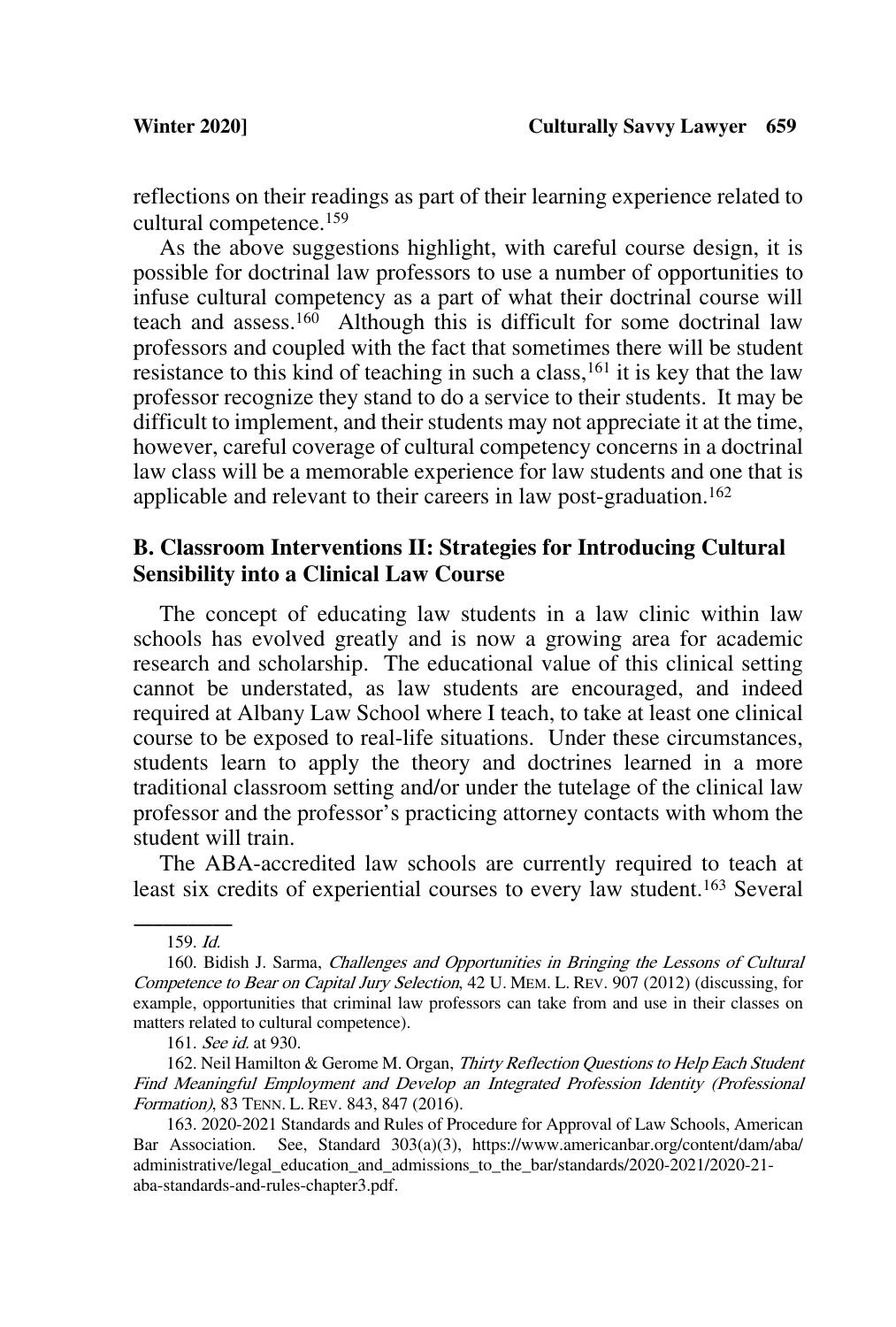progressive U.S. law schools have been on the forefront of clinical legal education, with law school administrators increasingly recognizing the critical nature of clinical legal education to the prospects of a law school. This is reflected in the number of law schools that provide this clinic experience to their students rising from only 12 law schools out of the approximately 200 law schools in 2005 to 68 law schools in 2017 (that is, approximately a third of all ABA-accredited law schools) that provide this clinic or externship experience to their law students prior to graduation.164

It is within this context of the growing importance and meteoric rise of law school clinic programs nationwide and the desire of law students to seek out clinical opportunities that teaching and exploring concepts related to cultural competence can find fertile ground to germinate.<sup>165</sup> Ever since the 2016-2017 academic year, law students are increasingly engaged with work through clinics, externships, or simulation courses.<sup>166</sup> These clinic and externship opportunities allow law students to interact directly with clients and through this experience, students will be exposed to clients who come from different backgrounds and cultures, thereby providing opportunities to experience and learn from the challenges of cross-cultural lawyering.167

As an example of the fraction of law schools exploring this topic in depth, one can take the examples of Harvard, Stanford, Columbia and Fordham Law Schools. Two of these schools have specific clinical training programs in cultural competency in their clinics, namely Harvard

<sup>164.</sup> Robert Kuehn, *Clinical Legal Education by the Numbers*, WASH. U. SCH. OF L., Spring 2018, at 11, https://clea.wildapricot.org/resources/Documents/CLEA%20Newsletter%20 Spring%202018%20(final).pdf.

<sup>165.</sup> See Ascanio Piomelli, Cross-Cultural Lawyering by the Book: The Latest Clinical Texts and a Sketch of a Future Agenda, 4 HASTINGS RACE & POVERTY L.J. 131 (2006), https://repository.uchastings.edu/faculty\_scholarship/637.

<sup>166.</sup> AM.BAR ASS'N, TRANSITION TO AND IMPLEMENTATION OF THE NEW STANDARDS AND RULES OF PROCEDURES FOR APPROVAL OF LAW SCHOOLS (2014), http://www.americanbar.org/ content/dam/aba/administrative/legal\_education\_and\_admissions\_to\_the\_bar/governancedocu ments/2014\_august\_transition\_and\_implementation\_of\_new\_aba\_standards\_and\_rules.authche ckdam.pdf.

<sup>167.</sup> SUSAN BRYANT & CONRAD JOHNSON, TRANSFORMING THE EDUCATION OF LAWYERS: THE THEORY AND PRACTICE OF CLINICAL PEDAGOGY 258 (Susan Bryant et al. eds., 2014).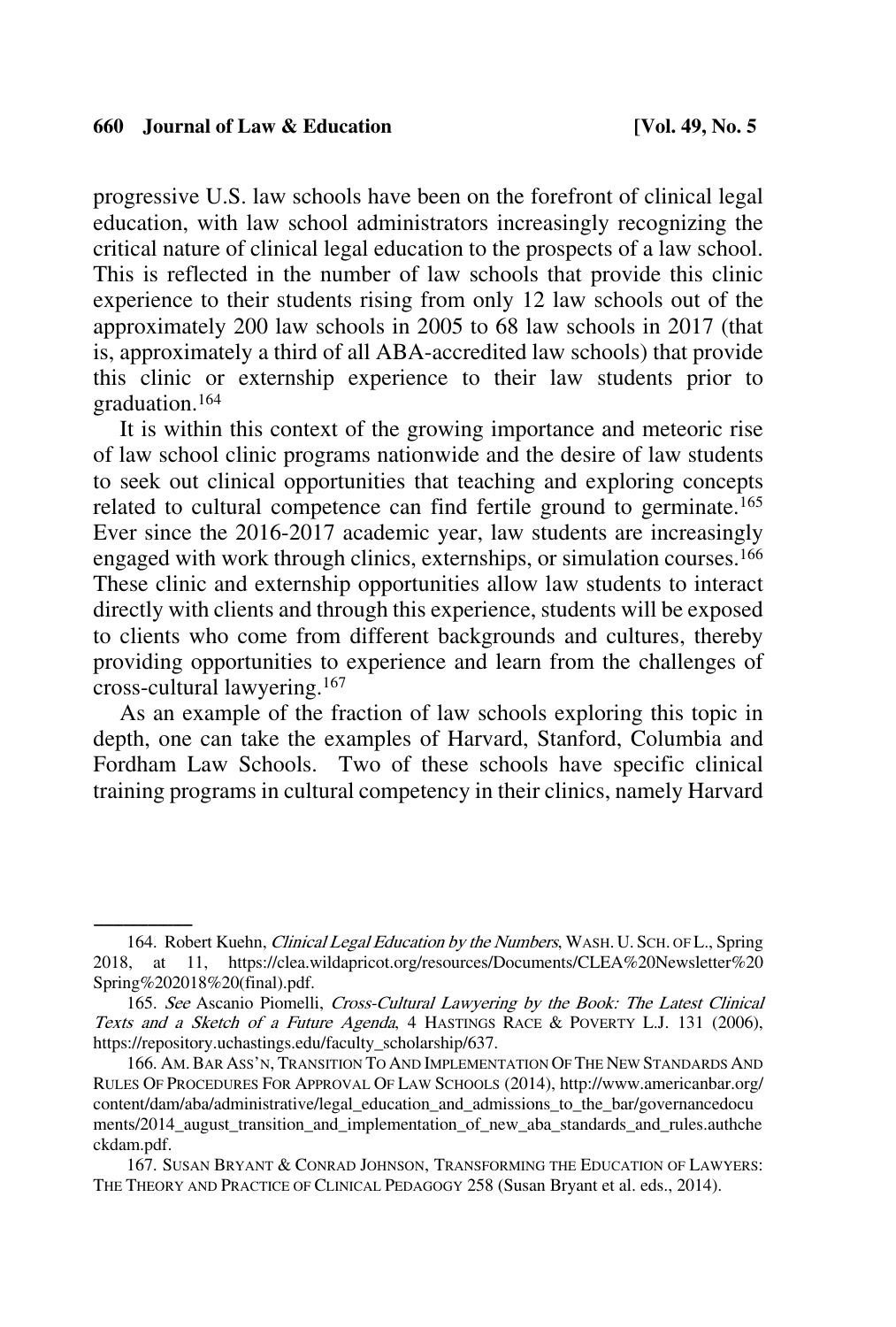Law <sup>168</sup> and Stanford Law.<sup>169</sup> Moreover, while Fordham Law School's Center for Social Justice explores and analyzes the consequences of poverty and focuses on training on cultural "difference,"170 Columbia Law School teaches cultural competency in the context of training the next generation of leaders in their "Davis Polk Leadership Initiative."171

Drawing from these examples and the scholarship of other law professors focusing on teaching "culture" in law school settings,<sup>172</sup> I began experimenting by intentionally identifying and selecting diverse technology entrepreneurs for our students to work with in the hybrid Entrepreneurship Law in Emerging Technologies clinic I created and have been leading for the past four years. For example, on one occasion, I chose a technology entrepreneur from a different cultural background to the law students, so that the students could experience navigating this cultural issue on top of the substantive legal work they had in mind related to the technology, intellectual property, and innovation. 173

It is during such clinical experiences that students and their supervisors have cognizable opportunities to explore and facilitate a discussion on student reflection and how to address cross-cultural challenges as legal practitioners. 174 This kind of reflection is of great educational benefit to law students,<sup>175</sup> and time and effort taken by the supervisor or clinical

171. See Davis Polk Leadership Initiative, COLUM. L. SCH., https://leadershipinitiative.law.columbia.edu/content/about-us (last visited Oct. 31, 2020) (discussing cultural competency in the context of Columbia Law School's leadership training initiative).

172. See, e.g., Antoinette Sedillo Lopez, Making and Breaking Habits: Teaching (and Learning) Cultural Context, Self-Awareness, and Intercultural Communication Through Case Supervision in a Client-Service Legal Clinic, 28 WASH. U.J.L. & POL'Y 37 (2008).

173. For more information and additional cultural examples from the Entrepreneurship Law in Emerging Technologies clinic I started four years ago and lead, please see In Semester, INNOVATION SUMMER ACADEMY, https://www.innovationsummeracademy.com/in-semester (last visted Oct 31, 2020).

174. SUSAN BRYANT, ELLIOTT MILSTEIN & ANN SHALLECK, TRANSFORMING THE EDUCATION OF LAWYERS: THE THEORY AND PRACTICE OF CLINICAL PEDAGOGY 23-24 (Susan Bryant et al. eds., 2014).

175. See Jodi S. Balsam, Susan L. Brooks & Margaret Reuter, Assessing Law Students as Reflective Practitioners, 62 N.Y.L. SCH. L. R. 49, 49-68 (2018).

<sup>168.</sup> The Case Studies, HARV. L. SCH., http://casestudies.law.harvard.edu/case-studyresources/ (last visited Oct. 31, 2020).

<sup>169.</sup> See for example, https://law.stanford.edu/mills-legal-clinic/message-director/.

<sup>170.</sup> Fordham Law School's Feerick Center for Social Justice, FORDHAM U. SCH. OF L., http://law.fordham.edu/feerick-center/30506.htm (last visited Oct. 31, 2020); see also Kimberly E. O'Leary, Using a "Difference Analysis" to Teach Problem-Solving, 4 CLINICAL L. REV. 65 (1997) (Here, it is suggested how one can use a "difference analysis" within the context of client interviewing in a clinical classroom setting to teach multicultural competence.).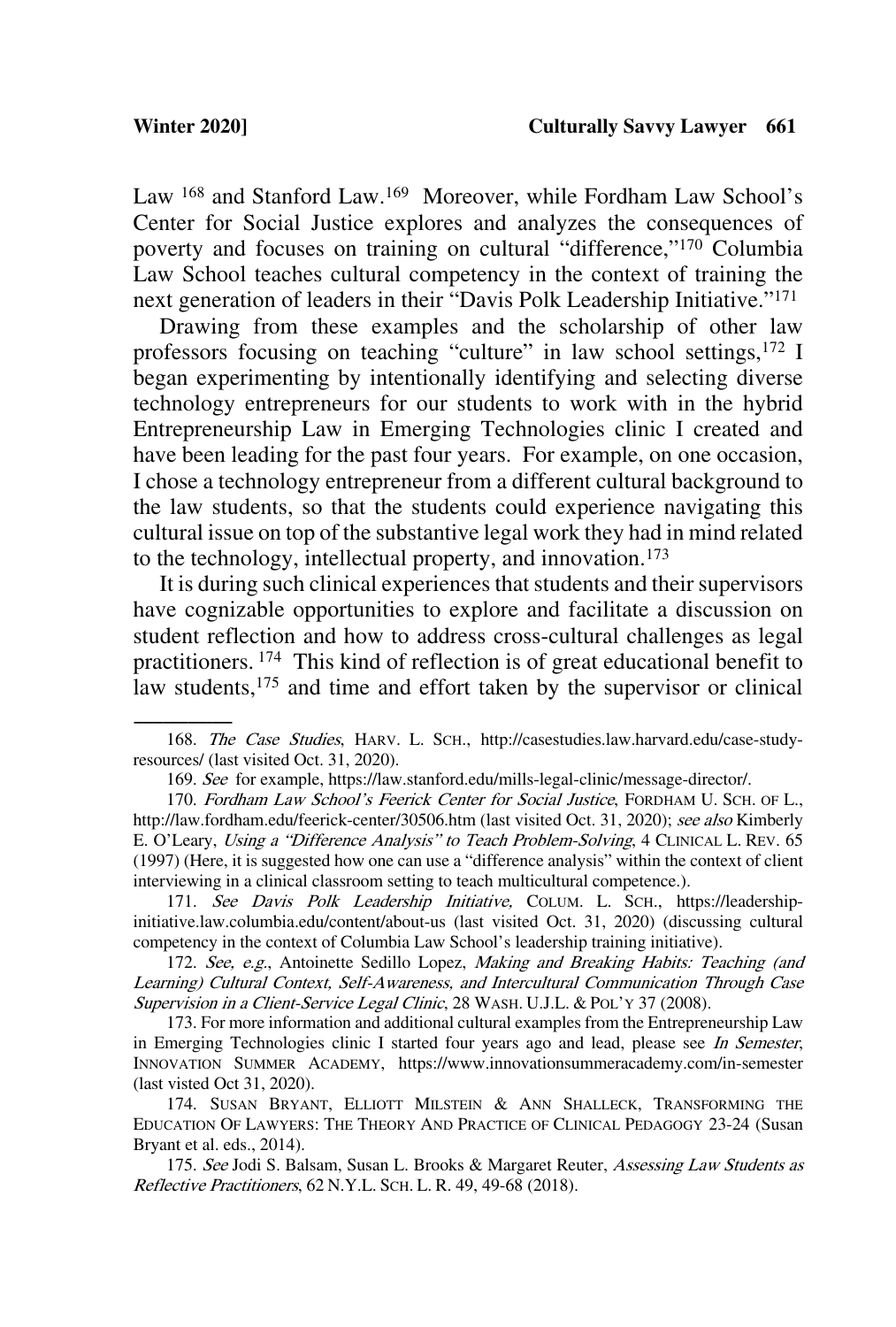professor in identifying and selecting the client can facilitate a discussion and a learning environment on issues related to the interplay of client representation on substantive legal matters and matters related to culture.176

Law school clinics provide a unique platform to teach and assess cultural context and self-awareness, as well as the necessary skill of communicating with people of different cultures.<sup>177</sup> Because it is a clinic, students also experience how such factors can have a direct effect on client representation. The clinic offers other forums to teach and assess cultural competency, including using research projects, reading, group discussions, roleplays followed by discussions, and live client rounds. Such law school clinic settings provide for the ability to assess law students on the topic of cultural competency and the ability of the student to engage in effective strategies for representing clients in inter-cultural scenarios.

The supervising attorney typically plays a key role in this process. The supervisor can be relatively rigid initially, as they outline what they expect the clinic student to do with the limited knowledge or skills they have at the early stage of the student-supervisor relationship. Having had more time in the clinic to absorb issues related to the client, the task at hand, and the law and skills relevant to assisting the client, the opening for a discussion on "culture" and "difference" is ripe. In this stage, students have met the client and are overall a little more settled and aware of the facts and potential legal issues. The supervising attorney at this stage can, if they so wish, give more flexibility to the law student and give a research and short prose assignment for the student that focuses exclusively on identifying if there are cultural issues that are going to potentially impact the representation. The supervisor can permit for as much flexibility as they wish at this stage, spanning from little guidance to giving specific material to read, watch, and/or consult with others from the relevant culture to better ascertain information related to that culture. This middle phase of the law student-supervising attorney is the best phase to address the topic of self-awareness, cultural sensitivity and related skills. The law student at this stage is typically gaining confidence

<sup>176.</sup> Cynthia Pay, Teaching Cultural Competency in Legal Clinics, 23 J. OF L. & Soc. Pol'Y 188 (2014).

<sup>177.</sup> Id.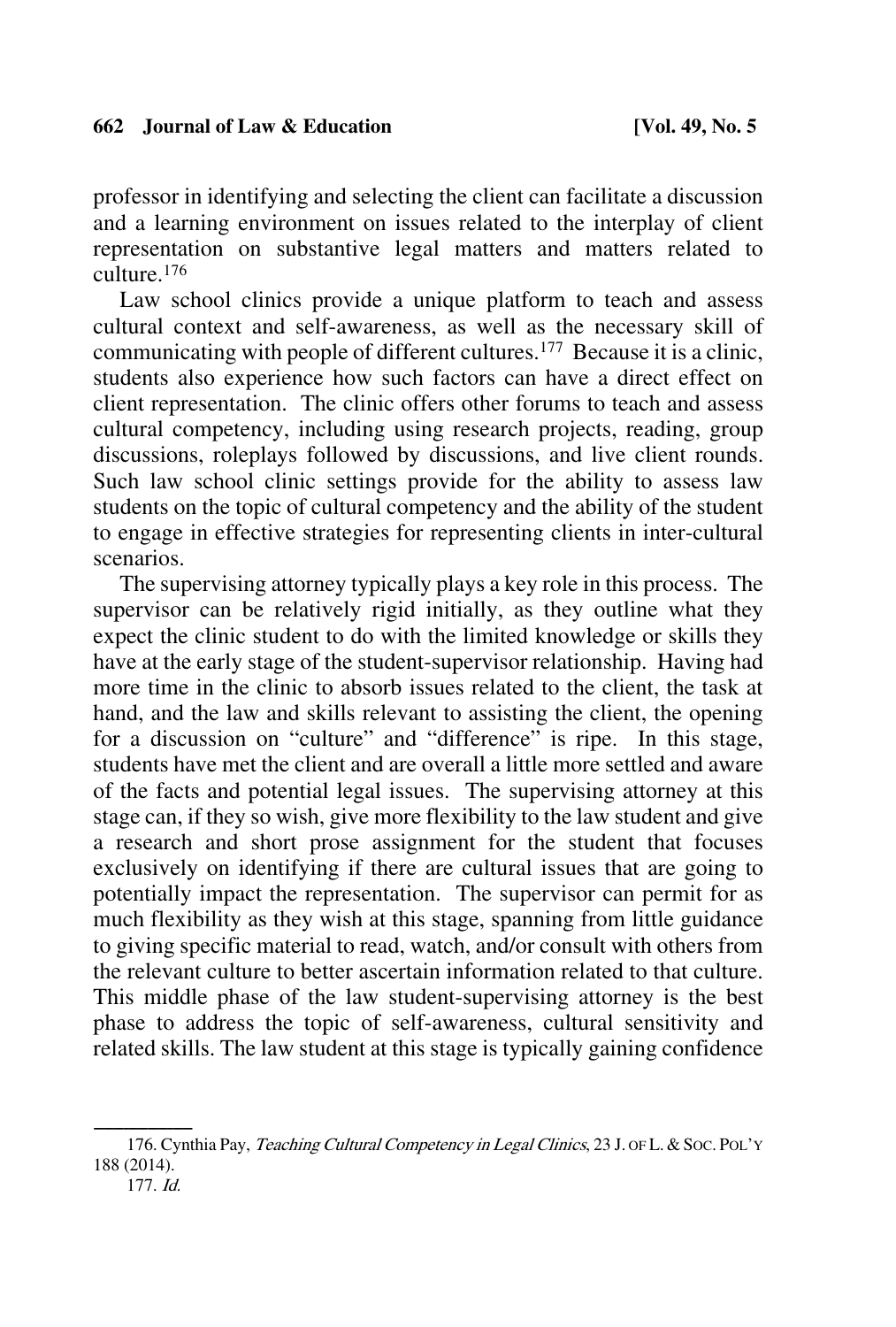and this would be a subtle topic that they would not have focused much on in other law courses.

Once armed with the research and discussions with the supervising attorney, the student can then also consult with the client to ascertain the client's objectives and perspectives. At this stage, the student's own bias can be raised and nascent cultural issues (outside of the substantive legal issues) arising from the representation revealed and discussed. The supervising attorney has the goal of allowing the students to understand themselves and the cultural upbringing they bring to the table in the context of the client's cultural upbringing and perspectives, and encourage the students to develop appropriate openness and humility when hearing client perspectives different to their own. It is through these law student–supervising attorney discussions, where, at times, the attorney and the student are sharing information and ideas that the student will begin to appreciate the importance of culture and its inter-relation with the substantive legal issue at hand when representing clients.

In the law school clinic, the supervising attorneys play different roles during different phases of the representation. For example, in the latter half of the representation, I, as a supervising attorney in the Entrepreneurship Law in Emerging Technologies clinic I run, give the law students more flexibility to explore what they feel is appropriately related to how culture affects or can affect the legal issues in play during the representation. I start by directing the students to a small reference list of scholars who have written on this topic and we reflect and discuss general themes and, so long as the students' approaches are reasonable for their situations, my approach is to allow the students to feel empowered to make practical judgments related to client's specific culture, communication strategies and opportunities to connect with a client. Interestingly enough, this can also be a great learning exercise for the supervising attorney or clinical law professor too.

The extent of feedback students receive from their supervising attorney or the clinical law professor is also a key feature of their clinic experience, yet discussing the advances made by the students in identifying and confronting cultural issues in each specific representation can be difficult. Formative feedback during the clinic representation allows the student to learn and improve, whereas summative feedback can be used by the supervising attorney to evaluate a student's progress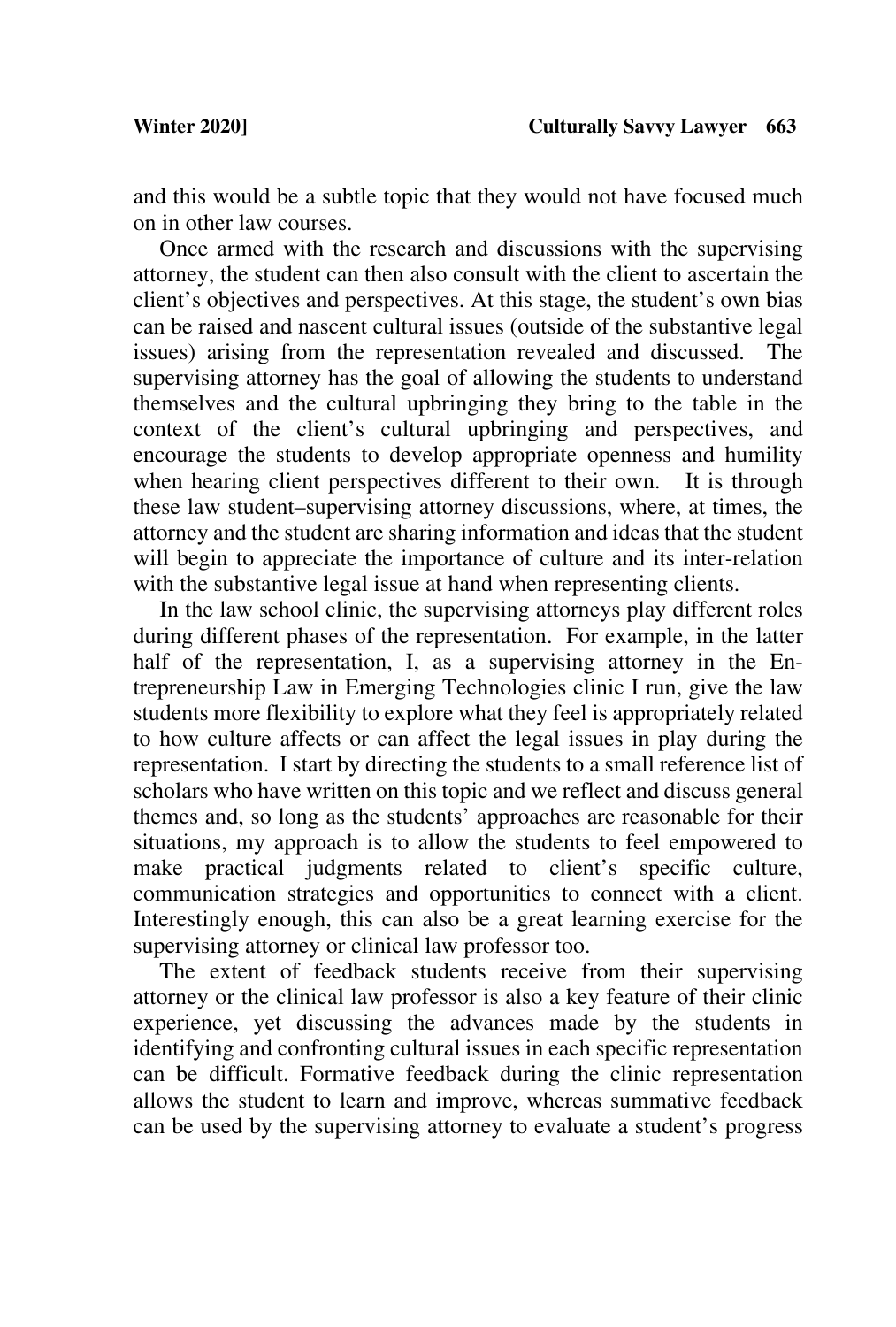on the cultural competence development spectrum.178 By structuring formative feedback, supervising attorneys can pin down the objectives and personal goals of each student early on, give feedback during the representation on any cultural issues raised, and ask the student to selfevaluate to what level their own objectives have been met. The students would then also consider their self-awareness and their skills development. Finally, the students could consider the journey they personally have taken to grow and be better able to represent the client. In Albany Law School's Justice Center, our students and supervising attorneys also take a survey at the end of the year and this helps the institution as a whole self-assess to see what it can improve upon.

The supervising attorneys in clinics have an opportunity to address cultural competency matters by discussing the topics of self-awareness and cultural context and representing culturally diverse clients. As an example, as part of the Entrepreneurship in Emerging Technologies hybrid clinic I run, I traveled with two third-year law students to represent a distinguished Entrepreneur at a Technology Incubator. Even though he was located on the other side of New York, I had handpicked this Technology Entrepreneur because the stage of development of his idea was at a stage that would provide a lot of substantive learning opportunities for the students, but also because the Technology Entrepreneur was foreign-born and had a strong accent when speaking.

I suggested students may wish to take a moment to connect with the Entrepreneur by asking about his background and see if they can relate to whatever the Entrepreneur has to say. I also mentioned that if they felt it appropriate, I would see no problem if the student pair carried a short conversation not about the legal issues, but based on what he says about his background. Our discussion was on the subtle point of students recognizing that they did not need this connection to represent this Technology Entrepreneur on the substantive legal matters we covered, but understanding that this type of non-substantive connecting with a client has the best chance for the lawyer to get repeat work in the real world of private practice.

Although going into the meetings with the technology entrepreneurs the law students were prepared for the legal topics they planned to cover,

<sup>178.</sup> See infra and also Appendix A for a rubric that has been devised based on a review of many other rubrics. This rubric could be used to assess cultural competence of upper level law students in a clinical, practice-related environment.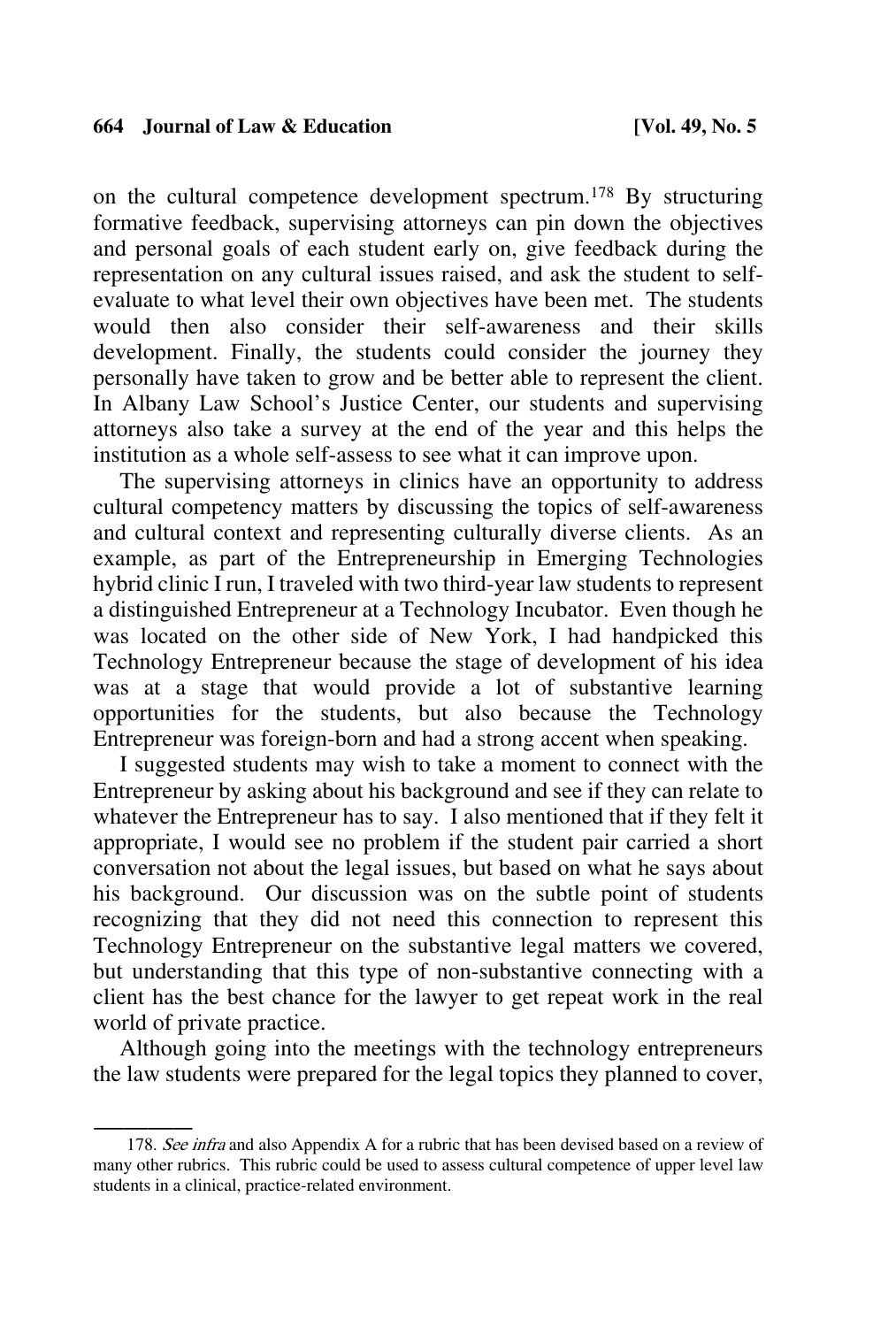they were also aware that this cultural connection issue was something non-substantive but one which I encouraged be explored in a conversational manner where possible.179 Perhaps this was unconventional to raise this in a technology/innovation startup context, however, because the American Bar Association has newly articulated "cultural competence" as a learning outcome and because there is a clinical requirement at our law school and we have "cultural competence" as a separate JD student learning outcome, what better way to address this issue than in the context of our clinic, The Justice Center. This kind of exercise is also a great way for the supervising attorneys to continually learn and enjoy their work, as they supervise constantly changing cultural issues and themes with their different law student teams' representations.

So long as there is buy-in from law school faculty and a cognizable forum for doing so, professors can help this effort. For example, any law faculty member who works in any kind of clinical setting with students can design experiential learning opportunities for law students that taps into cross-cultural communication issues. As in the example given above with my Technology Entrepreneurship Law clinic, this can take the form of careful client selection as a starting point so as to expose the law student to as many of the learning outcomes as feasible. In some clinics, students represent many clients and as such the opportunities to explore a myriad of cultural issues is plentiful, including for example, reflecting on the clients' age, race, sex, socioeconomic background, education, bodily appearance, nationality, immigration status, language skills or lack thereof, hygiene, decorum, to name a few. Yet, in other types of clinics, a student team will face only a small number of clients and it is in these situations that the supervisors' selection of the client can be important in providing the law student with the richest possible experience from their clinic experience.

<sup>179.</sup> The meetings went so well in fact that at the completion of the work the Entrepreneur, who was awarded the 2018 State University of New York Chancellor's Award for Excellence in Scholarship and Creative Activities and separately had funding from the National Science Foundation Innovation Corps., asked the students to apply to lead the aerospace-related Technology Startup as Entrepreneur Lead/Executive Officer. The students "connected" well with this culturally diverse Technology Entrepreneur, and did good substantive work. Both students indicated they had learned a lot from this experience and were excited by this unusual outcome from participating in this hybrid clinical course, with one applying for the role and the other opting to focus on studying for the New York State Bar Exam. One of the law students was offered and accepted the role to be the Entrepreneur Lead for this aerospace-related technology start-up company.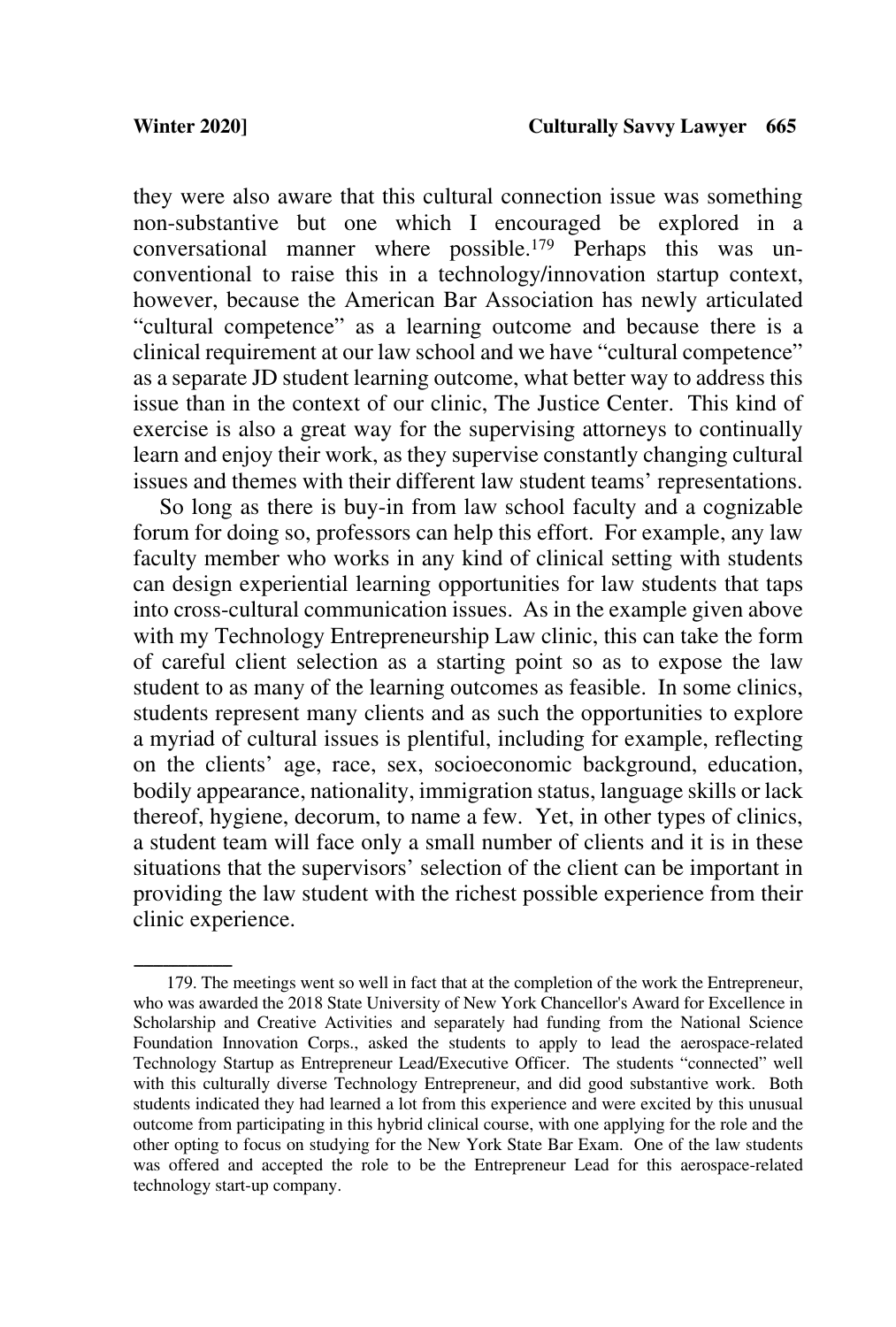The goal of the law professor when designing such opportunities can be to find ways to teach students the art of live reflection on issues related to the differences that exist between themselves and the clients sitting opposite.180 This reflective component allows for teaching moments that improve upon lawyering practices and communications with an ever increasingly diverse client base.<sup>181</sup> Such law students then become best positioned after graduation to represent diverse groups of people that exist in our society, recognizing and being deftly attune to how culture and bias affect their everyday lawyering.

Having discussed how to set the stage for exposing law students to cultural competency issues and teaching this topic in both clinical and non-clinical settings, as discussed *supra*, <sup>182</sup> this Article provides a novel rubric check-list score card that has been devised so that law professors and supervising attorneys can uniformly and easily assess their law students' proficiency on matters related to their cultural competence.<sup>183</sup> Separate from each law professor showing leadership in designing and implementing instruction on cultural competency matters on their own relevant courses and perhaps using the scoring rubric provided herein,<sup>184</sup> law school administrators also have a big role to play in taking up opportunities to foster and enrich the law school campus to become as culturally rich as possible and a welcoming and inclusive learning environment. In this vein and outside of strategies for possible adoption by individual doctrinal or clinical law professors as discussed *supra*, 185

<sup>180.</sup> Anastasia M. Boles, The Culturally Proficient Law Professor: Beginning the Journey, 48 N.M.L. REV. 145 (2018), https://digitalrepository.unm.edu/nmlr/vol48/iss1/5.

<sup>181.</sup> Susan L. Brooks, Fostering Wholehearted Lawyers: Practical Guidance for Supporting Law Students' Professional Identity Formation, 14 U. ST. THOMAS L.J. 412, 431 (2018).

<sup>182.</sup> See supra Section VI.b.

<sup>183.</sup> See infra Appendix A (showing a proposal for a rubric for law professors, legal educators, and supervisors to use to assess the cultural competence of law students. The rubric focuses on six key criteria for assessing cultural competency of the law student: first, the approach of the student is assessed in the rubric, focusing on the curiosity and openness of the student; second, how aware and knowledgeable the law student is of his/her own culture; third, how aware and knowledgeable the law student is of others' culture; fourth, how well is the law student able to demonstrate cultural empathy and an ability to relate to multiple world views; fifth, the law student's cross-cultural communication skills; and lastly, how able is the law student to influence other people's cultural understanding. In each of these six topics, the law student is graded as either beginner (1 point), developing (2 points), advanced (3 points), and mastering (4 points) for a total maximum cultural competency score of 24 points.).

<sup>184.</sup> See infra Appendix A.

<sup>185.</sup> See supra Section VII.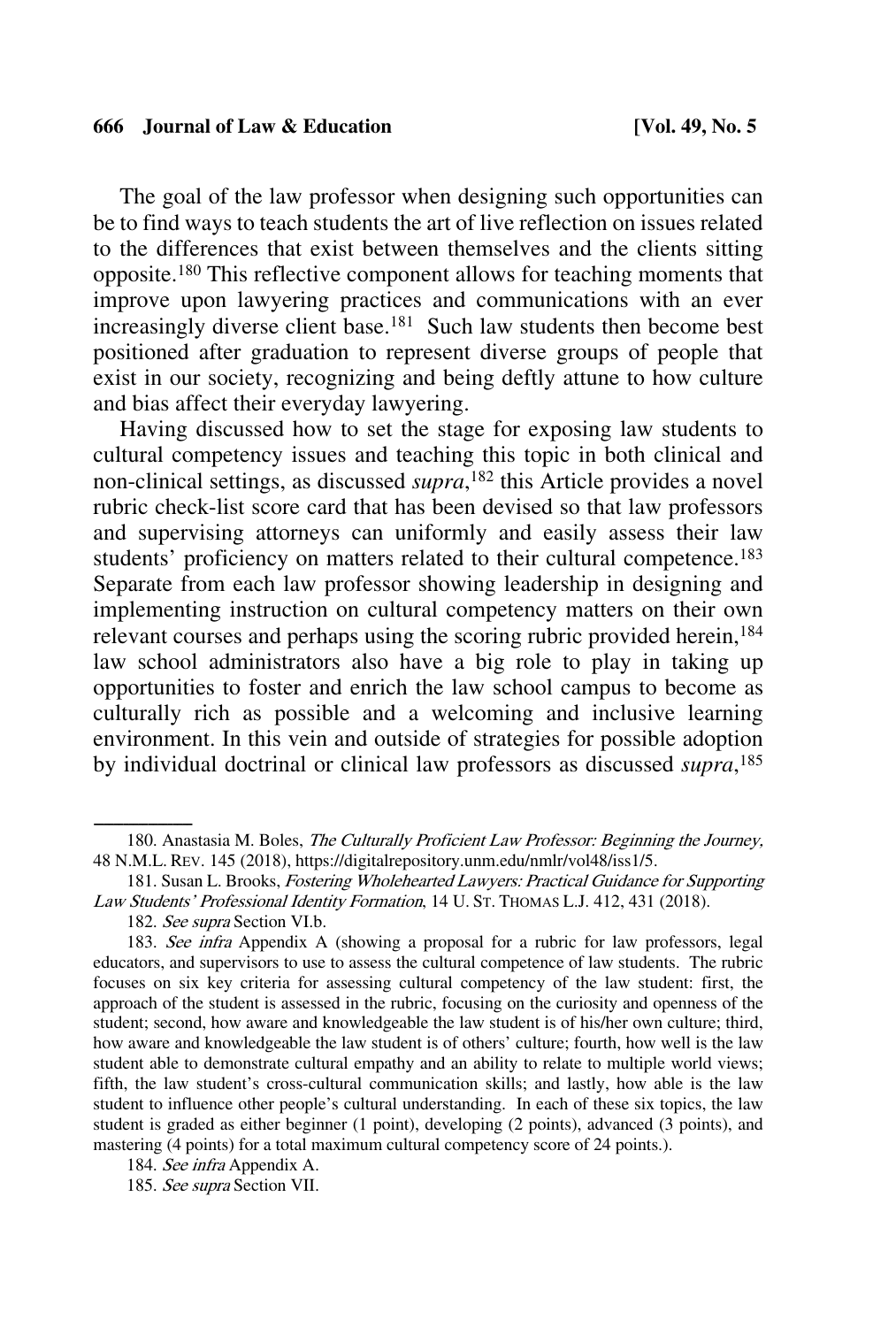some potential options for parallel campus-wide strategies to address cultural competency learning of law students are outlined *infra*.

## **VIII. GENERAL INTERVENTIONS AND THE LAW SCHOOL ENVIRONMENT**

There are five essential elements that can facilitate and actively contribute to an institution's ability to become more culturally competent. An institution that endlessly strives to be culturally competent (1) values diversity, (2) is able to periodically, culturally self-assess itself, (3) remains curious and conscious of inter-cultural dynamics when different cultures are present and occasionally collide, (4) has institutionalized cultural knowhow and knowledge, and (5) has developed adaptations to diversity.186 Moreover, the guidance from others suggests that it is critical that each of these five elements be infused throughout the institution such that, for example, the policies be impartial and attitudes kept unbiased.187 It is within this context that several general interventions can be made at the institutional level by a law school to help enrich the school's environment by facilitating and promoting a richer school environment reflected by a more culturally competent student body.

#### **A. Language**

Of the approximately 7,000 languages that are spoken on our planet,<sup>188</sup> I am writing and you are reading in the second most popular one. There are approximately one billion English speaking people on earth, closely second place only to the Mandarin Chinese-speaking population. This domination in a fundamental communication tool, language, poses challenges and opportunities for the agile law student/attorney. The opportunities are self-evident and not worth exploring here, however, the

<sup>186.</sup> Cross et al., *supra* note 19, at v.

<sup>187.</sup> Cross et al., *supra* note 19, at v.

<sup>188.</sup> The most extensive and authoritative catalog of the world's languages is by Ethnologue (published by SIL International), whose detailed list includes 6,909 distinct languages. See Ethnologue: Languages of the World, ETHNOLOGUE, https://www.ethnologue.com/ (last visited Oct 31, 2020); see also STEPHEN R. ANDERSON HOW MANY LANGUAGES ARE THERE IN THE WORLD? 1 2 (2010), https://www.linguisticsociety.org/sites/default/files/how-manylanguages.pdf.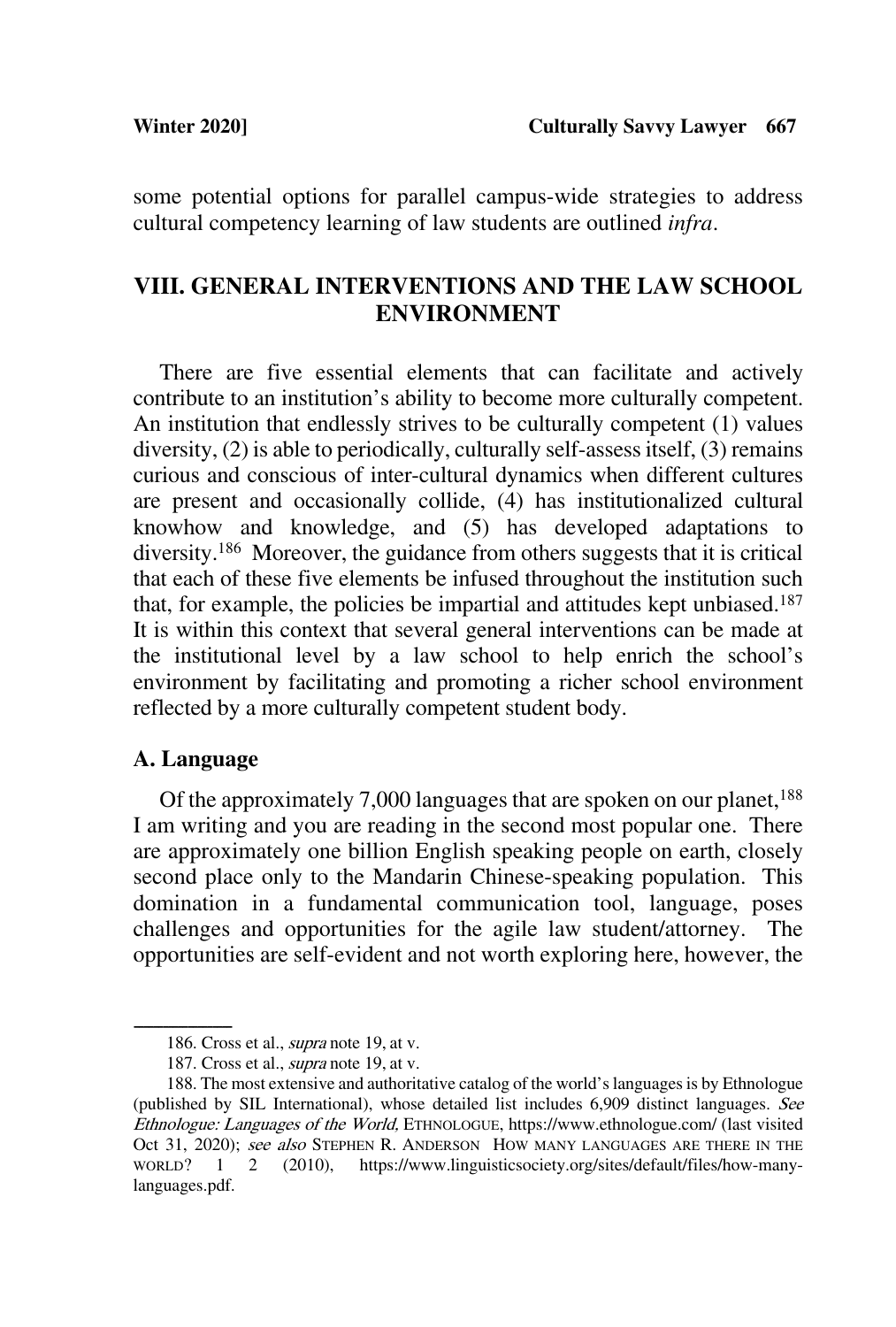challenges can be interesting to explore and especially so if any can be turned to become an opportunity.

There are many instances of "lost in translation" or "lost in cultural interpretation," where some proficiency of language exists but the meaning is lost due to lack of fluency and/or understanding. One of my colleagues at Albany Law School is of Irish descent and gave the example of having read out messages from Ireland at her sister's wedding in New York and the shock for some of the attendees to hear the well-wishers from Ireland wishing the attendees in the Bronx, NY a "good craic"<sup>189</sup> at the wedding at the height of when there was a drug problem in the Bronx.190 There are even misunderstandings when both parties are fluent in the same language. As someone who grew up in the United Kingdom, I experienced this first hand and recall finding it interesting when I arrived in the U.S. to learn and adapt to say "Fall" instead of "Autumn," "trunk" instead of "boot," "elevator" instead of "lift," "line" instead of "queue," "sidewalk" instead of "pavement," "sneakers" instead of "trainers," etc.191

Teaching or formally providing opportunities to learn a second language during the J.D. educational experience can seem unorthodox and daunting, yet avenues do exist. For example, law students at New York University have the option of taking Spanish and Mandarin language law courses during their J.D. educational experience. The law school at the University of Pittsburgh is another example, where their "Languages for Lawyers" courses provide law students the opportunity to learn the basics of Arabic, French, German or Spanish in a legal context. The courses are designed to communications between the J.D. student and people speaking the language the J.D. student has interest in and is focused on. This allows for cultural awareness and perspective learning on the part of the law student and the ability to transmit a sense of the foreign legal culture toward the future American practitioner. Yet another law school experimenting with this mixing law and language approach is University of Michigan Law School, where their J.D. students can take foreign language credits earned at University of Michigan and have those credits count towards their J.D. degree, even if the language courses are entry-level.

191. Jennifer Frost, British vs. American English: 63 Differences, GRAMMAR CHECK (Feb. 9, 2017), https://www.grammarcheck.net/british-vs-american-english/.

<sup>189.</sup> Pronounced as "good crack."

<sup>190.</sup> Lynch, supra note 124, at 129–30.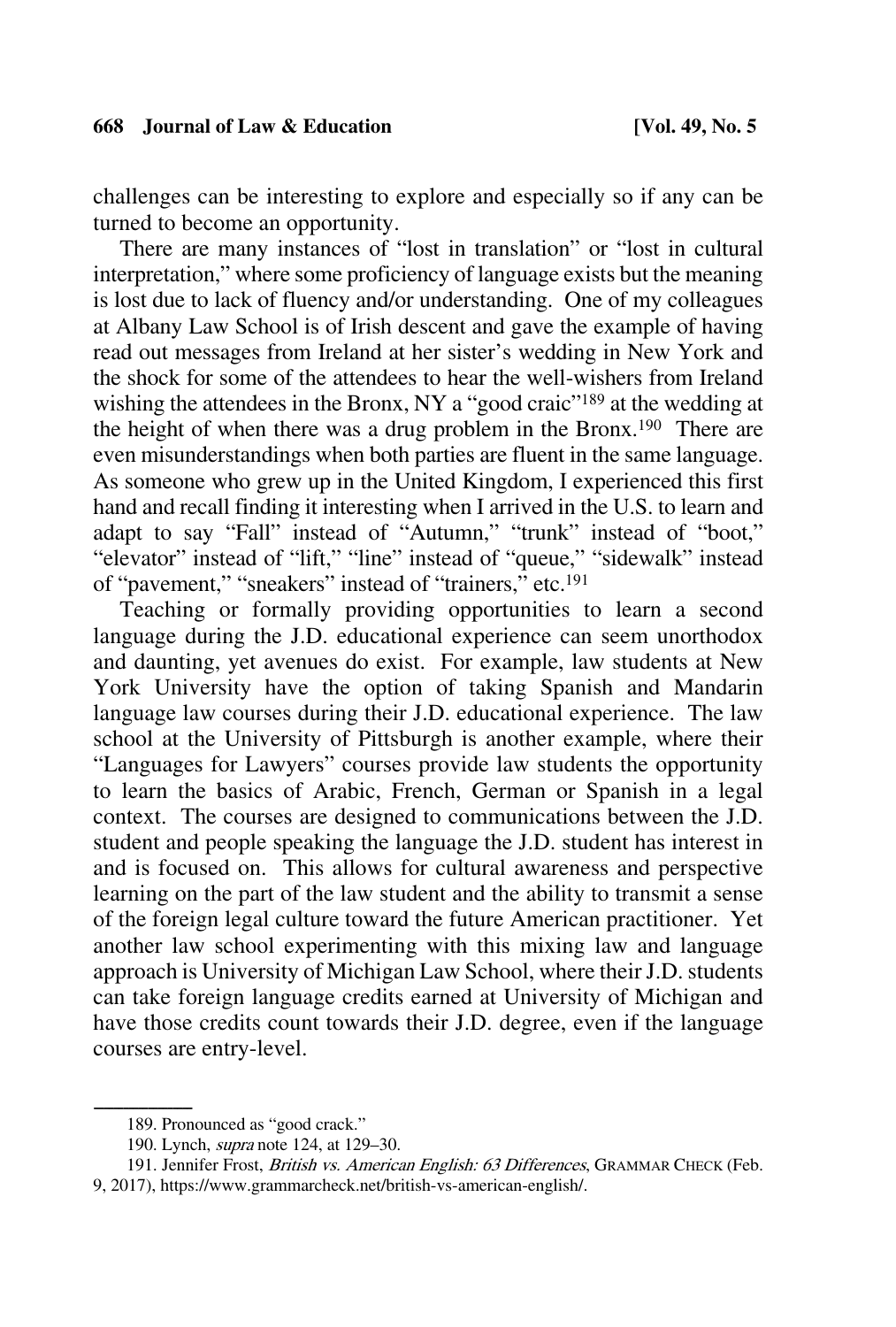There are other credit-bearing options, as well as other extra-curricular opportunities, utilized by some  $\overline{U}.S$ . law schools as a mechanism of providing opportunities for students to broaden their cultural perspectives during their education at law school. Indeed for students hoping to enter the increasingly globally minded legal profession, being able to speak a foreign language is useful and ever more desirable to employers.

Learning Spanish, Chinese or another language spoken by a large proportion of the earth's population, although unorthodox during a law school education that focuses on law, is undoubtedly a benefit in an increasingly integrated world and can be done in dynamic and interesting ways. In addition to the limited U.S. law schools that experiment with this, law students can be encouraged to travel abroad for a semester and for this to count for their credit requirements. Indeed, my own travels to a Summer Academy at a top tier Italian law school in Summer of 2018 and 2019 have shown me that this is a real possibility, especially given that options exist to take law courses in English at Italian law schools. There are cultural benefits of having U.S. law students travel to law schools abroad, more than just learning a law subject and the basics of a new language.

Finally, there are easier to implement programs to facilitate and encourage the learning of a foreign language by interested U.S. law students. For example, buying language learning software and making it freely accessible to the law students, as Hostra University Law School has done, or making connections between the law school and the foreign language department of the University can foster the requisite environment to attract certain law students to take up the opportunity to learn a language other than English while in law school.

## **B. Food**

Food can be a source of identity and culture.<sup>192</sup> One of the ways law schools can encourage cultural exchanges and learning is to organize various forms of an international food fair.<sup>193</sup> This can take the form of students from different cultural backgrounds bringing food they grew up with to a potluck event, and perhaps to wear the traditional attire of their heritage. These kinds of placeholders are great opportunities to start

<sup>192.</sup> Gina M. Almerico, Food and Identity: Food Studies, Cultural, and Personal Identity, 8 J. OF INT'L BUS. AND CULTURAL STUD. 1, 2 (2014).

<sup>193.</sup> See Bob Ashley et al., FOOD AND CULTURAL STUDIES ( 2004).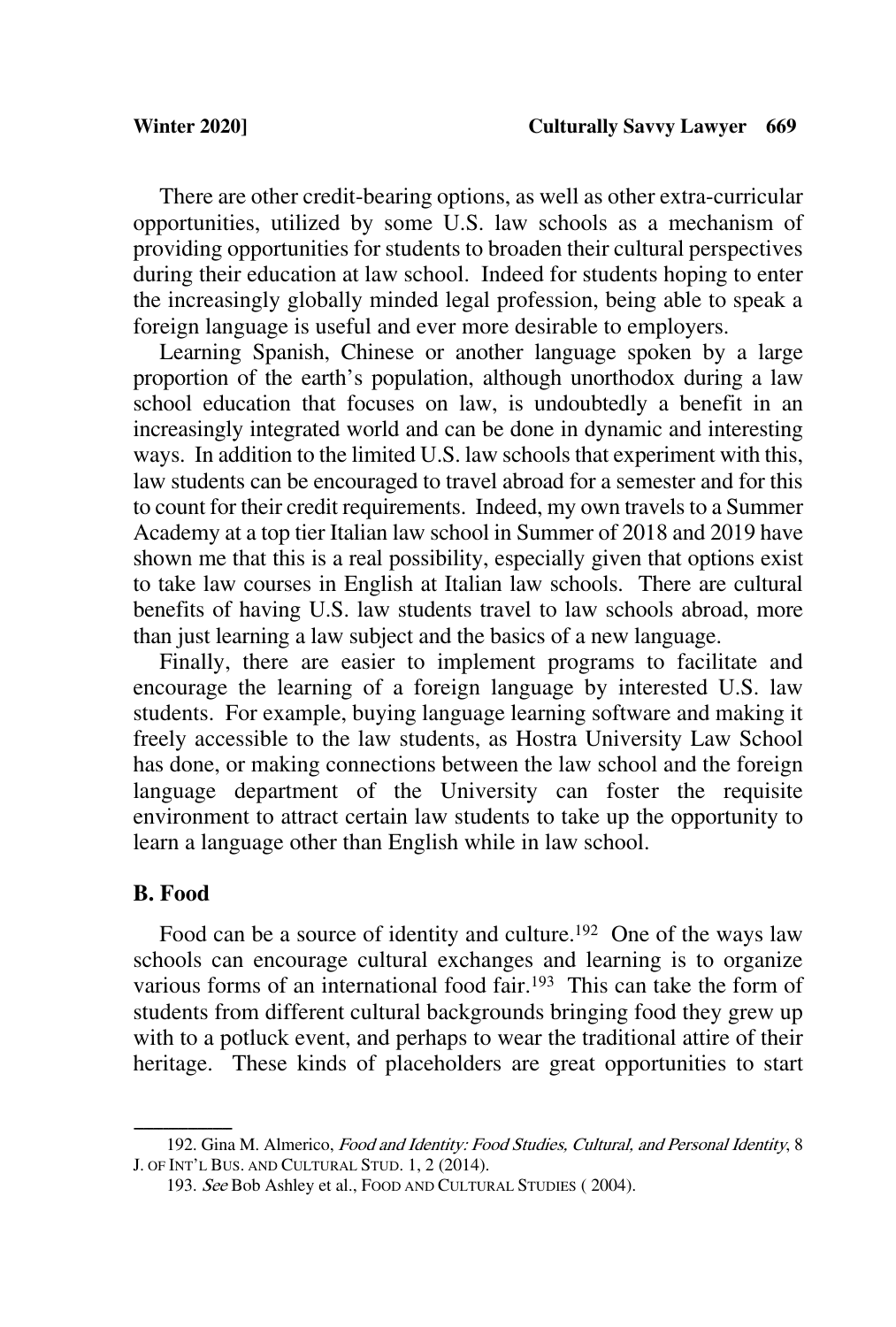conversations and learn about a culture by asking about the food or clothing worn.

An alternative idea in this context would be to have a budget item where all student associations must choose from a list of "restaurant providers" for law school events they run, and making sure these providers are diverse kinds of cuisine. Some may not like some of the food that is ordered on occasion, but the value of the cultural experience outweighs not eating as much on a given event (even if to speak to others and say something negative about the cuisine). As is widely known in law schools, students will also be drawn to opportunities to eat and take a break. It is at times on these breaks and while having food from different countries that cultural conversations and learning from each other can occur.194

## **C. Cabarets**

One other general intervention a law school can make to infuse culture and cultural perspectives into the law school environment is to hold an annual Cultural Cabaret. This will typically be done near the end of the semester and can be promoted to be an opportunity for students and professors to perform any talents they have. It can be a barrier breaker, but admittedly not the right fit for every professor to be expected to engage students in this way.

The principal of widening the perspectives of students to the vocational abilities of their fellow students can give perspective and depth to the facets of different characters coming from different backgrounds. It can be enrichening to decide your own position, while quietly thinking of the rich perspectives your friends' backgrounds bring to bear as they are asked to take a position on the same issue. All this adds to experiencing cultural awareness at law school. This kind of event can assist the law school community to come together and for students who are friends already to solidify friendships and for new friendships and memories to form. Culturally, that is, from the perspective of learning and appreciating other people and possibly connecting with them, this

<sup>194.</sup> Claude Fischler, Food, Self and Identity, 27 Soc. Sci. INFo. 275, 275-292 (1988).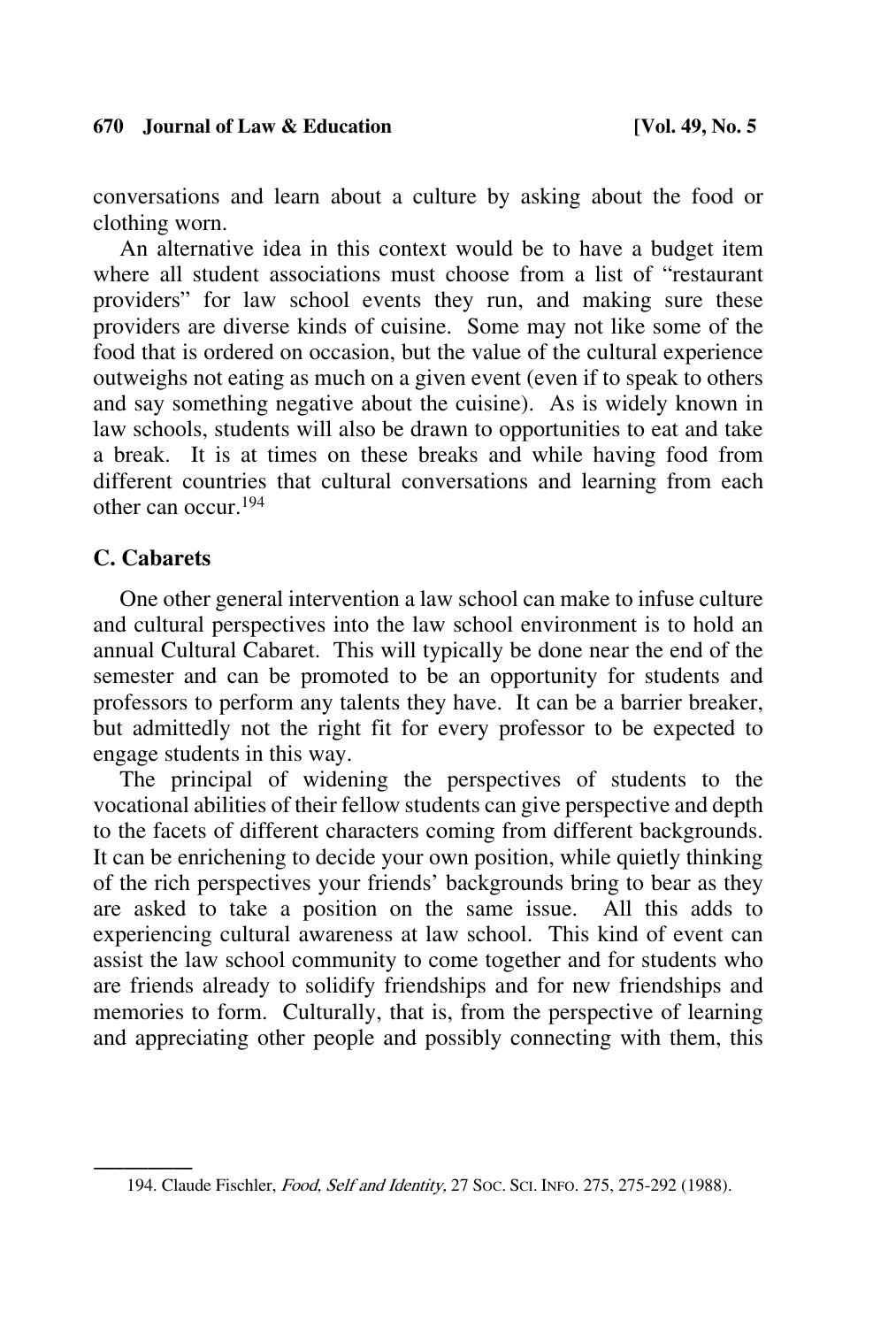approach can be a benefit and indeed our law school has such an annual event halfway through every Spring semester. 195

### **D. Religion**

Deft handling of religion can both garner the lawyer respect and trust from the religiously diverse client and can also be a crucial factor in effective cross-cultural client representation. And yet, it is generally undervalued by lawyers.<sup>196</sup> This is even when religion plays a central role in Americans' lives<sup>197</sup> and the lives of people the world over.<sup>198</sup> Although religion is one of at least seventeen likely "cultural groups and cultural norms" that the cross-culturally skilled lawyer is able to navigate,199 it typically is intermeshed with other factors including, for example, race, ethnicity, and sex of the individual.<sup>200</sup>

With the importance of this factor in mind for the development of cultural competence of law students, the law school campus provides for some unique opportunities unavailable to most other entities. One could use the nature of this factor to routinely invite onto the law school campus

<sup>195.</sup> Alas, I have yet to perform with/for students in such a Cabaret, however, no doubt I'll rise to the challenge and do so one day. I did, however, upon strong request from the organizers, play guitar and sing two songs, including the Scottish National Anthem, at a formal Robert Burns dinner function in January of 2020 in Albany, New York to a group of about one hundred largely UK expats.

<sup>196.</sup> James A. Sonne, Cross-Cultural Lawyering and Religion: A Clinical Perspective, 25 CLINICAL L. REV. 223, 223-24 (2018).

<sup>197.</sup> FRANK NEWPORT, GOD IS ALIVE AND WELL: THE FUTURE OF RELIGION IN AMERICA 11 (2012) (noting that "about six in ten Americans consistently say that religion can answer life's problems").

<sup>198.</sup> The Changing Global Religious Landscape, PEW RESEARCH CTR. (Apr. 5, 2017), https://www.pewforum.org/2017/04/05/the-changing-global-religious-landscape/ (showing data that "84% of the 2010 world population" has a religious affiliation).

<sup>199.</sup> Bryant, supra note 4, at 41 (2001) (citing religion as one of 17 likely "cultural groups and cultural norms" for cross-culturally skilled lawyers to have in mind); see also Ascanio Piomelli, Cross-Cultural Lawyering by the Book: The Latest Clinical Texts and a Sketch of <sup>a</sup> Future Agenda, 4 HASTINGS RACE & POVERTY L.J. 131, 133 (2006) (highlighting the importance of religion in cultural education); Christine Zuni Cruz, On the Road Back In: Community Lawyering in Indigenous Communities, 5 CLINICAL L. REV. 557, 565-67 (1999) (highlighting religion as one of the key cultural factors in community lawyering).

<sup>200.</sup> SUSAN BRYANT, ELLIOTT S. MILSTEIN, & ANN C. SHALLECK, TRANSFORMING THE EDUCATION OF LAWYERS: THE THEORY AND PRACTICE OF CLINICAL PEDAGOGY 388 (2014) (See chapter by Jean Koh Peters & Susan Bryant, Talking About Race. There, the authors highlighted the importance for a lawyer not to assume their client is limited to one cultural trait ("antiessentialism") and instead approach the client as an individual with multiple cultural traits ("intersectionality").).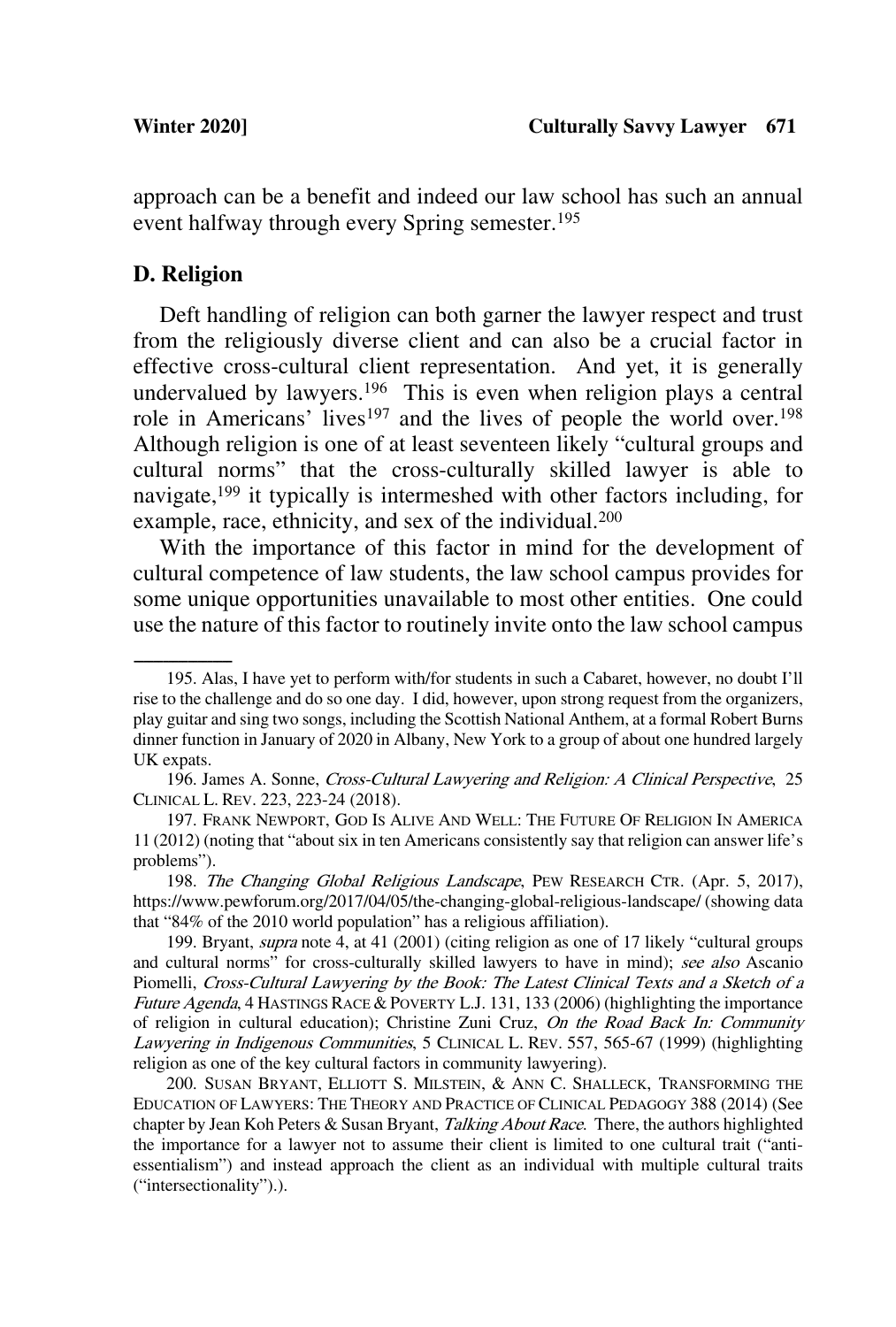religious figures from all faiths to give talks on issues relevant to their faith. This will have several positive outcomes for a law school. Foremost, it will help students that hail from that religion to maintain a level of comfort to have a senior figure from that faith on campus to talk to students. Second, it will open dialogue and a better understanding of different religions, and by extension cultures, and how they intersect with law and society. It can also open the door for peer-to-peer dialogue and learning, which can sometimes be more effective than the teacher-student dynamic and bring communities together.

For example, a panel discussion can be held every semester, or even year, on "Law, Religion & Society," with the law school inviting one senior figure from four different faiths to discuss a small list of topics and can be chaired by a clinical law professor. Alternatively, it can take the form of a monthly lecture series during the semesters on the same topic, with individual religious experts from each faith speaking on any aspect related to the intersection of law and people from their religion, followed by discussion. These kinds of campus-wide forums can help law students and law faculty learn and ask questions about religion in an academic setting and appreciate how just this one factor, out of about seventeen factors,201 can play a crucial role in lawyer-client representations.

### **E. International Travel**

The benefits of traveling to another country and seeing people live and speak differently is the type of immersion that leaves an impression on most folks, and law students would be no different.<sup>202</sup> When traveling abroad, the realization that in this new environment one is now the minority and the "other," allows the traveler to see and understand societies different to the one he/she is experiencing in the U.S.<sup>203</sup> This

 $201.$  Id.

<sup>202.</sup> See President Barack Obama, Address at Student Roundtable in Istanbul, Turkey: Exchanges Can Break Down Walls Between Us (Apr. 7, 2009) ("I'd like to find new ways to connect young Americans to young people all around the world, by supporting opportunities to learn new languages, and serve and study, welcoming students from other countries to our shores… Simple exchanges can break down walls between us.").

<sup>203.</sup> See President George W. Bush, Address at the International Education Week 2001 (Nov. 13, 2001) ("By studying foreign cultures and languages and living abroad, we gain a better understanding of the many similarities that we share and learn to respect our differences. The relationships that are formed between individuals from different countries, as part of international education programs and exchanges, can also foster goodwill that develops into vibrant, mutually beneficial partnerships among nations.").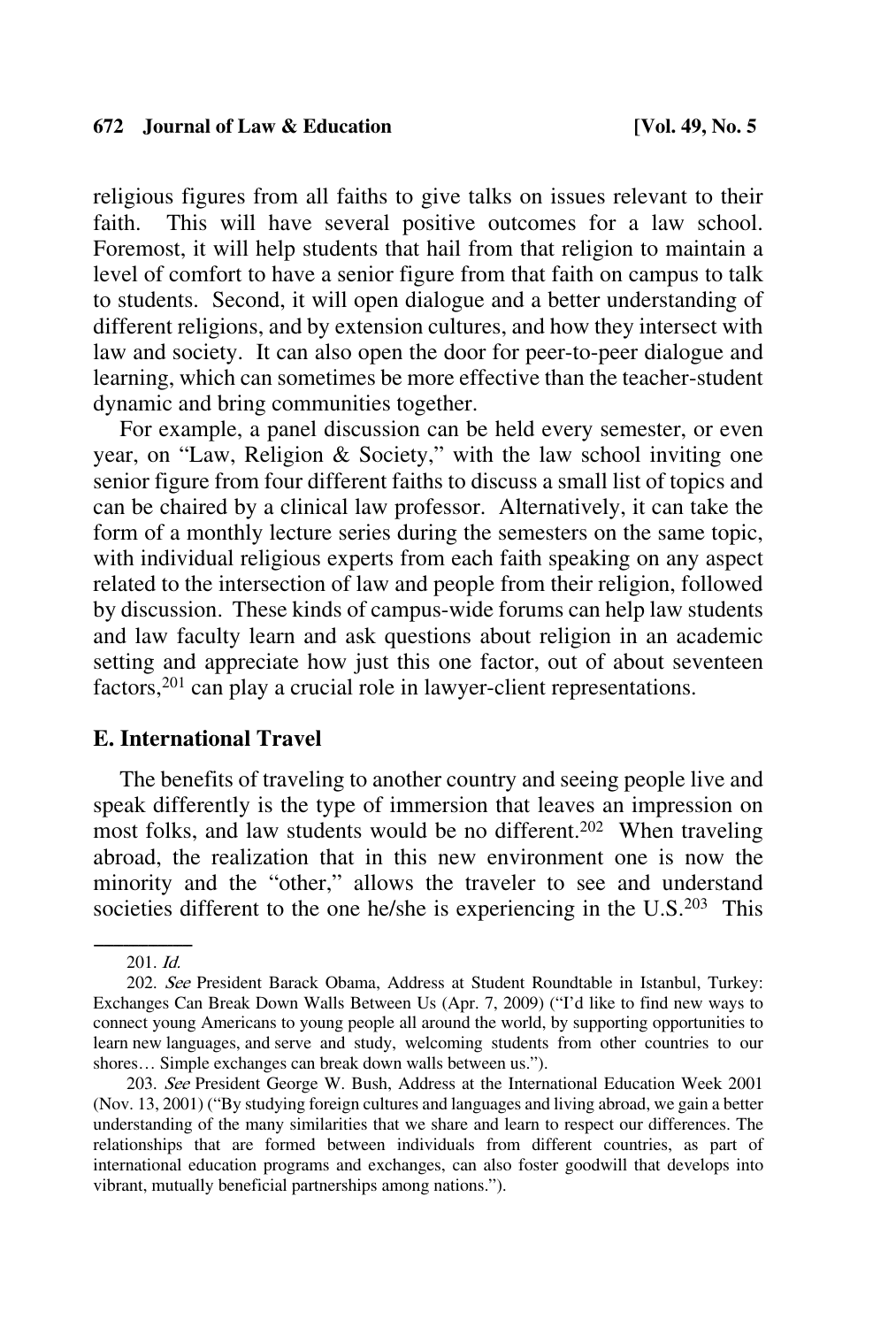realization, that when in a foreign country there is a dominant culture and that this culture is different from the culture in which one has been raised in the U.S., can only benefit a law student who after graduation has to represent clients in arguably the most heterogeneous country on earth with people hailing from abroad and/or having strong family ties to countries outside of the U.S.

The majority of law schools in the U.S. do not have programs or encourage their students to travel abroad in a professional setting or to a law school for a summer, semester, or year-long program. This is a lost opportunity. Yet, approximately half of the ABA-approved law schools who have embraced this opportunity are already benefiting.<sup>204</sup> According to *U.S. News*, law students find the experience transformative and describe how the classroom part is valuable but also highlight the "opportunities to meet people from different cultures and deal with them." Other students describe how the experience gave them "greater awareness" and helped build a network of contacts around the world.205 Students aside, the Dean of Georgetown University Law Center in Washington, D.C., was also quoted as saying studying abroad is "incredibly valuable."<sup>206</sup>

Yet, for all the benefits that may exist, the data rounded off to the nearest thousand shows that 3,000 of America's 111,000 JD students in the 2016-2017 academic year gained international experience. 207 This figure focuses on credit-bearing opportunities and excludes non-credit bearing opportunities to experience international travel related to the student's law school education.

How can law schools act on this issue? The reality is that there is excess capacity in existing programs that are approved by the ABA, and law schools that run existing programs are aware that should they not offer their international program for two-consecutive years, they will lose their ABA approval. Thus, even if a U.S. law school does not have or promote opportunities to their law students to study law for a semester or

<sup>204.</sup> Anne-Marie Slaughter, The International Dimension of Law School Curriculum, 22 PA. ST. INT'L L. REV. 417 (2004).

<sup>205.</sup> Christopher J. Gearon, Law Schools Go Global, U.S. NEWS (Mar. 29, 2011, 9:00 AM), https://www.usnews.com/education/best-graduate-schools/top-law-schools/articles/2011/03/29/ law-schools-go-global.

<sup>206.</sup> Id.

<sup>207.</sup> Theresa Kaiser-Jarvis, Preparing Students for Global Practice: Developing Competencies and Providing Guidance, 67 J. LEGAL EDUC. 949, 959 (2018).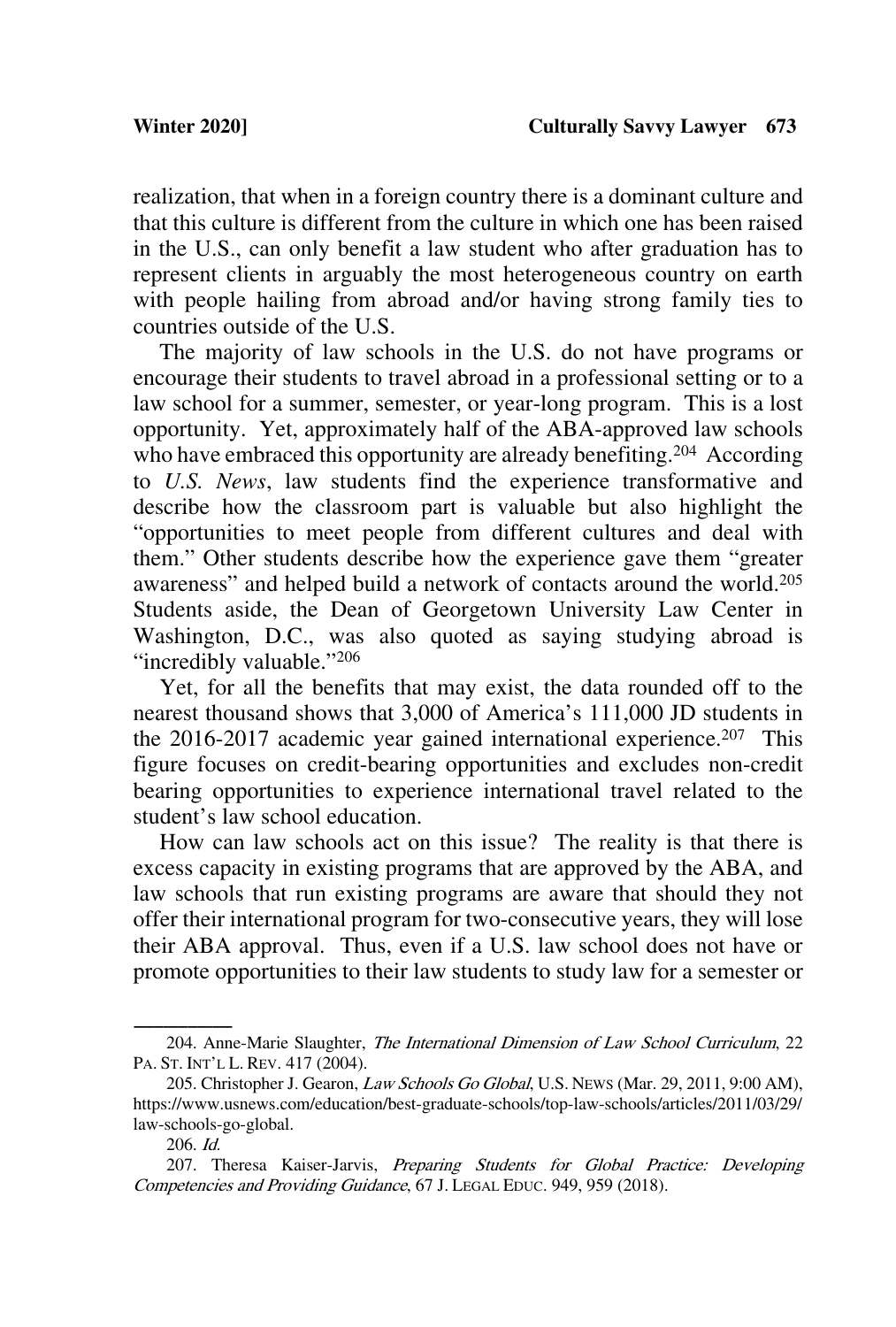for a year abroad, the law school could explore opportunities with peer schools who have programs for the benefit of students at both institutions. Teaming up with other law schools that have existing programs can be a win-win outcome, as there is capacity in these existing programs and there is the fear that programs not offered for two consecutive years will lose their ABA approval. These collaborative approaches benefit both law schools and both sets of U.S. law students.<sup>208</sup>

Current examples of study abroad programs being offered by U.S. law schools include Western New England University School of Law sending students to Tel Aviv in Israel;<sup>209</sup> American University sending their law students to Dundee in Scotland;<sup>210</sup> Santa Clara Law providing such opportunities for their law students to study in Geneva in Switzerland; 211 Stetson University College of Law providing opportunities for their law students to study in Granada in Spain; <sup>212</sup> Syracuse University College of Law providing similar opportunities for their law students to study law abroad in London, UK;  $^{213}$  and the impressive Tulane Law School Summer Abroad program providing law students the opportunity to study in one of five countries in Europe for academic credit. <sup>214</sup>

The law students taking these opportunities to travel abroad inevitably broaden their cultural perspectives and learn how the same area of law is developed in different ways by different cultures in different countries. This learning of the same field in different countries is also invaluable for better understanding, critiquing, and fine-tuning our own laws in the U.S. For example, for these types of study abroad programs, the topics vary, including studying Gender and Law in Israel, Entertainment and Media Law in England, Energy Law in Scotland, Environmental Law in Costa

<sup>208.</sup> Paula J. Pedersen, Assessing Intercultural Effectiveness Outcomes in a Year-long Study Abroad Program, 34 INT'L J. INTERCULTURAL REL. 70, (2010).

<sup>209.</sup> Study Abroad – Israel & More, WNE SCH. OF L., https://www1.wne.edu/law/ academics/jd-program/study-abroad.cfm (last visited Oct 31., 2020).

<sup>210.</sup> Study Abroad, WASH. C. OF L., https://www.wcl.american.edu/academics/studyabroad/ (last visited Oct. 31, 2020).

<sup>211.</sup> Center for Global Law & Policy, SANTA CLARA U., https://law.scu.edu/ international/summer-abroad-2019-wrap-up/ (last visited Oct. 31., 2020).

<sup>212.</sup> Study Abroad in Granada, Spain, STETSON U., https://www.stetson.edu/law/ studyabroad/spain/ (last visited Oct. 31, 2020) (cancelling program due to COVID-19).

<sup>213.</sup> Most Unusual Law School Study Abroad Programs, THE NAT'L JURIST (Jan. 10, 2018, 1:16 PM), http://nationaljurist.com/national-jurist-magazine/most-unusual-law-school-studyabroad-programs.

<sup>214.</sup> Summer Abroad Programs, TULANE L. SCH., https://law.tulane.edu/summer-abroad (last visited Oct. 31, 2020).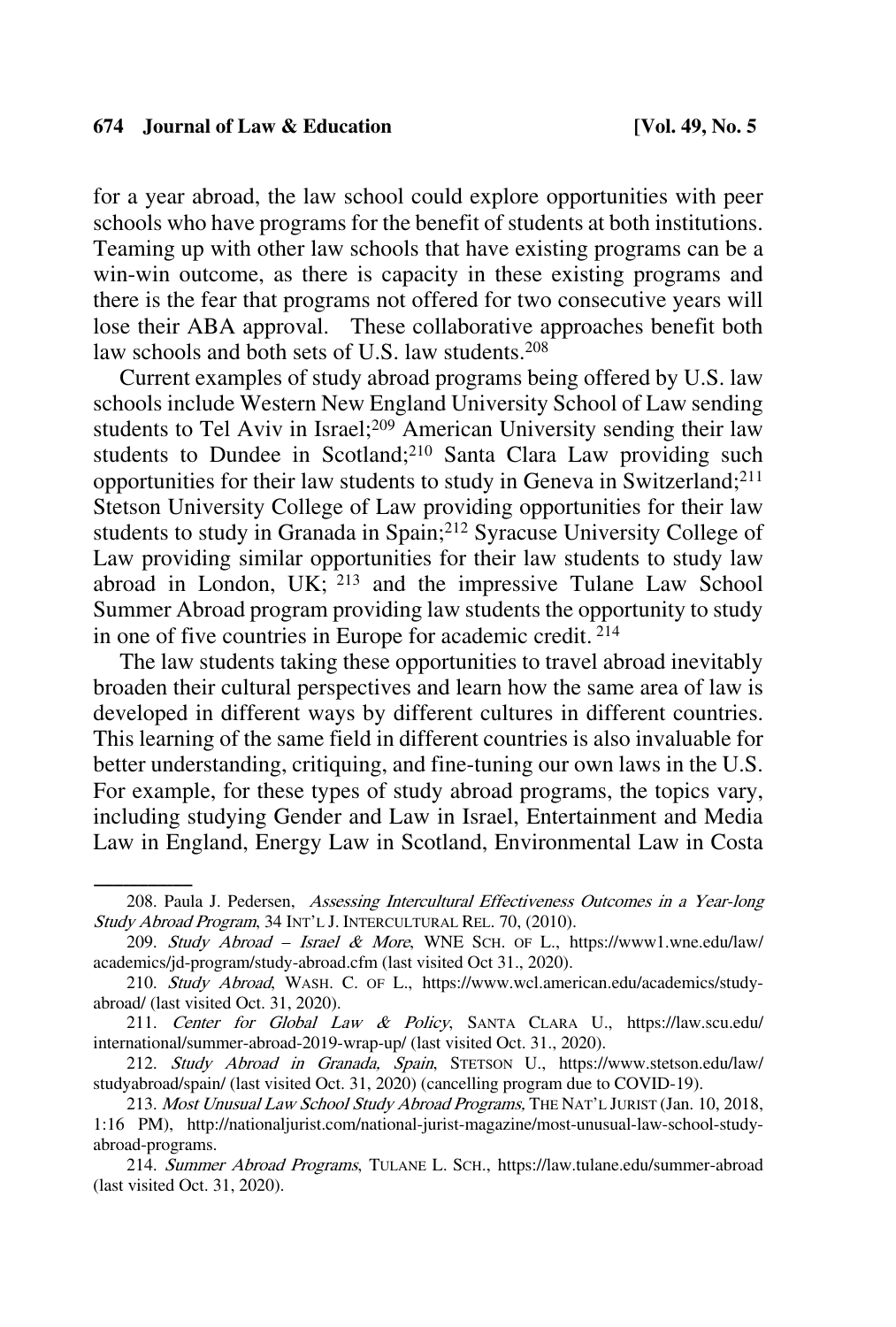Rica. At least American University and Stetson University, who both have existing international programs, encourage engagement and collaboration from other U.S. law schools who have interest from their law school student population but have no existing international programs of their own.215

Thus, there are certainly opportunities for all law schools in the U.S. to use and/or offer this mechanism by which a law student can become worldlier and gain a deeper understanding of cross-cultural issues and thereby develop valuable skill sets while in law school. In an effort to practice what I teach and discuss on issues related to culture in my law school classes, especially in the Entrepreneurship Law in Emerging Technologies clinic I started and have grown over the past four years, I fostered a collaboration with a colleague at the law school in Padova, Italy.216 Through this collaboration, we have a Summer Abroad program, albeit not for academic credit, and numerous law students from our Albany Law School have accompanied me to attend these Innovation and Technology Law Summer programs in past summers. The law students have enjoyed every feature of this international opportunity, and we have reflected as a group on it after we came back to New York.<sup>217</sup>

Moreover, the reciprocal opportunities to enhance the cultural environment of U.S. law schools by allowing foreign law students to study for a semester at a U.S. law school should not go unnoticed. Indeed, more U.S. law schools are seeing the non-financial campus cultural opportunities and offering summer and master of laws (LL.M.) programs to attract foreign law students in a narrow field of law. 218

The section of the *See International Programs*, STETSON COLLEGE OF LAW, https://www.stetson.edu/law/academics/home/international-programs.php (last visited Dec. 20, 2020); see also Study Abroad, AMERICAN UNIVERSITY WASHINGTON COLLEGE OF LAW, https://www.wcl.american.edu/academics/study-abroad/semester-abroad/ (last visited Dec. 20, 2020).

<sup>216.</sup> University of Padova is one of the top five oldest Universities in the World, at 798 years old.

<sup>217.</sup> For more information on this, see Albany Law School, INNOVATION SUMMER ACAD., https://www.innovationsummeracademy.com/ (last visited Oct. 31, 2020). For slideshows and videos of this collaboration between myself at Albany Law and Professor Claudia Sandei at Padova School of Law for the Innovation & Technology Law Summer Academy in Padova, Italy, see Slideshows & Videos, INNOVATION SUMMER ACAD., https://www.innovationsummeracademy.com/in-summer) (last visited Oct. 31, 2020).

<sup>218.</sup> Here at Albany Law School, I devoted time to this kind of effort and for the past two summers have traveled to University of Padova School of Law and taken upper level Albany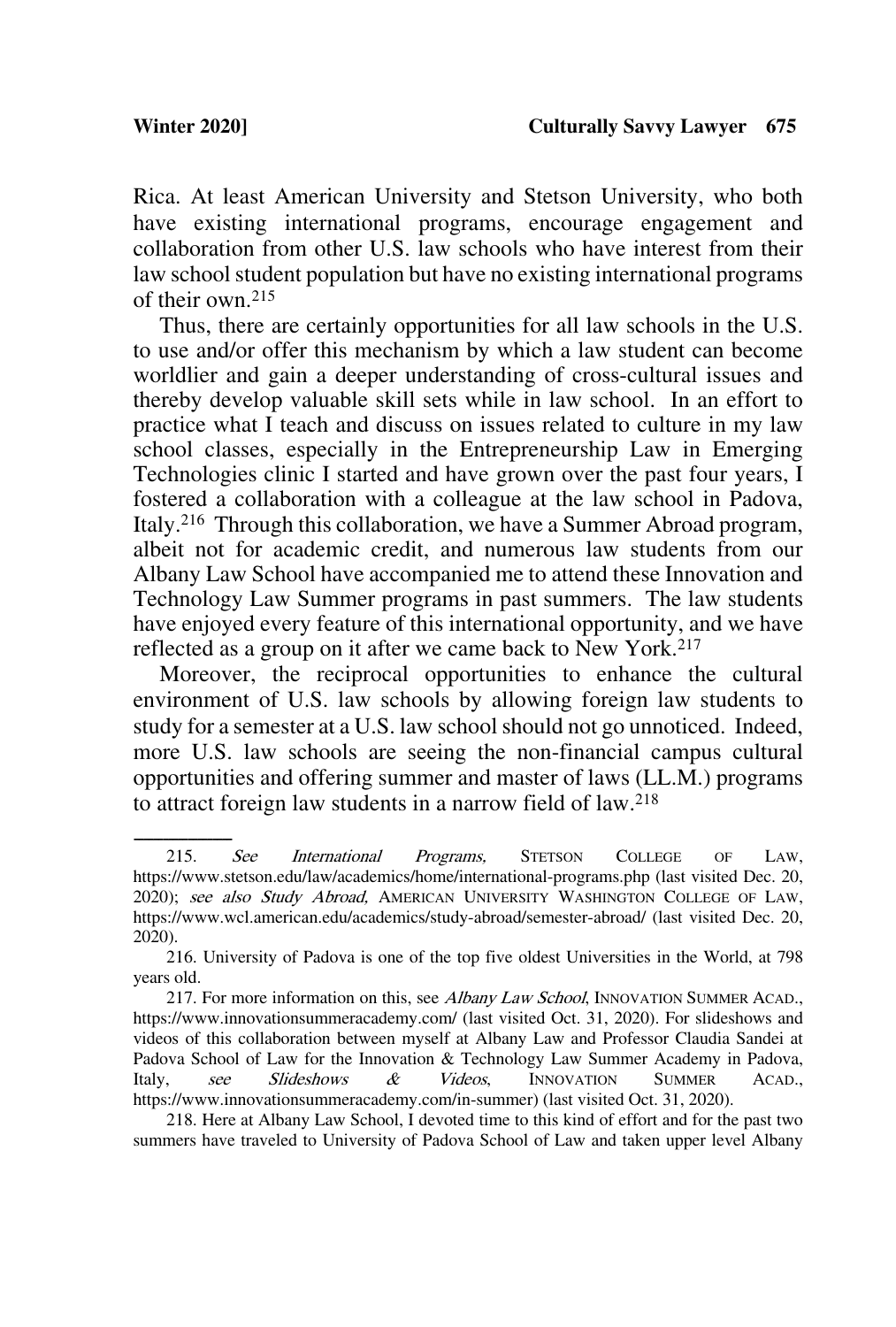#### **E. Biennial One-Day Workshops: Faculty Attendance Compulsory**

These kinds of workshops can be thought of as on the job refresher training. As described supra by way of examples, the myriad of issues around "culture" can trap the unwary and yet well-meaning law professor. Thus, where resources allow, having a one-day training of the full faculty on all matters related to culture can be valuable.219

### **IX. CONCLUSION**

It is evident that as much as the practice of law has changed from the 1950s to today, the law graduate of today will face an even greater pace of change in the law practice landscape in the next two decades. Technological advances and their effects on society aside, the principal foundation that will follow lawyers throughout their career is the ability to recognize and deftly and skillfully handle cultural issues that arise because of the people and clients of diverse backgrounds that the lawyer will undoubtedly interact with. It is ever more important for law educators in the U.S., namely all law faculty and administrators, to prepare law students for this changing landscape that will have a fundamental impact on the ability of lawyers to practice law for at least the next three decades.220 One way to do this is to address the topic of cultural competence head on while the student is in the learning environment of a law school, with the aim of assisting the law student in becoming "culturally savvy."

Law students with me to participate in an Innovation  $&$  Technology Law conference and have also arranged for our upper level law students to stay in Italy to complete IP law Summer Internships. I will again be going to Italy with Albany Law students in Summer of 2020. For more information, slideshows, and videos on this, see *id.* I also provide guidance for fifth year Italian law students in Padova and third-year law students in the UK who have a desire to come to New York to study for an "L.L.M. for International Lawyers" degree.

<sup>219.</sup> Annette Demers, , Cultural Competence and the Legal Profession: An Annotated Bibliography of Materials Published Between 2000 and 2011, 39 INT'L J. LEGAL INFO. 22, 23 (2011).

<sup>220.</sup> Rosa Kim, Globalizing the Law Curriculum for Twenty First Century Lawyering, 67 J. LEGAL EDUC. 905, 907 (2018).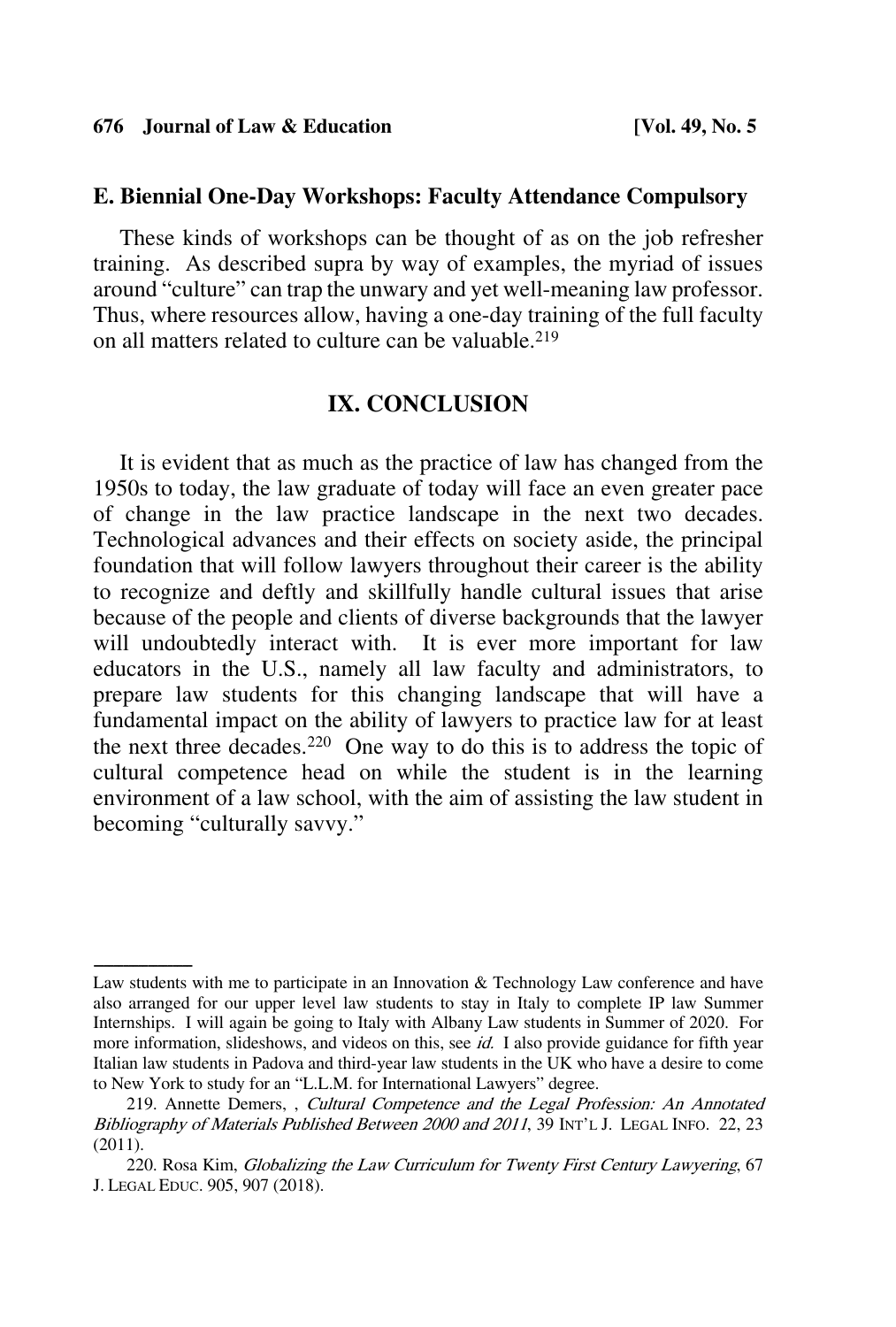## **APPENDIX A**<sup>221</sup>

#### **EVALUATOR/ASSESSOR TO ENTER STUDENT NAME AND TICK BOXES THAT APPLY** PROPOSED CULTURAL COMPETENCE SCORING RUBRIC FOR ASSESSING LAW STUDENTS

| <b>Student Name:</b>                                        |                                                                                                                                                                                  |                                                                                                                                                                                                                          |                                                                                                                                                                                                      |                                                                                                                                                                                                                                                                                                                                                                                |
|-------------------------------------------------------------|----------------------------------------------------------------------------------------------------------------------------------------------------------------------------------|--------------------------------------------------------------------------------------------------------------------------------------------------------------------------------------------------------------------------|------------------------------------------------------------------------------------------------------------------------------------------------------------------------------------------------------|--------------------------------------------------------------------------------------------------------------------------------------------------------------------------------------------------------------------------------------------------------------------------------------------------------------------------------------------------------------------------------|
|                                                             | <b>BEGINNER</b>                                                                                                                                                                  | <b>DEVELOPING</b>                                                                                                                                                                                                        | <b>ADVANCED</b>                                                                                                                                                                                      | <b>MASTER-ING</b>                                                                                                                                                                                                                                                                                                                                                              |
|                                                             | 1 Point                                                                                                                                                                          | 2 Points                                                                                                                                                                                                                 | 3 Points                                                                                                                                                                                             | 4 Points                                                                                                                                                                                                                                                                                                                                                                       |
| 1. APPROACH:<br><b>CURIOSITY &amp;</b><br><b>OPENNESS</b>   | Minimal<br>demonstration of<br>interest on cultural<br>matters, or<br>openness to<br>interacting with<br>people of other<br>cultures.                                            | Basic questions<br>asked that relate to<br>cultural matters.<br>Some interest and<br>openness to<br>interacting with<br>people of different<br>cultures. Open to<br>understanding own<br>culture & culture<br>of others. | Deeper questions<br>asked that relate to<br>culture. Seeks out<br>interactions with<br>culturally diverse<br>people. Engages &<br>develops own<br>cultural<br>understanding and<br>that of others.   | Complex questions<br>asked relating to<br>culture and<br>articulation of<br>viewpoints that<br>reflect<br>understanding of<br>complex cultural<br>perspectives.<br>Consistently open<br>to all cultures, and<br>ability to broaden<br>understanding of<br>own culture and<br>culture of others<br>through initiating<br>and engaging in<br>ways to explore<br>cultural issues. |
| 2. KNOWLEDGE<br>& AWARENESS<br>OF OWN<br><b>CULTURE</b>     | Little to no<br>awareness of own<br>assumptions and<br>biases.<br>Uncomfortable<br>identifying<br>possible cultural<br>difference with<br>others.                                | <b>Basic</b><br>understanding of<br>one's own<br>assumptions and<br>biases. Strong<br>preference for<br>those with same<br>culture.                                                                                      | Ability to see new<br>perspectives, and<br>comfortable with<br>complexities<br>thereof. Not<br>looking for<br>sameness.                                                                              | Ability to discuss<br>own cultural biases<br>and that of others:<br>aware of how<br>one's experiences<br>shape those rules,<br>and how to point<br>out and respond to<br>cultural biases.                                                                                                                                                                                      |
| 3. KNOWLEDGE<br>& AWARENESS<br>OF OTHERS'<br><b>CULTURE</b> | Little to no<br>awareness of<br>complexities of<br>other cultures (e.g.<br>their history,<br>beliefs, practices,<br>politics, pop<br>culture, values,<br>communication<br>norms) | <b>Basic</b><br>understanding of<br>the complexities of<br>other cultures (e.g.<br>their history,<br>beliefs, practices,<br>politics, pop<br>culture, values,<br>communication<br>norms)                                 | Demonstrated<br>adequate<br>understanding of<br>the complexities of<br>other cultures (e.g.<br>their history,<br>beliefs, practices,<br>politics, pop<br>culture, values,<br>communication<br>norms) | Demonstrated<br>sophisticated<br>understanding of<br>the complexities of<br>other cultures (e.g.<br>their history,<br>beliefs, practices,<br>politics, pop<br>culture, values,<br>communication<br>norms)                                                                                                                                                                      |

<sup>221.</sup> This rubric builds on and is adapted from rubrics developed by others, including by the Association of American Colleges and Universities.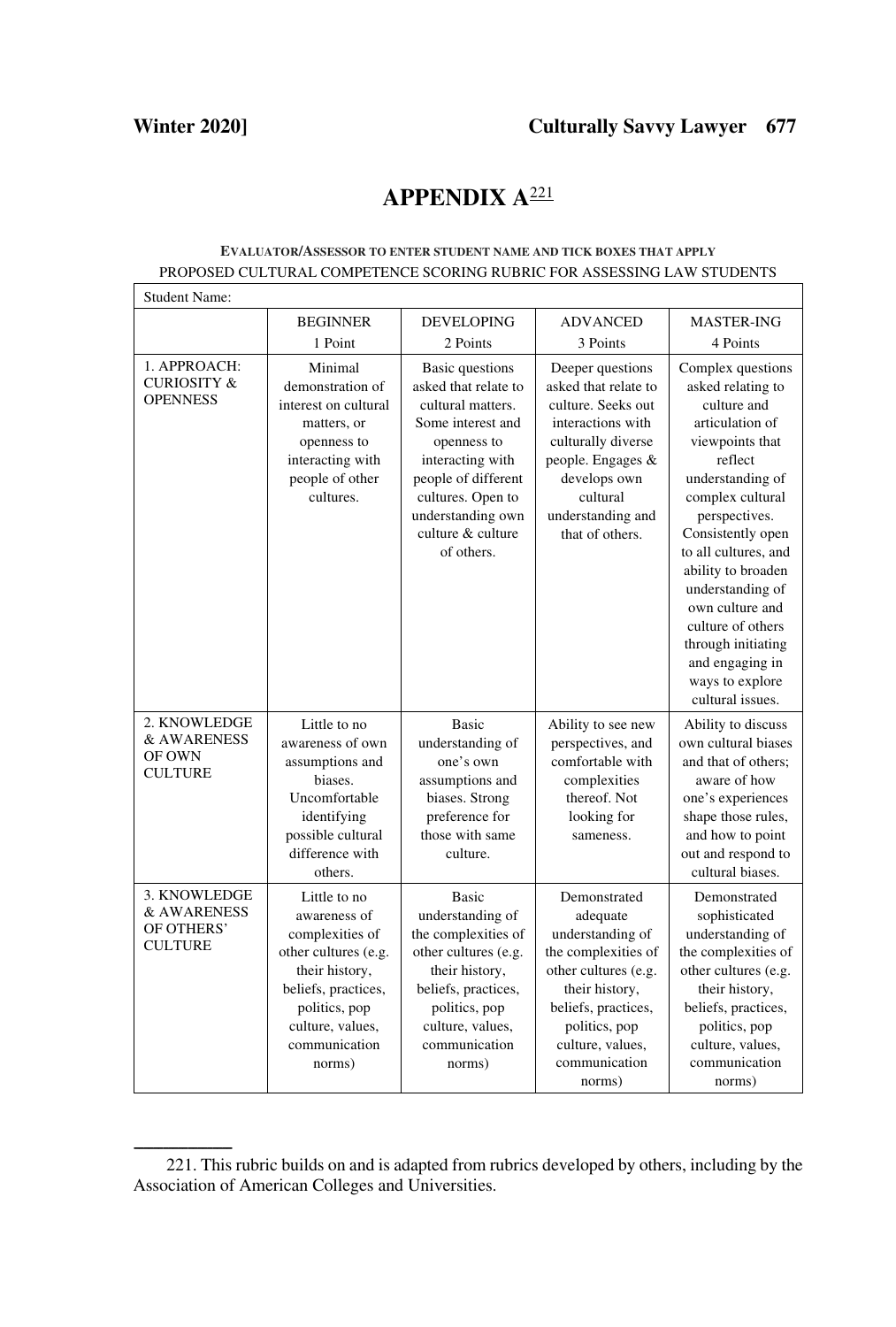| 4. CULTURAL<br><b>EMPATHY &amp;</b><br><b>ABILITY TO</b><br><b>RELATE TO</b><br><b>MULTIPLE</b><br><b>WORLD VIEWS</b> | Little to no ability<br>to connect and<br>relate to cultural<br>concerns of others<br>who are different. | Basic ability to<br>identify and relate<br>to cultural<br>concerns of others<br>who are different.                                                                                                                   | Demonstrates<br>recognition of and<br>ability to relate to<br>cultural concerns<br>of another group.                                                          | Demonstrates<br>ability to relate<br>and be actively<br>supportive to<br>feelings of another<br>cultural group.<br>Interprets cultural<br>experience from a<br>world view<br>perspective. Use of<br>more than one<br>worldview in<br>interactions.  |
|-----------------------------------------------------------------------------------------------------------------------|----------------------------------------------------------------------------------------------------------|----------------------------------------------------------------------------------------------------------------------------------------------------------------------------------------------------------------------|---------------------------------------------------------------------------------------------------------------------------------------------------------------|-----------------------------------------------------------------------------------------------------------------------------------------------------------------------------------------------------------------------------------------------------|
| 5. CULTURAL<br>COMMUNIC-<br><b>ATION SKILLS</b>                                                                       | Minimal<br>understanding of<br>cultural<br>differences in<br>verbal and<br>nonverbal<br>communication    | Some<br>understanding of<br>cultural<br>differences in<br>verbal and<br>nonverbal<br>communication;<br>some awareness of<br>misunderstandings<br>that can occur, yet<br>unable to have a<br>common<br>understanding. | Understands and<br>participates in<br>cultural<br>differences in<br>verbal and<br>nonverbal<br>communication;<br>begins to have a<br>common<br>understanding. | Nuanced<br>understanding of<br>cultural<br>differences in<br>verbal and<br>nonverbal<br>communication<br>(e.g. level of<br>physical contact,<br>sarcasm.<br>direct/indirect<br>meanings); able to<br>skillfully share a<br>common<br>understanding. |
| <b>6. ABILITY TO</b><br><b>INFLUENCE</b><br>OTHERS'<br><b>CULTURAL</b><br><b>UNDERSTAN-</b><br><b>DING</b>            | Minimal if any<br>ability to influence<br>others' cultural<br>understanding                              | Demonstrated<br>some ability to<br>influence others'<br>cultural<br>understanding                                                                                                                                    | Understands<br>cultural issues and<br>is able to influence<br>others' cultural<br>understanding                                                               | Demonstrates<br>complex skills to<br>learn and<br>communicate with<br>other cultures, and<br>also<br>teach/influence<br>members of other<br>cultural groups                                                                                         |
|                                                                                                                       | TOTAL CULTURAL COMPETENCE SCORE:                                                                         | (out of max. $24$ )                                                                                                                                                                                                  |                                                                                                                                                               |                                                                                                                                                                                                                                                     |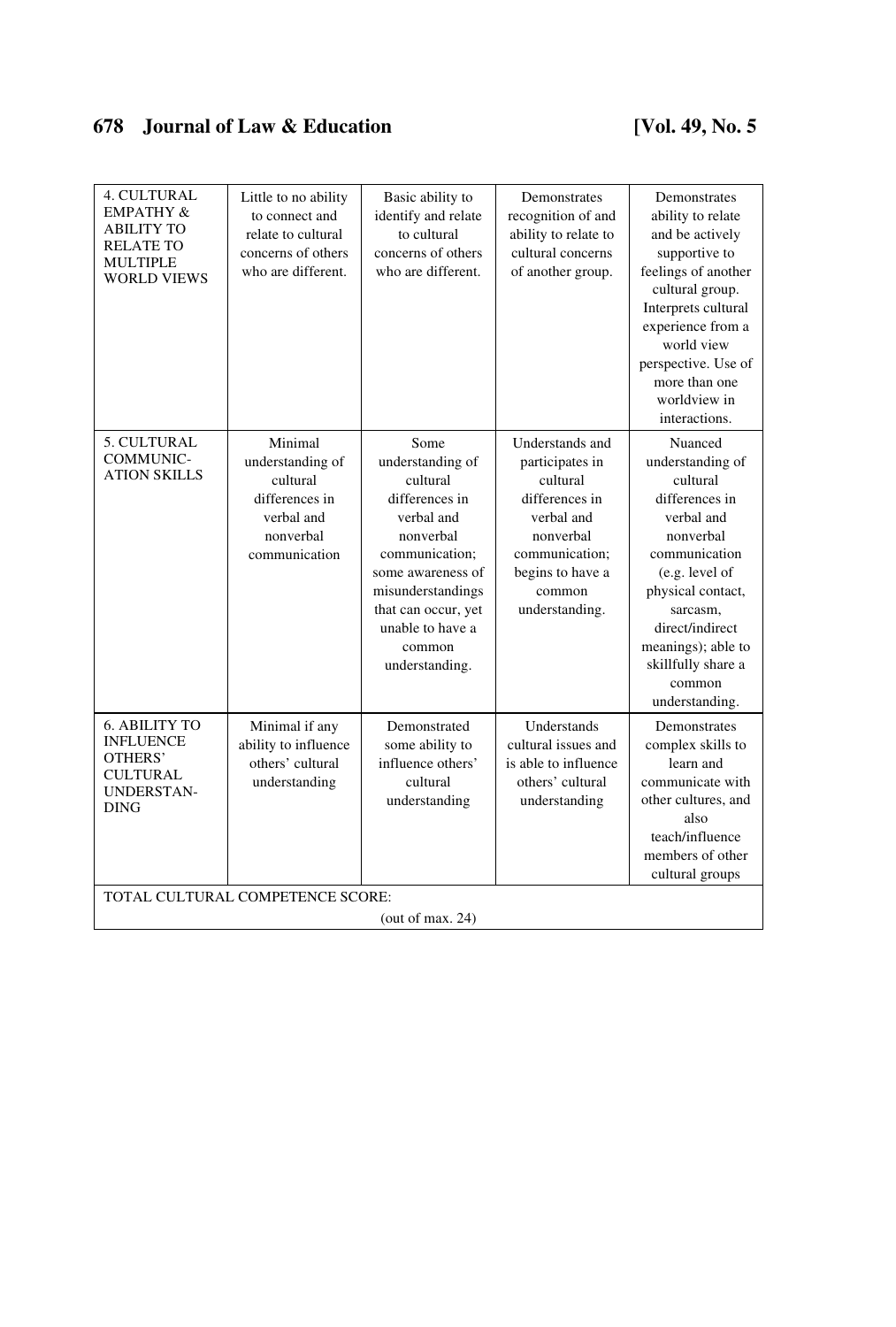## **APPENDIX B**

#### **U.S. LAW SCHOOLS'S ASSESSMENT OF CULTURAL COMPETENCY AS A JURIS DOCTORATE (JD) LEARNING OUTCOME**<sup>222</sup>

| Law School                                                                   | Cultural Competency as a JD Learning Outcome                                                                                                                                                                                                                                                                                                                                                                                                                                                                                           |
|------------------------------------------------------------------------------|----------------------------------------------------------------------------------------------------------------------------------------------------------------------------------------------------------------------------------------------------------------------------------------------------------------------------------------------------------------------------------------------------------------------------------------------------------------------------------------------------------------------------------------|
| Albany Law School                                                            | Demonstrate an awareness and understanding of the knowledge, skills, and values<br>necessary to be competent and effective lawyers in a multicultural world.                                                                                                                                                                                                                                                                                                                                                                           |
| Arizona Summit<br>Law School                                                 | Support and encourage diversity by considering a multi-cultural and global<br>perspective.                                                                                                                                                                                                                                                                                                                                                                                                                                             |
| <b>Barry University</b><br>Dwayne O. Andreas<br>School of Law                | Students should have the ability to work with others of diverse backgrounds and<br>understand the importance of building an inclusive community characterized by<br>interdependence, dignity and equality, compassion and respect for self and others.                                                                                                                                                                                                                                                                                 |
| University of<br>California Berkeley<br>Law                                  | Other professional skills needed for competent and ethical participation in the legal<br>profession (such as, interviewing, counseling, negotiation, fact development and<br>analysis, trial practice, document drafting, conflict resolution, organization and<br>management of legal work, collaboration, cultural competency, and self-evaluation).                                                                                                                                                                                 |
| UCLA School of<br>Law                                                        | Have had exposure to problem-solving techniques that prepare students to practice in<br>a diverse society and world, such as the ability to work collaboratively, to<br>communicate effectively with clients, and to engage competently with persons from a<br>variety of backgrounds and holding a variety of views.                                                                                                                                                                                                                  |
| California Western<br>School of Law                                          | III. Professionalism<br>Students will be able to: Demonstrate honesty, integrity, fairness, respect, empathy,<br>civility, and cultural competence.                                                                                                                                                                                                                                                                                                                                                                                    |
| <b>Cleveland State</b><br>University<br>Cleveland Marshall<br>College of Law | Interact effectively and sensitively with clients, colleagues and others from varied<br>backgrounds.                                                                                                                                                                                                                                                                                                                                                                                                                                   |
| Cornell Law School                                                           | Engage in culturally competent interactions in an increasingly global legal community<br>connected across countries and cultures through technology, immersive study, and<br>transnational practice.                                                                                                                                                                                                                                                                                                                                   |
| Creighton Law<br>School                                                      | Strong interpersonal skills, including the ability to work effectively across race,<br>ethnicity, culture, gender, religion, and sexual orientation.                                                                                                                                                                                                                                                                                                                                                                                   |
| University of<br>Dayton School of<br>Law                                     | Learning Outcome 9: Graduates will exemplify the Marianist charism of service,<br>community, and inclusivity. Graduates will demonstrate achievement of this learning<br>outcome by  Criterion 2: Displaying diversity skills, including sensitivity to social<br>and cultural difference.                                                                                                                                                                                                                                             |
| <b>Drexel University</b><br>Thomas R. Kline<br>School of Law                 | Graduates will demonstrate the ability to communicate clearly and effectively both<br>orally and in writing.<br>Students should be able to effectively navigate cultural and other<br>differences.in their communication.<br>Learning Outcome 5: Graduates will demonstrate an understanding of their<br>professional and ethical responsibilities in serving clients, the profession, and society.<br>Students should demonstrate cultural humility, including respecting<br>diversity and pluralism and being culturally self-aware. |

<sup>--------------------</sup> 222. Information taken from the relevant section of the Learning Outcomes, as listed on the website of each U.S. Law School. Information is current as of May 2019.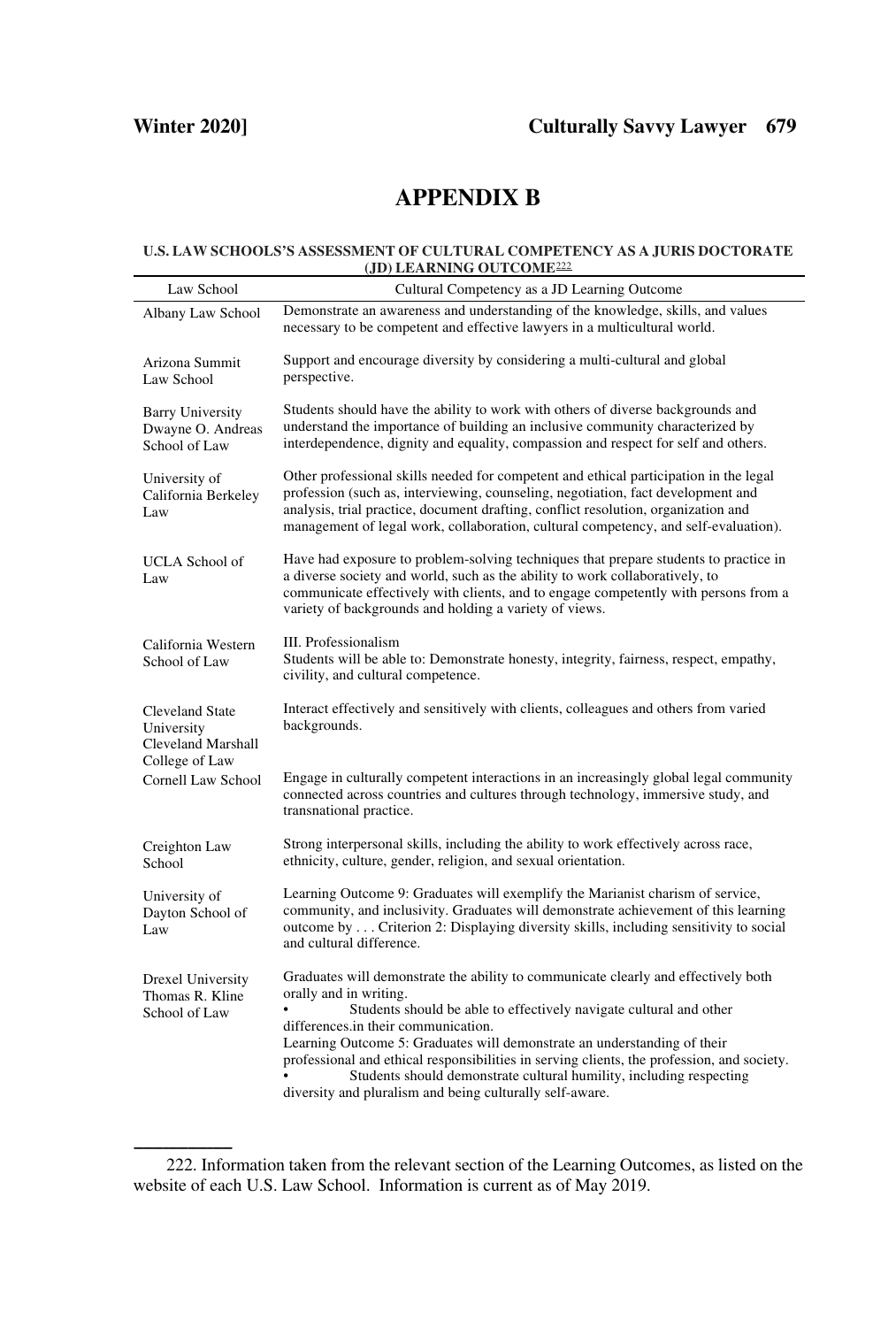| Elon Law                                                        | 3L Outcomes - Context and Values<br>Culture and society—Understand how culture and social mores play a role in the<br>formulation and application of legal rules.                                                                                                                                                                                                                                                                                                                                                                                                                                                 |
|-----------------------------------------------------------------|-------------------------------------------------------------------------------------------------------------------------------------------------------------------------------------------------------------------------------------------------------------------------------------------------------------------------------------------------------------------------------------------------------------------------------------------------------------------------------------------------------------------------------------------------------------------------------------------------------------------|
| Florida Coastal<br>School of Law                                | Cross cultural lawyering: Students will be able to recognize inter-cultural issues,<br>demonstrate cultural sensitivity, and utilize appropriate lawyering techniques to<br>prepare themselves to practice in an increasingly global and pluralistic society.                                                                                                                                                                                                                                                                                                                                                     |
| Florida State<br>University College<br>of Law                   | Other professional skills needed for competent and ethical participation as a member<br>of the legal profession. These will vary depending on each student's individual<br>educational program but may include one or more of the following: interviewing,<br>counseling, negotiation, fact development and analysis, trial practice, document<br>drafting, conflict resolution, organization and management of legal work,<br>collaboration, cultural competency, interdisciplinary analysis of law and policy,<br>knowledge and understanding of the workings of the regulatory state, and self-<br>evaluation. |
| Fordham University<br>School of Law                             | Demonstrate sound judgment and lawyering skills in areas such as counseling,<br>advocacy, negotiation, reflection, teamwork, legal research and factual investigation,<br>initiating and sustaining professional relationships, competence in interacting<br>effectively with people across cultural differences, and commitment and<br>responsiveness to a client's needs.                                                                                                                                                                                                                                       |
| University of<br>Illinois College of<br>Law                     | Conduct himself or herself professionally and in keeping with the highest standards of<br>civic virtue.<br>This requires:<br>4.4 The self-awareness and empathy necessary to understand and be understood<br>across various social, economic, cultural, political, national, racial, gender, and ethnic<br>backgrounds.                                                                                                                                                                                                                                                                                           |
| Indiana University<br>Bloomington<br>Maurer School of<br>Law    | Our students will empathize with and respect those affected by their work, take<br>ownership of their own career development, employ the habit of dynamic learning,<br>and engage with the communities to which they belong.<br>Learning outcomes: Identify, appreciate, and navigate cultural, social, political, and<br>viewpoint differences in both personal and professional interactions.                                                                                                                                                                                                                   |
| The John Marshall<br>Law School                                 | Act with sensitivity and respect when dealing with individuals of<br>different identities, backgrounds, cultures and abilities (See The<br>John Marshall Law School Protection from Discrimination and<br>Harassment Policies for students, staff, and faculty).                                                                                                                                                                                                                                                                                                                                                  |
| University of La<br>Verne College of<br>Law                     | Students shall apply cultural competency while exercising their legal skills.                                                                                                                                                                                                                                                                                                                                                                                                                                                                                                                                     |
| Loyola University<br>New Orleans<br>College of Law              | Organization and working with others: Graduates will be able to organize and manage<br>individual work and deadlines, network within the profession, understand the<br>importance of cross-cultural competence as a factor in communication and working<br>with others, evaluate the work of others and work in a collaborative environment.                                                                                                                                                                                                                                                                      |
| University of the<br>Pacific McGeorge<br>School of Law          | Demonstrate the ability to understand, collaborate, and engage with people of diverse<br>backgrounds and experiences in a variety of legal settings and contexts.                                                                                                                                                                                                                                                                                                                                                                                                                                                 |
| University of<br>Memphis Cecil C.<br>Humphreys School<br>of Law | Graduates will demonstrate competency in those other professional skills and values<br>necessary for legal practice.<br>Criterion 4: Exhibiting civility, awareness of cultural differences, and<br>respect and consideration of others.                                                                                                                                                                                                                                                                                                                                                                          |
| Mercer University<br>School of Law                              | <b>Cultural Competence</b><br>Cultural Awareness (Novice)                                                                                                                                                                                                                                                                                                                                                                                                                                                                                                                                                         |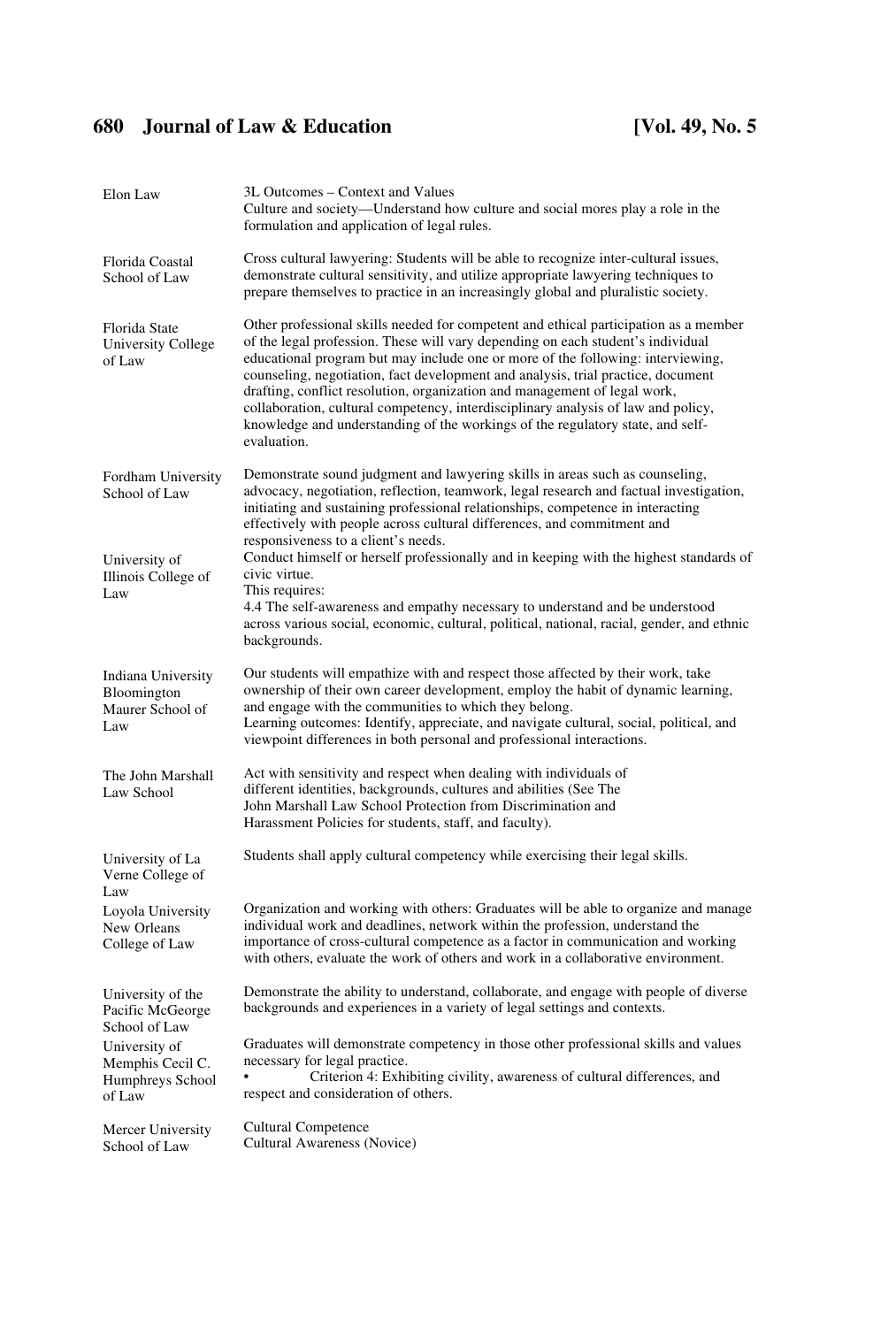## **Winter 2020] Culturally Savvy Lawyer 681**

|                                                         | LO 1: Develops awareness of positionality and how it affects the understanding and<br>interpretation of legal, historical, social, and political texts LO 2: Develops awareness<br>of ones own positionality and how it shapes knowledge acquisition and interpretation<br>of legal, historical, social and political texts LO 3: Develops awareness of deep<br>characteristics that comprise culture (relationship to time, methods of communication,<br>social mores, etc.)                                                                                                                                                                                                                                                                                                                                             |
|---------------------------------------------------------|---------------------------------------------------------------------------------------------------------------------------------------------------------------------------------------------------------------------------------------------------------------------------------------------------------------------------------------------------------------------------------------------------------------------------------------------------------------------------------------------------------------------------------------------------------------------------------------------------------------------------------------------------------------------------------------------------------------------------------------------------------------------------------------------------------------------------|
|                                                         | Cultural Investigation (Advanced Beginner) LO 1: Investigates the impact of culture<br>on the shaping of<br>legal, historical, social, and political epistemologies and texts LO 2: Develops an<br>understanding of how deep cultural characteristics shape knowledge acquisition,<br>interpretation, and interaction of/with legal,<br>historical, social, and political texts LO 3: Develops strategies that cultivate<br>inclusiveness of deep cultural                                                                                                                                                                                                                                                                                                                                                                |
|                                                         | characteristics in legal communication, and client and colleague interactions<br>Cultural Competence (Competent) LO 1: Understands and appreciates the impact of<br>culture on the shaping of legal, historical, social, and political epistemologies and<br>texts LO 2: Understands and appreciates how deep cultural characteristics shape<br>knowledge acquisition, interpretation, and interaction of/with legal, historical, social,<br>and political texts LO 3: Actively cultivates inclusiveness of deep<br>cultural characteristics in legal communication, and client and colleague 9 Cultural<br>competence encompasses the exercise of proper professional and ethical<br>responsibilities to clients and the legal<br>system and other professional skills needed for competent and ethical participation as |
| University of<br>Montana School of<br>Law               | a member of the legal profession.<br>Our graduates are proficient in fundamental lawyering skills, including:<br>Cross-cultural competence.                                                                                                                                                                                                                                                                                                                                                                                                                                                                                                                                                                                                                                                                               |
| University of<br>Nebraska-Lincoln<br>College of Law     | A Nebraska Law graduate will acquire the foundational knowledge and understanding<br>necessary to work successfully with clients from diverse backgrounds and cultures,<br>and to collaborate successfully with other professions and professionals.                                                                                                                                                                                                                                                                                                                                                                                                                                                                                                                                                                      |
| University of New<br>Mexico School of<br>Law            | Professional Skills Needed for Competent Participation as a Member of the Legal<br>Profession:<br>Have professional skills needed for competent participation as a member of the legal<br>profession, including the ability to collaborate effectively; the ability to manage time,<br>effort, available resources, and competing priorities; the ability to navigate cultural<br>considerations; and the ability to engage in reflective practice.                                                                                                                                                                                                                                                                                                                                                                       |
| New York Law<br>School                                  | Understands the fundamentals of basic lawyering skills such as:<br>Cross-cultural competency                                                                                                                                                                                                                                                                                                                                                                                                                                                                                                                                                                                                                                                                                                                              |
| University of North<br>Dakota School of<br>Law          | LEARNING OUTCOME 4: Leadership, Collaborative, and Adaptive Skills<br>Our curriculum will provide students with the skills and knowledge to solve problems<br>and function effectively in any setting. After completing our program of legal<br>education, students will have the abilities to:<br>h. Effectively work with and for diverse individuals and communities                                                                                                                                                                                                                                                                                                                                                                                                                                                   |
| Northern Illinois<br>University College<br>of Law       | Other professional skills needed for competent and ethical participation as a member<br>of the legal profession, which include interviewing, counseling, fact development and<br>analysis, document drafting, conflict resolution, organization and management of<br>legal work, collaboration, cultural competency and self-evaluation.                                                                                                                                                                                                                                                                                                                                                                                                                                                                                  |
| Northern Kentucky<br>University Chase<br>College of Law | USE INTERPERSONAL SKILLS TO PARTICIPATE COMPETENTLY,<br>PROFESSIONALLY, AND ETHICALLY AS A MEMBER OF THE LEGAL<br><b>PROFESSION:</b><br>Be aware of cultural differences that may impact representation of one's<br>٠<br>clients.                                                                                                                                                                                                                                                                                                                                                                                                                                                                                                                                                                                         |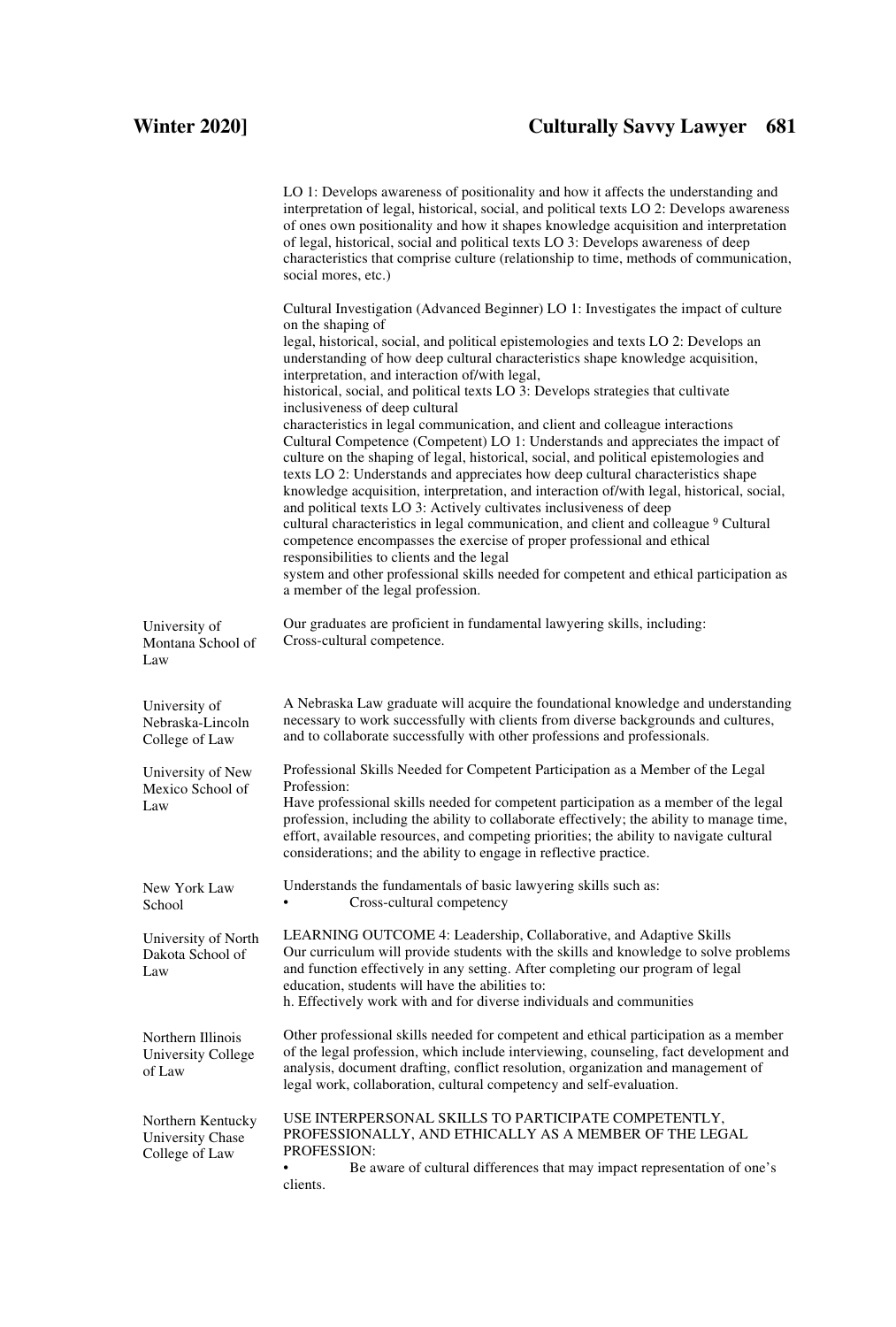| University of Notre<br>Dame Law School             | Core competencies are those we believe are important for all our graduates, regardless<br>of the fields of law or kinds of practice in which they may engage.<br>2. PROFESSIONAL SKILLS                                                                                                                                                                                                                                                                                                                                                                                                                                                                                                                                                                                                                                                                                                                                                                                                                                                                                                                                |
|----------------------------------------------------|------------------------------------------------------------------------------------------------------------------------------------------------------------------------------------------------------------------------------------------------------------------------------------------------------------------------------------------------------------------------------------------------------------------------------------------------------------------------------------------------------------------------------------------------------------------------------------------------------------------------------------------------------------------------------------------------------------------------------------------------------------------------------------------------------------------------------------------------------------------------------------------------------------------------------------------------------------------------------------------------------------------------------------------------------------------------------------------------------------------------|
| Pace University<br>Elisabeth Haub<br>School of Law | Core Competencies:<br>Cross cultural skills, such as the ability to interact with clients, lawyers,<br>and others from various cultures and socioeconomic groups<br>Exercise of proper professional and ethical responsibilities to clients, officers of the<br>courts, the legal system, and society, including the following: the exercise of<br>professional judgment consistent with the values of the legal profession; knowledge,<br>understanding and appreciation of the profession's values of justice, equal access to<br>justice, fairness, candor, honesty, integrity, professionalism, respect for diversity and<br>the rule of law; recognizing and resolving ethical dilemmas; cross cultural<br>competency; organization and management of legal work, including the appropriate<br>use of technology; and collaboration in practice.<br>Students will be able to:<br>Articulate, and demonstrate the fundamental values of the profession,<br>including<br>Demonstrating the ability to conduct themselves with honesty, integrity, fairness,<br>respect, empathy, civility, and cultural competence. |
| Pennsylvania State<br>University<br>Dickinson Law  | <b>III. PROFESSIONAL VALUES</b><br>Category 8 — Professional Identity and Perspectives. Each graduating student will<br>understand:<br>the important role that cultural competency serves in a lawyer's ability to<br>$\mathbf{c}$ .<br>deliver competent legal services to clients.                                                                                                                                                                                                                                                                                                                                                                                                                                                                                                                                                                                                                                                                                                                                                                                                                                   |
| University of<br>Pittsburgh School<br>of Law       | 6. Other Professional Skills: Students will develop competency in the skills required<br>of a legal professional, such as: interviewing, counseling, negotiation, fact<br>development and analysis, advocacy, document drafting, conflict resolution,<br>organization and time management, interpersonal communication, cultural<br>competency, collaboration, and self-evaluation and reflection. Each student will<br>develop competency in those skills most directly related to the student <sup>1</sup> s planned<br>career path.                                                                                                                                                                                                                                                                                                                                                                                                                                                                                                                                                                                 |
| Roger Williams<br>University School<br>of Law      | Oral Communication Skills and Interpersonal Skills – Students will be able to:<br>c. Demonstrate cultural sensitivity to a broad range of people with differing<br>backgrounds,<br>ideas, and experiences.                                                                                                                                                                                                                                                                                                                                                                                                                                                                                                                                                                                                                                                                                                                                                                                                                                                                                                             |
| Saint Louis<br>University School<br>of Law         | Graduates will exemplify SLU LAW's mission.<br>Performance Criteria:<br>Graduates will demonstrate the ability to provide competent and culturally sensitive<br>legal services to all clients, including those who are underserved.                                                                                                                                                                                                                                                                                                                                                                                                                                                                                                                                                                                                                                                                                                                                                                                                                                                                                    |
| University of St.<br>Thomas School of<br>Law       | Teamwork and Relationship Skills<br>Graduates will demonstrate competence in initiating and sustaining professional<br>relationships and working with others toward common goals. Graduates will also<br>demonstrate competence in interacting effectively with people across cultural<br>differences.                                                                                                                                                                                                                                                                                                                                                                                                                                                                                                                                                                                                                                                                                                                                                                                                                 |
| University of San<br>Francisco School of<br>Law    | Capacity for, awareness of, and openness to working in a diverse environment, from a<br>global perspective, and toward the advancement of social justice.                                                                                                                                                                                                                                                                                                                                                                                                                                                                                                                                                                                                                                                                                                                                                                                                                                                                                                                                                              |
| Seattle University<br>School of Law                | Lawyering Skills<br>Graduates will be able to perform their lawyering tasks consistent with professional<br>ethical requirements and with the cultural competence necessary for effective,<br>respectful interaction with individuals from diverse backgrounds.                                                                                                                                                                                                                                                                                                                                                                                                                                                                                                                                                                                                                                                                                                                                                                                                                                                        |
| University of South<br>Dakota School of<br>Law     | Each student will demonstrate an understanding of, and sensitivity to, the diverse<br>backgrounds and perspectives of people they encounter, both within and outside of the<br>profession.<br>Related Performance Criteria                                                                                                                                                                                                                                                                                                                                                                                                                                                                                                                                                                                                                                                                                                                                                                                                                                                                                             |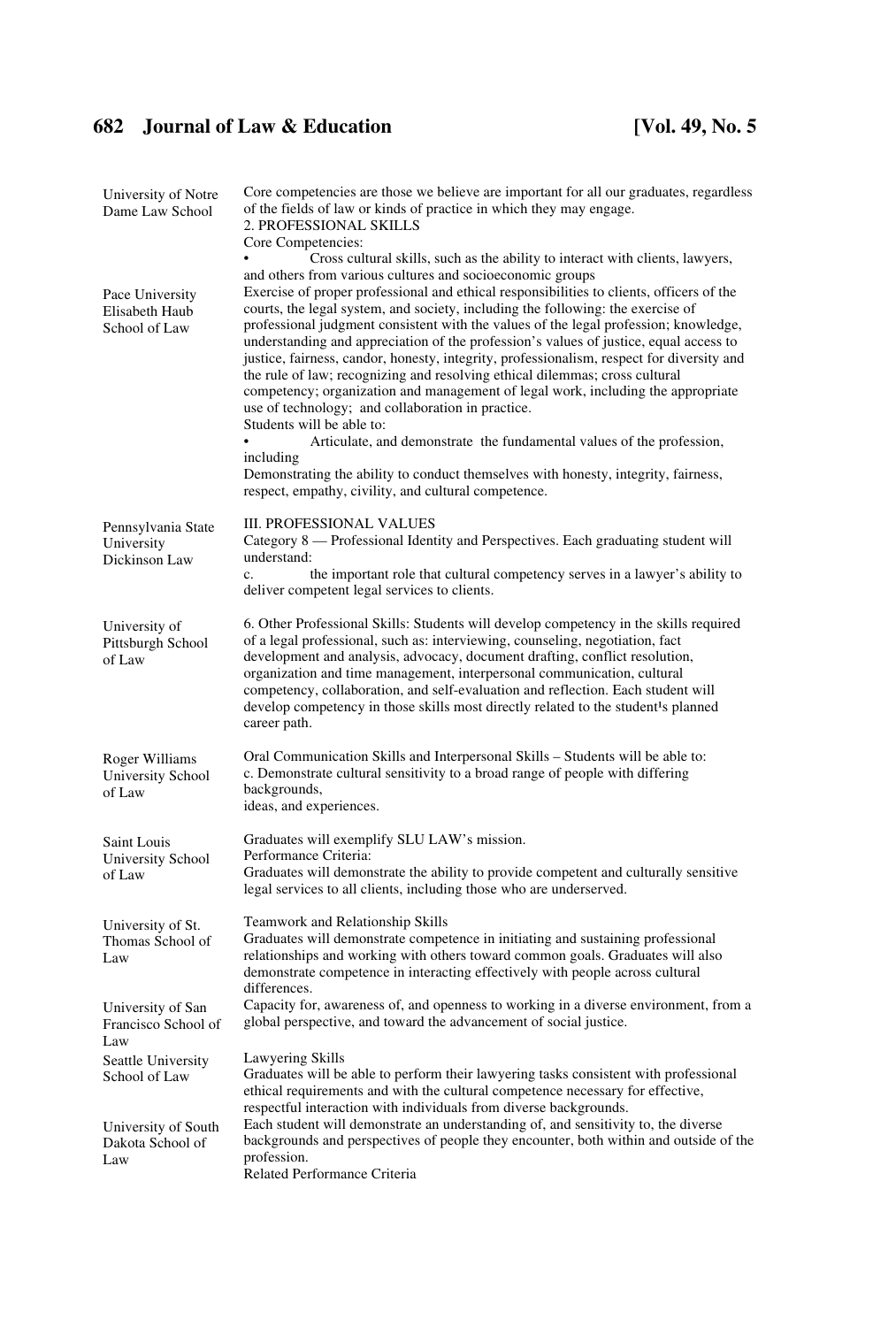## **Winter 2020] Culturally Savvy Lawyer 683**

| Southwestern Law<br>School                                       | Each student will demonstrate achievement of this learning outcome by:<br>Exhibiting an awareness of cultural differences.<br>1.<br>$\overline{2}$ .<br>Exhibiting an awareness of social differences.<br>Leadership and Service. Students will be able to appreciate the role of the legal<br>profession in fostering justice and diversity through leadership, public service, and<br>community involvement.<br>Performance Criterion 2.3: Students will identify and respect diverse backgrounds and<br>perspectives that may affect client representation or professional work generally. |
|------------------------------------------------------------------|-----------------------------------------------------------------------------------------------------------------------------------------------------------------------------------------------------------------------------------------------------------------------------------------------------------------------------------------------------------------------------------------------------------------------------------------------------------------------------------------------------------------------------------------------------------------------------------------------|
| <b>Stetson University</b><br>College of Law                      | Learning outcome:<br>6. Demonstrate competencies and character traits important to the role of a<br>professional.                                                                                                                                                                                                                                                                                                                                                                                                                                                                             |
| <b>Temple University</b><br>Beasley School of<br>Law             | Performance indicator: Demonstrate the habits and activities of: e. cultural awareness<br>Learning Outcome 6:<br>Students will demonstrate knowledge of the importance of service to the profession<br>and to the community at large, including the legally underserved.<br>Performance Criterion 6.2<br>Students will demonstrate knowledge of the importance of understanding and                                                                                                                                                                                                           |
|                                                                  | appreciating people from diverse backgrounds and cultures.                                                                                                                                                                                                                                                                                                                                                                                                                                                                                                                                    |
| <b>Texas Tech</b><br>University School<br>of Law                 | Learning Outcome 6: Graduates will develop other professional skills needed for<br>competent and ethical participation as a member of the legal profession.<br>Criterion 3: Maintain civility and respect for cultural diversity.                                                                                                                                                                                                                                                                                                                                                             |
| Thomas Jefferson<br>School of Law                                | VII. Other Professional Skills Needed For Competent And Ethical Participation As A<br>Member Of The Legal Profession<br>A. Graduates will demonstrate competency in an array of other professional skills<br>needed for competent and ethical participation as a member of the legal<br>profession, including two or more of the skills contained in any of the following<br>categories<br>Client Interaction, including skills selected from among the following:                                                                                                                            |
|                                                                  | c. Cultural Competency, including understanding diverse cultures,<br>recognizing explicit and implicit bias, engaging appropriately<br>across differences in race, ethnicity, gender, class, religion, or<br>sexual orientation/identity.                                                                                                                                                                                                                                                                                                                                                     |
| <b>Western New</b><br><b>England University</b><br>School of Law | Learning Outcome 6<br>Graduates will demonstrate the knowledge, skills, and professionalism necessary for<br>effective, ethical, and responsible participation as members of the legal profession in<br>order to serve the public, the profession, and society/the community. These additional<br>skills may include interviewing, counseling, negotiation, trial practice, document<br>drafting, conflict resolution, organization and management of legal work,<br>collaboration, cultural competency, and self-evaluation.                                                                 |
| <b>Western State</b><br>College of Law                           | $\overline{2}$ .<br><b>Practice Skills</b>                                                                                                                                                                                                                                                                                                                                                                                                                                                                                                                                                    |